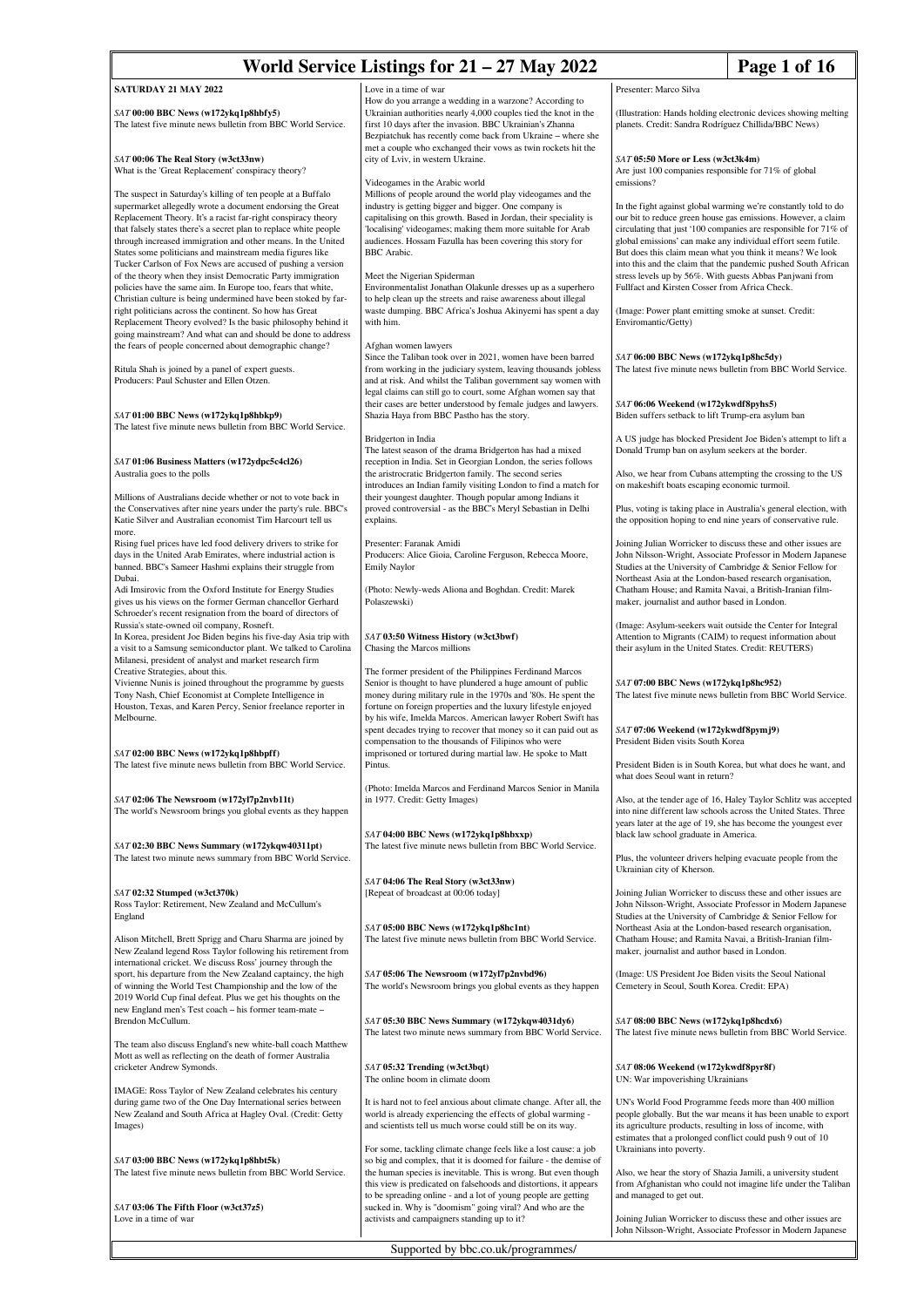|                                                                                                                                                                                                 | World Service Listings for $21 - 27$ May 2022                                                                                                                                                                                               | Page 2 of 16                                                                                                                                                                                                                                                                           |  |
|-------------------------------------------------------------------------------------------------------------------------------------------------------------------------------------------------|---------------------------------------------------------------------------------------------------------------------------------------------------------------------------------------------------------------------------------------------|----------------------------------------------------------------------------------------------------------------------------------------------------------------------------------------------------------------------------------------------------------------------------------------|--|
| Studies at the University of Cambridge & Senior Fellow for<br>Northeast Asia at the London-based research organisation,                                                                         | owning past in Grenada. Listeners give us their thoughts on her<br>deeply personal documentary and Laura herself tells us what it                                                                                                           | (Photo: Woman taking selfie. Credit: Getty Images)                                                                                                                                                                                                                                     |  |
| Chatham House; and Ramita Navai, a British-Iranian film-<br>maker, journalist and author based in London.<br>(Image: A woman eats food given to her by volunteers at a food                     | was like to make. Plus, last weekend the BBC World Service<br>celebrated Eurovision in Music Life - we hear from the show's<br>producer about uncovering the event's song-writing secrets.                                                  | SAT 13:00 BBC News (w172ykq1p8hd0mv)<br>The latest five minute news bulletin from BBC World Service.<br>SAT 13:06 Newshour (w172yfbysg8gkl4)<br>Australian election: Millions vote for a new prime minister                                                                            |  |
| delivery station run by a Hare Krishna group in Kharkiv,<br>Ukraine, Credit: UPI)                                                                                                               | Presenter Rajan Datar<br>Producer Howard Shannon                                                                                                                                                                                            |                                                                                                                                                                                                                                                                                        |  |
| SAT 08:30 BBC News Summary (w172ykqw4031s5l)                                                                                                                                                    | Made by Whistledown Productions for BBC World Service                                                                                                                                                                                       | Media projections in Australia indicate that the opposition                                                                                                                                                                                                                            |  |
| The latest two minute news summary from BBC World Service.                                                                                                                                      | SAT 10:00 BBC News (w172ykq1p8hcndg)<br>The latest five minute news bulletin from BBC World Service.                                                                                                                                        | Labor Party has defeated Prime Minister Scott Morrison's<br>coalition in the general election and that Labor will form the<br>country's next government, and that the Labor leader, Anthony                                                                                            |  |
| SAT 08:32 The Conversation (w3ct37lt)<br>Tracing forgotten female ancestors                                                                                                                     | SAT 10:06 Sportshour (w172yg8hgpnj94b)                                                                                                                                                                                                      | Albanese, appears set to become the next prime minister of<br>Australia.                                                                                                                                                                                                               |  |
| Kim Chakanetsa meets two genealogists passionate about<br>uncovering the forgotten stories of their clients' female                                                                             | The 14-year-old Ukrainian golfer making the cut                                                                                                                                                                                             | Also: President Biden is in Seoul, in South Korea, on his first<br>trip to Asia as president, and we go to Cuba where the Biden                                                                                                                                                        |  |
| ancestors.<br>Kenyatta D Berry is a lawyer and genealogist from the USA.                                                                                                                        | One of golf's most prestigious events, the USPGA, is taking<br>place in Oklahoma. The tournament has come a little too early<br>in the career of 14-year-old Ukrainian Lev Grinberg, but could                                              | Administration announced this week that it was easing some<br>sanctions and planned to increase consular services on the<br>island.                                                                                                                                                    |  |
| She is the author of The Family Tree Toolkit and the co-host of<br>The Genealogy Roadshow on PBS. She caught the genealogy<br>bug by chance, when she started looking into her ex-boyfriend's   | his name one day be on the trophy? Last week Lev became the<br>second youngest player to make the cut at a professional<br>tournament. We hear from Lev and his dad Illya.                                                                  | (Photo: Anthony Albanese is set to become the nation's first PM<br>from a non Anglo-Celtic background. Credit: Reuters)                                                                                                                                                                |  |
| family history. She is an expert on African American ancestry<br>and on the specific challenges people who descend from                                                                         | It's been a big week for men's football. Jake Daniels, who plays                                                                                                                                                                            |                                                                                                                                                                                                                                                                                        |  |
| enslaved individuals face when looking into their families' past.<br>At the age of 15, Belgian Marie Cappart started looking into her                                                           | for Blackpool in the second tier of the professional game in<br>England became the first openly gay player in thirty years. The<br>fact that he is the first man in such a long time to come out                                            | SAT 14:00 BBC News (w172ykq1p8hd4cz)<br>The latest five minute news bulletin from BBC World Service.                                                                                                                                                                                   |  |
| country's national archives to find out more about her great-<br>aunt, Maggie Nicholls. During WWII, Maggie helped three                                                                        | whilst still playing, highlights just how difficult and challenging<br>it still is for gay men in professional sport. For many different<br>reasons, they can't be their authentic self in a sporting setting.                              | SAT 14:06 Sportsworld (w172ygjpwzpdtdr)                                                                                                                                                                                                                                                |  |
| Canadian pilots survive in Nazi-occupied Belgium. She was<br>later arrested and killed because of that. Marie went on to<br>graduate in history and wrote several books, including Guide to     | Ryan O'Callaghan had a successful career in the NFL, but<br>despite coming out to his family while still playing, it wasn't                                                                                                                 | Live Sporting Action<br>Lee James presents build-up to the women's Champions League                                                                                                                                                                                                    |  |
| Genealogy in Belgium. She is also the country manager for the<br>online genealogy platform MyHeritage and she helps other<br>people track down their ancestors.                                 | until after his retirement he felt comfortable telling the world.<br>He tells us his story.                                                                                                                                                 | final between Barcelona and Lyon in Turin, including hearing in<br>depth from Lyon stars Ada Hegerberg and Catarina Macario.                                                                                                                                                           |  |
| Produced by Alice Gioia                                                                                                                                                                         | Plus we are live in Turin ahead of the Women's Champions<br>League final. We'll review the Premier League season with Flo<br>Lloyd Hughes and Sachin Nakrani, and find out what referee                                                     | Ade Adedoyin and Ed Harry will also provide live athletics<br>commentary of the Diamond League meeting in Birmingham,<br>and we'll preview the final day of the Premier League season.                                                                                                 |  |
| (Image: (L), Marie Cappart, courtesy Marie Cappart. (R),<br>Kenyatta D Berry, courtesy Kenyatta D Berry.)                                                                                       | Jon Moss has planned once he hangs up his whistle for the last<br>time on Sunday.                                                                                                                                                           | Image: *LEFT IMAGE*** Alexia Putellas of FC Barcelona<br>looks on during the UEFA Women's Champions League Semi                                                                                                                                                                        |  |
| SAT 09:00 BBC News (w172ykq1p8hcjnb)<br>The latest five minute news bulletin from BBC World Service.                                                                                            | Photo: Lev Grinberg of Ukraine, (L) winner of Best Amateur<br>with Sam Horsfield of England, winner of The Soudal Open at<br>Rinkven International Golf Club on May 15, 2022 in<br>Antwerpen, Belgium. (Credit: Warren Little/Getty Images) | Final First Leg match between FC Barcelona and VfL<br>Wolfsburg at Camp Nou on April 22, 2022 in Barcelona, Spain.<br>(Photo by David Ramos/Getty Images (Photo by Clive<br>Brunskill/Getty Images) *** RIGHT IMAGE*** Ada<br>Hegerberg of Olympique Lyon in action during the Women's |  |
| SAT 09:06 BBC OS Conversations (w3ct417f)<br>The Buffalo shooting                                                                                                                               |                                                                                                                                                                                                                                             | Champions League match between Lyon and Wolfsburg at<br>Stade de Lyon on March 29, 2017 in Lyon, France. (Photo by                                                                                                                                                                     |  |
| Once again, the United States is discussing race, guns and mass<br>shootings after the killing of 10 people at a supermarket in<br>Buffalo, New York State.                                     | SAT 11:00 BBC News (w172ykq1p8hcs4l)<br>The latest five minute news bulletin from BBC World Service.                                                                                                                                        | Christopher Lee/Getty Images)<br>SAT 18:00 BBC News (w172ykq1p8hdmch)                                                                                                                                                                                                                  |  |
| On Saturday 14 May, an armed young man wearing body<br>armour drove more than three hours across New York State to                                                                              | SAT 11:06 The Newsroom (w172yl7p2nvc3rz)<br>The world's Newsroom brings you global events as they happen                                                                                                                                    | The latest five minute news bulletin from BBC World Service.                                                                                                                                                                                                                           |  |
| the city.<br>The 18-year-old suspect, who is white, stopped at a supermarket                                                                                                                    | SAT 11:30 BBC News Summary (w172ykqw40324dz)<br>The latest two minute news summary from BBC World Service.                                                                                                                                  | SAT 18:06 The Newsroom (w172yl7p2nvcyzw)<br>The world's Newsroom brings you global events as they happen                                                                                                                                                                               |  |
| in a predominantly black district and opened fire. Those who<br>died were black. The crime is believed to be racially motivated.                                                                | SAT 11:32 The Documentary (w3ct42r4)                                                                                                                                                                                                        | SAT 18:30 BBC News Summary (w172ykqw4032zmw)<br>The latest two minute news summary from BBC World Service.                                                                                                                                                                             |  |
| Host Ben James hears the reactions among those living and<br>working in Buffalo. We also bring a sense of the conversations<br>across the country.                                              | Mariupolchanka FC: Surviving the siege of Mariupol<br>Mariupol has been mostly destroyed. The southern Ukrainian                                                                                                                            | SAT 18:32 Trending (w3ct3bqt)                                                                                                                                                                                                                                                          |  |
| Two hosts from black-owned radio stations in Chicago and<br>Pennsylvania reflect on experiences of racism and what it's like                                                                    | city has endured weeks of relentless bombardment and now<br>many of the city's 400,000 inhabitants are in mourning.<br>Mariupol emerged as a cultural heartland in the past few years,                                                      | [Repeat of broadcast at 05:32 today]                                                                                                                                                                                                                                                   |  |
| to be black in the United States.<br>One of the hosts, Solomon Jones from WURD Radio in                                                                                                         | buoyed by investment and community energy. Now much of it<br>is in ruins.                                                                                                                                                                   | SAT 18:50 Sporting Witness (w3ct36fh)<br>Ryneldi Becenti - Native American basketball hero                                                                                                                                                                                             |  |
| Philadelphia tell us: "Where I feel unsafe is when I leave my<br>community and if I go to a place that's unfamiliar where I am                                                                  | Vitaliy Shevchenko from BBC Monitoring, who is from the<br>neighbouring Ukrainian city of Zaporizhzhia, follows the<br>experience of the Mariupolchanka FC, a self-made professional                                                        | It's 25 years since Ryneldi Becenti became the first Native<br>American to play in the women's NBA when she made her                                                                                                                                                                   |  |
| the one that's standing out as a black person. Because you have<br>people who will kill you for nothing, other than you are black."                                                             | women's football team from the city and self-proclaimed<br>"family of choice". Vitaliy explores the city through their eyes,                                                                                                                | debut for the Phoenix Mercury. Basketball is a big sport on<br>Native American reservations and success made Becenti a hero<br>in her community. In 2019, Lucy Burns spoke to Ryneldi                                                                                                  |  |
| (Photo: Candles and signs are left at a memorial for victims at<br>the scene of a shooting at a Tops supermarket in Buffalo, New<br>York, U.S., May 16, 2022. Credit: Brendan McDermid/Reuters) | before the war and during the war, as they make difficult<br>decisions about how to endure the destruction of their lives.                                                                                                                  | Becenti about her career and her challenging family<br>background.                                                                                                                                                                                                                     |  |
| SAT 09:30 BBC News Summary (w172ykqw4031wxq)                                                                                                                                                    | (Photo: Mariupolchanka FC training in the snow. Credit:<br>@FC_Mariupol)                                                                                                                                                                    | Photo: Ryneldi Becenti playing for Arizona State University<br>(courtesy Arizona State University)                                                                                                                                                                                     |  |
| The latest two minute news summary from BBC World Service.                                                                                                                                      | SAT 12:00 BBC News (w172ykq1p8hcwwq)<br>The latest five minute news bulletin from BBC World Service.                                                                                                                                        | SAT 19:00 BBC News (w172ykq1p8hdr3m)<br>The latest five minute news bulletin from BBC World Service.                                                                                                                                                                                   |  |
| $SAT$ 09:32 Pick of the World (w3ct41wq)<br>Sri Lanka protests - and the joy of dancing to K-Pop                                                                                                |                                                                                                                                                                                                                                             |                                                                                                                                                                                                                                                                                        |  |
| The pick of the BBC World Service chosen by digital                                                                                                                                             | SAT 12:06 The Documentary (w3ct41wf)<br>The advertising trap                                                                                                                                                                                | SAT 19:06 Interview With Professor Peter Singer<br>(w3ct42cb)                                                                                                                                                                                                                          |  |
| audiences. This week we hear from Facebook follower Anjula<br>in Colombo, Sri Lanka.                                                                                                            | Digital advertising has taken over the world. But is it all based                                                                                                                                                                           | How can we live an ethical life?                                                                                                                                                                                                                                                       |  |
| SAT 09:50 Over to You (w3ct35s5)                                                                                                                                                                | on smoke and mirrors? Ed Butler investigates what some claim<br>is a massive collective deception - a trillion dollar marketing<br>pitch that simply does not deliver value to any of those paying                                          | Is it unethical to eat animals? Can you be a good person if you<br>have spare money and don't give any of it to charity? What is<br>the moral response to the war in Ukraine?                                                                                                          |  |
| What is it like to report on a slave-owning past?                                                                                                                                               | for it. Do online ads actually work, or could it be that some of<br>the biggest names in global tech - from Google to Facebook -                                                                                                            | Nuala McGovern is in Los Angeles to talk to Australian                                                                                                                                                                                                                                 |  |
| BBC presenter Laura Trevelyan explores her family's slave                                                                                                                                       | are founded on a false prospectus?<br>Supported by bbc.co.uk/programmes/                                                                                                                                                                    | Philosopher and Berggruen Prize winner Prof Peter Singer, who                                                                                                                                                                                                                          |  |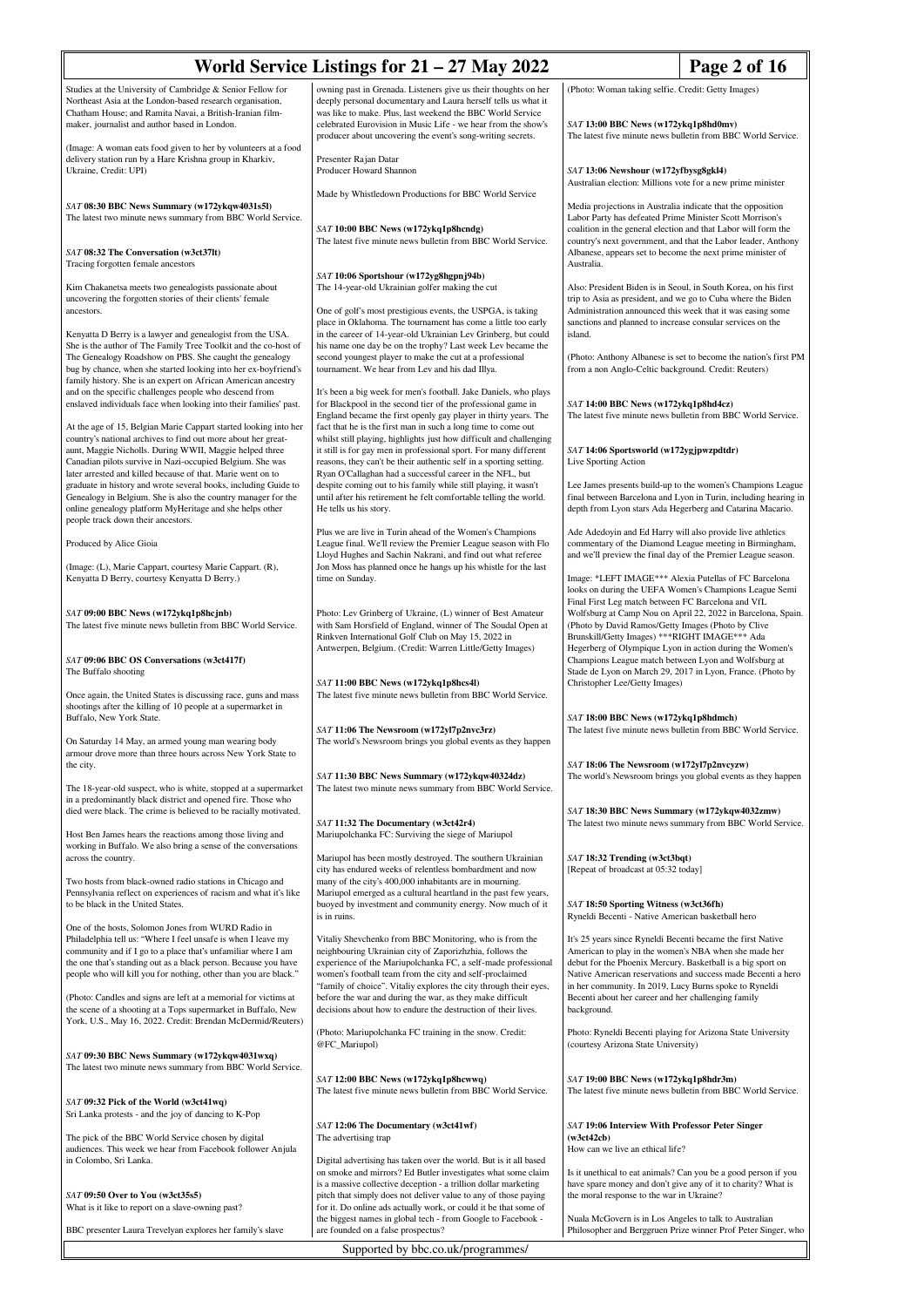| Page 3 of 16<br>World Service Listings for $21 - 27$ May 2022                                                                                                                                                                                                                                                              |                                                                                                                                                                                                                                                                                                                                |                                                                                                                                                                                                                                                                                                                                |  |
|----------------------------------------------------------------------------------------------------------------------------------------------------------------------------------------------------------------------------------------------------------------------------------------------------------------------------|--------------------------------------------------------------------------------------------------------------------------------------------------------------------------------------------------------------------------------------------------------------------------------------------------------------------------------|--------------------------------------------------------------------------------------------------------------------------------------------------------------------------------------------------------------------------------------------------------------------------------------------------------------------------------|--|
| has spent his career grappling with these difficult questions.<br>He's been described as the world's most influential philosopher<br>and, on one occasion, as the world's most dangerous man.                                                                                                                              | the country charts. Matt Stell is a singer and guitarist from<br>Arkansas, USA, whose massive hit Prayed For You spent two<br>weeks at the number one spot in 2019 and catapulted him to the<br>country big leagues. Hailey Whitters is one of Nashville's most                                                                | and multiple sclerosis.<br>Digging and excavating are bywords for archaeology. But why<br>does history end up deep under our feet?                                                                                                                                                                                             |  |
| He explains what it means to him to live an ethical life and<br>discusses some of his often controversial ideas including animal<br>rights, euthanasia, the right to life and his stance on abortion in<br>light of the news that the US Supreme Court may overturn Roe<br>vs Wade.                                        | in-demand songwriters. Born into a musical family in Iowa,<br>she's worked with the likes of Faith Hill, Carrie Underwood,<br>Alison Krauss, and Keith Urban.                                                                                                                                                                  | This question struck CrowdScience listener Sunil in an<br>underground car park. Archaeological remains found during the<br>car park's construction were displayed in the subterranean<br>stairwells, getting progressively older the deeper he went. How<br>had these treasures become covered in so much soil over the        |  |
| We also hear from philosophers, animal rights activists and our<br>World Service listeners around the world, who have questions<br>for Prof Singer.                                                                                                                                                                        | SAT 23:00 BBC News (w172ykq1p8hf734)<br>The latest five minute news bulletin from BBC World Service.                                                                                                                                                                                                                           | centuries?<br>CrowdScience visits Lisbon, the capital of Portugal – and home                                                                                                                                                                                                                                                   |  |
| Presenter: Nuala McGovern<br>Producer: Olivia Skinner                                                                                                                                                                                                                                                                      | SAT 23:06 The Newsroom (w172yrwt766474q)<br>The world's Newsroom brings you global events as they happen                                                                                                                                                                                                                       | to the above-mentioned multi-storey car park. The city has<br>evidence of human habitation stretching back into prehistory,<br>with remnants of successive civilisations embedded and<br>jumbled up below today's street level. Why did it all end up like                                                                     |  |
| SAT 20:00 BBC News (w172ykq1p8hdvvr)<br>The latest five minute news bulletin from BBC World Service.                                                                                                                                                                                                                       | SAT 23:20 Sports News (w172ygh20jh2b4f)<br>BBC Sport brings you all the latest stories and results from<br>around the world.                                                                                                                                                                                                   | this?<br>Human behaviour is one factor, but natural processes are at<br>work too. Over at Butser Ancient Farm, an experimental                                                                                                                                                                                                 |  |
| SAT 20:06 The Arts Hour (w3ct3903)<br>Brighton Festival 2022                                                                                                                                                                                                                                                               | SAT 23:30 BBC News Summary (w172ykqw4033lcj)<br>The latest two minute news summary from BBC World Service.                                                                                                                                                                                                                     | archaeology site in the UK, we explore the myriad forces of<br>nature that cover up - or expose - ancient buildings and<br>artefacts over time.                                                                                                                                                                                |  |
| This week, The Arts Hour is at the Brighton Festival, on the<br>south coast of England.                                                                                                                                                                                                                                    | SAT 23:32 The Cultural Frontline (w3ct37rd)<br>Breaking the boundaries of fiction                                                                                                                                                                                                                                              | Image:<br>Credit: Getty Images                                                                                                                                                                                                                                                                                                 |  |
| Nikki Bedi speaks to Syrian architect and festival guest co-<br>director, Marwa Al-Sabouni about her specially designed<br>performance structure, The Riwaq.                                                                                                                                                               | How novelists working across popular genres like crime, horror<br>and fantasy are overcoming literary snobbery to get their work<br>the credit it deserves and broaden the definition of what makes                                                                                                                            | SUN 02:00 BBC News (w172ykq1p8hflbj)<br>The latest five minute news bulletin from BBC World Service.                                                                                                                                                                                                                           |  |
| We meet writer Akila M Richards from the site-specific sound<br>installation project, Witness Stand.                                                                                                                                                                                                                       | truly great writing.<br>South Korean horror writer Bora Chung, shortlisted for the                                                                                                                                                                                                                                             | SUN 02:06 The Newsroom (w172yl7p2nvdxyx)<br>The world's Newsroom brings you global events as they happen                                                                                                                                                                                                                       |  |
| We hear from Syrian American visual artist Mohamed Hafez<br>about why he recreates Damascus in miniature.                                                                                                                                                                                                                  | 2022 International Booker Prize, tells us what it means to see<br>her work, a type of fiction often dismissed in her country as<br>commercial and not 'pure literature,' nominated for the                                                                                                                                     | SUN 02:30 BBC News Summary (w172ykqw4033ylx)                                                                                                                                                                                                                                                                                   |  |
| The theatre and festival guest co-director Tristan Sharps tells us<br>about his immersive show Unchain Me.                                                                                                                                                                                                                 | prestigious award.<br>Crime novelists from two very different countries, Deon Meyer                                                                                                                                                                                                                                            | The latest two minute news summary from BBC World Service.                                                                                                                                                                                                                                                                     |  |
| Nikki experiences Maf'J Alvarez's virtual reality art piece, Eva<br>Quantica.                                                                                                                                                                                                                                              | in South Africa and Awais Khan in Pakistan, discuss with Tina<br>Daheley why theirs is a misunderstood genre, one with the<br>capacity to offer a social critique, and even change society for                                                                                                                                 | SUN 02:32 Health Check (w3ct32wc)<br>Healthcare provision in North Korea                                                                                                                                                                                                                                                       |  |
| Vidya Thirunarayan tells us how she combines Bharatanatyam<br>Indian dance with ceramics in Lives of Clay.                                                                                                                                                                                                                 | the better, all in the process of telling a great story.<br>Critically acclaimed New Zealand fantasy novelist Elizabeth                                                                                                                                                                                                        | Reports from North Korea have suggested a scarcity of data on<br>healthcare provision but Claudia hears from Professor Hazel<br>Smith who has researched North Korea for over thirty years                                                                                                                                     |  |
| And we hear from vocalist Hamsa Mounif from the Orchestra<br>of Syrian Musicians.                                                                                                                                                                                                                                          | Knox shares the magic of imagining fantastical new worlds, and<br>how writing and reading fantasy can help us come to terms with<br>traumatic experiences.                                                                                                                                                                     | that there is good information about health services.<br>And do doctors have a professional duty to be kind? The                                                                                                                                                                                                               |  |
| Producers: Lucy Collingwood and Oliver Jones.                                                                                                                                                                                                                                                                              | Producer: Simon Richardson                                                                                                                                                                                                                                                                                                     | General Medical Council in the UK are consulting on whether<br>to require doctors to 'treat patients with kindness' and some                                                                                                                                                                                                   |  |
| (Photo: The Riwaq at Brighton Festival. Credit: Jim<br>Stephenson)                                                                                                                                                                                                                                                         | (Photo: Bora Chung)                                                                                                                                                                                                                                                                                                            | have not taken kindly to the idea. Louella Vaughan, a hospital<br>consultant in acute medicine and family doctor Ann Robinson<br>debate the issues.                                                                                                                                                                            |  |
| SAT 21:00 BBC News (w172ykq1p8hdzlw)<br>The latest five minute news bulletin from BBC World Service.                                                                                                                                                                                                                       | <b>SUNDAY 22 MAY 2022</b>                                                                                                                                                                                                                                                                                                      | Plus Claudia's studio guest today is Graham Easton, Professor<br>of Clinical Communication skills at Queen Mary, University of<br>London.                                                                                                                                                                                      |  |
| SAT 21:06 Newshour (w172yfbysg8hjk5)<br>Labor wins Australian Elections                                                                                                                                                                                                                                                    | SUN 00:00 BBC News (w172ykq1p8hfbv8)<br>The latest five minute news bulletin from BBC World Service.                                                                                                                                                                                                                           | Presenter: Claudia Hammond<br>Producer: Erika Wright                                                                                                                                                                                                                                                                           |  |
| The Australian Labor party has won a general election for the<br>first time in almost a decade. Its leader, Anthony Albanese, told<br>supporters he was humbled to be the next prime minister. We<br>hear from the winners and losers.                                                                                     | SUN 00:06 BBC OS Conversations (w3ct417f)<br>[Repeat of broadcast at 09:06 on Saturday]                                                                                                                                                                                                                                        | (Picture: Pedestrians walk past cherry blossom trees near the<br>Arch of Triumph in Pyongyang in April 2022. Photo credit:<br>Kim Won Jin/AFP/Getty Images.)                                                                                                                                                                   |  |
| Also on the programme, heavy fighting is taking place in and<br>around the Ukrainian city of Severodonetsk, as Russian forces<br>step up efforts to seize the whole of the Luhansk region and we                                                                                                                           | SUN 00:30 BBC News Summary (w172ykqw4033q3n)<br>The latest two minute news summary from BBC World Service.                                                                                                                                                                                                                     | SUN 03:00 BBC News (w172ykq1p8hfq2n)<br>The latest five minute news bulletin from BBC World Service.                                                                                                                                                                                                                           |  |
| hear about LGBT rights in the nation of Qatar.<br>(Photo: Anthony Albanese's victory speech was met with                                                                                                                                                                                                                   | SUN 00:32 Trending (w3ct3bqt)<br>[Repeat of broadcast at 05:32 on Saturday]                                                                                                                                                                                                                                                    | SUN 03:06 The Documentary (w3ct41wf)<br>[Repeat of broadcast at 12:06 on Saturday]                                                                                                                                                                                                                                             |  |
| rapturous applause from supporters; Credit: Reuters)<br>SAT 22:00 BBC News (w172ykq1p8hf3c0)                                                                                                                                                                                                                               | SUN 00:50 More or Less (w3ct3k4m)<br>[Repeat of broadcast at 05:50 on Saturday]                                                                                                                                                                                                                                                | SUN 04:00 BBC News (w172ykq1p8hftts)<br>The latest five minute news bulletin from BBC World Service.                                                                                                                                                                                                                           |  |
| The latest five minute news bulletin from BBC World Service.                                                                                                                                                                                                                                                               | SUN 01:00 BBC News (w172ykq1p8hfgld)<br>The latest five minute news bulletin from BBC World Service.                                                                                                                                                                                                                           | SUN 04:06 From Our Own Correspondent (w3ct327c)                                                                                                                                                                                                                                                                                |  |
| $SAT$ 22:06 Music Life (w3ct30jv)<br>Being country is being yourself, with Scotty McCreery, Tenille<br>Arts, Matt Stell and Hailey Whitters                                                                                                                                                                                | SUN 01:06 The Science Hour (w3ct39z4)<br>Death in the rainforest                                                                                                                                                                                                                                                               | The missing women of Afghanistan<br>Rebecca Kesby introduces dispatches from journalists and<br>correspondents in Afghanistan, Lebanon, Cambodia and                                                                                                                                                                           |  |
| Country music stars Scotty McCreery, Tenille Arts, Matt Stell<br>and Hailey Whitters discuss scrapping all of their work after the<br>pandemic, trying to fit in to country radio, relating to fans who<br>go through the same struggles, and being true to yourself in your<br>writing.                                   | Tree mortality in tropical moist forests in Australia has been<br>increasing since the mid 1980s. The death rate of trees appears<br>to have doubled over that time period. According to an<br>international team of researchers, the primary cause is drier air<br>in these forests, the consequence of human-induced climate | Germany.<br>When the Taliban took control of Afghanistan in August last<br>year their movement made much of its promises on human<br>rights. Women could still work, and girls still attend education,<br>they claimed. Rules about female dress and behaviour wouldn't                                                        |  |
| Scotty McCreery is a singer-songwriter from North Carolina,<br>USA, and he loves those mountains. And his truck. He started<br>playing guitar at the age of 9 or 10, and sang at school and at                                                                                                                             | change. According to ecologist David Bauman, a similar<br>process is likely underway in tropical forests on other<br>continents.                                                                                                                                                                                               | be as strict as they had been when the Taliban ruled in the<br>1990s. But since the Taliban takeover, girls' secondary<br>education has nearly disappeared, women aren't permitted to                                                                                                                                          |  |
| church. At 16 he auditioned for American Idol, and went on to<br>win the competition in 2011. Tenille Arts is orignally from<br>Saskatchewan, Canada, but now based in Nashville. Her single<br>Somebody Like That made history in 2021 as the first song<br>written, performed, and produced by an all-female team to top | Also in the programme: the outbreaks of monkeypox in Europe<br>and North America Could SARS-CoV-2 infection lingering<br>in the gut be a cause of Long Covid? News of a vaccine against<br>Epstein Barr virus, the cause of mononucleosis, various cancers                                                                     | travel without male guardians and are now strongly advised to<br>stay at home – and cover their bodies and faces if they step<br>outside. In a prison in Herat, Ramita Navai recently found a<br>number of women who'd been arrested and held without charge,<br>supposedly for "crimes of immorality". For some, being locked |  |
| Supported by bbc.co.uk/programmes/                                                                                                                                                                                                                                                                                         |                                                                                                                                                                                                                                                                                                                                |                                                                                                                                                                                                                                                                                                                                |  |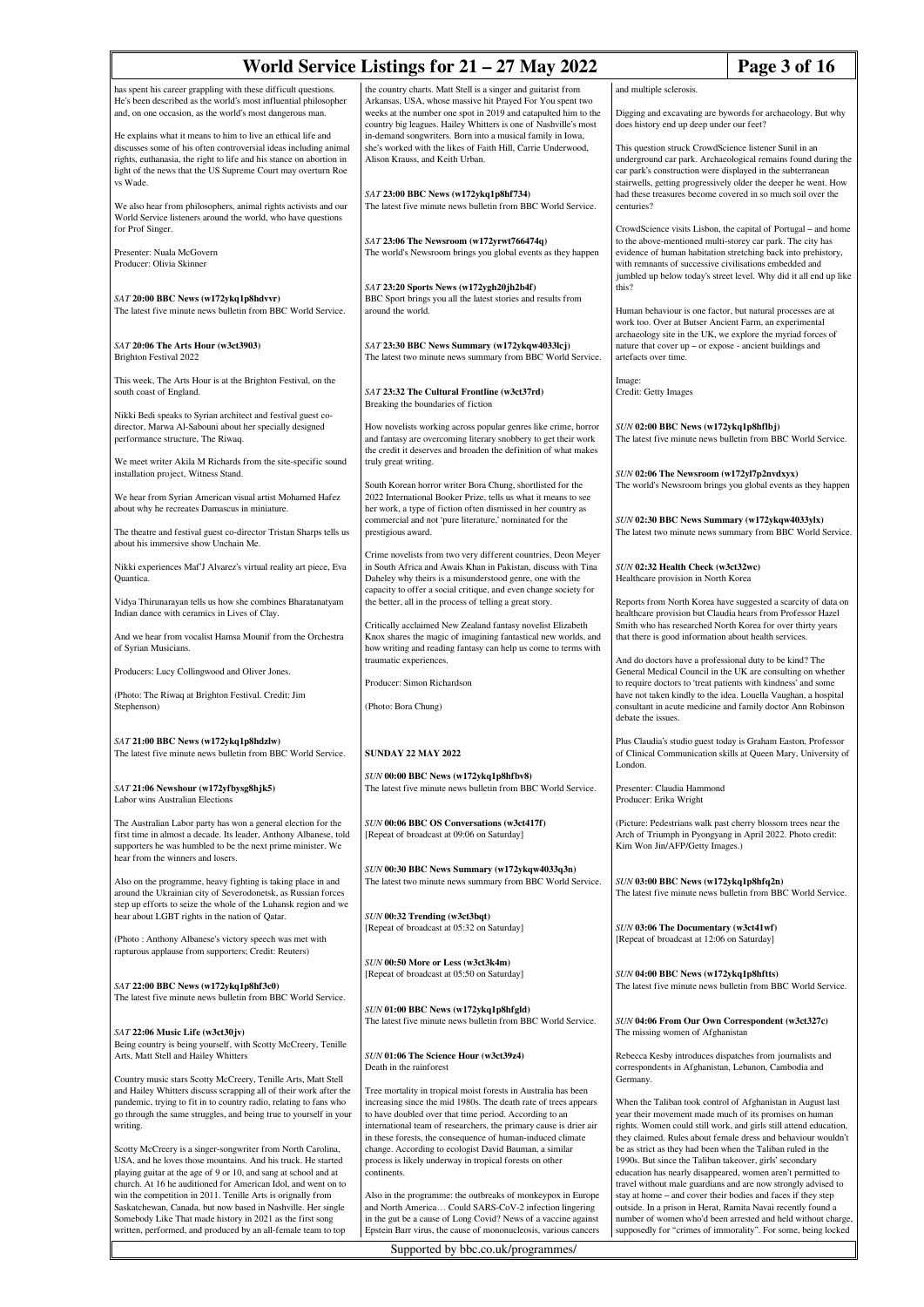| World Service Listings for $21 - 27$ May 2022<br>Page 4 of 16                                                                                                                                                                                                          |                                                                                                                                                                                                                                        |                                                                                                                                                                                                    |                                                                                                                                                                                                   |
|------------------------------------------------------------------------------------------------------------------------------------------------------------------------------------------------------------------------------------------------------------------------|----------------------------------------------------------------------------------------------------------------------------------------------------------------------------------------------------------------------------------------|----------------------------------------------------------------------------------------------------------------------------------------------------------------------------------------------------|---------------------------------------------------------------------------------------------------------------------------------------------------------------------------------------------------|
| up was only the start of their troubles - and being released put<br>no end to them.                                                                                                                                                                                    | SUN 07:00 BBC News (w172ykq1p8hg625)<br>The latest five minute news bulletin from BBC World Service.                                                                                                                                   | it transformed the way they approached their adult lives. Jim<br>went on to become a sound recordist in California and has co-<br>directed the Netflix film called Crip Camp about his happy       |                                                                                                                                                                                                   |
| Lebanon's recent history reads like a list of overlapping crises: a<br>mass protest movement convulsing the streets, endless power<br>and water cuts, a drastic economic contraction - and then the<br>huge blast which wrecked the port of Beirut in 2020. Do its     | SUN 07:06 Weekend (w172ykwdf8q1jfd)<br>End of an era in Australia                                                                                                                                                                      | memories there. A longer version of this interview was first<br>broadcast in April 2020.<br>Produced and presented by Emily Webb                                                                   |                                                                                                                                                                                                   |
| recent elections provide any reasons for optimism? Leila<br>Molana Allen has spoken to politicians and voters who insist                                                                                                                                               | Labour's Anthony Albanese is Australia's new Prime Minister,<br>after a decade of Liberal party dominance.                                                                                                                             | Get in touch: outlook@bbc.com                                                                                                                                                                      |                                                                                                                                                                                                   |
| change can still happen - and that the nation can still be saved.<br>These days, the international art world is reconsidering its                                                                                                                                      | Also, coal miners in the Donbas, Ukraine's old industrial<br>heartland, continue their work amid fighting.                                                                                                                             | (Photo: Camp Jened, Steve Honigsbaum. Credit: Netflix)                                                                                                                                             |                                                                                                                                                                                                   |
| attitude to the precious objects of the past. Collectors and<br>museums in Western countries are under increasing pressure to<br>be sure their collections are legitimate – and not full of works<br>stolen or looted from the original sites. The countries and       | Plus, why conservatives in America and around the world<br>-- have embraced Hungary's Viktor Orbán.                                                                                                                                    | SUN 10:00 BBC News (w172ykq1p8hgk9k)                                                                                                                                                               | The latest five minute news bulletin from BBC World Service.                                                                                                                                      |
| peoples where some art works originated are increasingly<br>demanding them back. Cambodia, too, wants to reclaim some<br>of the cultural treasures which                                                                                                               | Joining Julian Worricker to discuss these and other issues are<br>Shachi Kurl, President of Angus Reid polling institute in<br>Canada; and David Patrikarakos, a journalist and author and                                             | SUN 10:06 People Fixing The World (w3ct3j2b)<br>Turning mud into 'clean' concrete                                                                                                                  |                                                                                                                                                                                                   |
| were taken from its temples during the chaotic time of the<br>Khmer Rouge regime and its aftermath. Celia Hatton explores<br>what it might mean for Cambodians to have some of its sacred                                                                              | contributing editor for UnHeard, a British online magazine.<br>(Image: Incoming Australian prime minister, Anthony                                                                                                                     | A young scientist has developed a white powder which gives<br>waste soil concrete-like properties.                                                                                                 |                                                                                                                                                                                                   |
| statues back in place.<br>Every ten years, for nearly four centuries, the people of the<br>small Bavarian village of Oberammergau have kept to a historic                                                                                                              | Albanese, leaves his house in Marrickville, Sydney. Credit:<br>EPA)                                                                                                                                                                    | Gnanli Landrou grew up in Togo, helping his neighbours dry                                                                                                                                         | out soil to make bricks, and his big dream is to help people like                                                                                                                                 |
| vow – to mount a stage production recounting the story of the<br>life and crucifixion of Jesus Christ. After being held up for two<br>years by the Covid pandemic, the new "cycle" which was due to<br>be acted out in 2020 is now ready for its public. Adrian Bridge | SUN 08:00 BBC News (w172ykq1p8hg9t9)<br>The latest five minute news bulletin from BBC World Service.                                                                                                                                   | them build stronger, cheaper, houses.<br>But the European building industry is also excited about his<br>new, low carbon building material.                                                        |                                                                                                                                                                                                   |
| talked to the players about what the drama means to them - and<br>how it's become a landmark in their lives.                                                                                                                                                           | SUN 08:06 Weekend (w172ykwdf8q1n5j)<br>Biden in Japan                                                                                                                                                                                  | We talk to Gnanli about his ambitions for this extraordinary<br>powder, and meet the Swiss architect who is about to build a                                                                       |                                                                                                                                                                                                   |
| Producer: Polly Hope<br>Production Co-ordinator: Gemma Ashman                                                                                                                                                                                                          | US president Joe Biden travels to Japan for the second leg of a<br>tour to reinforce ties with the Asia-Pacific region.                                                                                                                | luxury apartment block with it.<br>Presenter: Myra Anubi<br>Reporter: Jo Mathys                                                                                                                    |                                                                                                                                                                                                   |
| (Image: Afghan woman by a window, September 2021. Credit:<br>Marcus Yam/Los Angeles Times)                                                                                                                                                                             | Also, the cost of living crisis: How bad can it get?                                                                                                                                                                                   | Executive producer: Tom Colls<br>Editor: Penny Murphy<br>Image: Gnanli Landrou                                                                                                                     |                                                                                                                                                                                                   |
| SUN 04:30 BBC News Summary (w172ykqw4034635)<br>The latest two minute news summary from BBC World Service.                                                                                                                                                             | Plus, the world famous playwright, John Fosse, about his book<br>shortlisted for the International Booker prize.                                                                                                                       | SUN 10:30 BBC News Summary (w172ykqw4034xky)                                                                                                                                                       |                                                                                                                                                                                                   |
| SUN 04:32 The Cultural Frontline (w3ct37rd)<br>[Repeat of broadcast at 23:32 on Saturday]                                                                                                                                                                              | (Image: US President Joe Biden boards Air Force One at Joint<br>Base Andrews in Maryland for his tour of the Asia-Pacific<br>region. Credit: Mandatory Credit: UPI/REX/Shutterstock)                                                   | SUN 10:32 Heart and Soul (w3ct4237)                                                                                                                                                                | The latest two minute news summary from BBC World Service.                                                                                                                                        |
| SUN 05:00 BBC News (w172ykq1p8hfykx)<br>The latest five minute news bulletin from BBC World Service.                                                                                                                                                                   | SUN 08:30 BBC News Summary (w172ykqw4034p2p)<br>The latest two minute news summary from BBC World Service.                                                                                                                             | Finding faith on a warship<br>BBC Faith and Ethics reporter Claire Jones has been granted<br>exclusive access on board British warship HMS<br>Northumberland while on deployment to the North Sea. |                                                                                                                                                                                                   |
| SUN 05:06 The Newsroom (w172yl7p2nvf969)                                                                                                                                                                                                                               | SUN 08:32 The Food Chain (w3ct38mt)<br>How a stoma changed my life                                                                                                                                                                     | As Russian troops continue to invade Ukraine, Claire explores                                                                                                                                      |                                                                                                                                                                                                   |
| The world's Newsroom brings you global events as they happen                                                                                                                                                                                                           | Thinking about how food passes through your body may not be<br>something that crosses your mind, but for people who have had                                                                                                           | faith on a warship, and whether armed forces personnel can<br>'find their faith' in times of trouble or unrest.                                                                                    |                                                                                                                                                                                                   |
| SUN 05:30 BBC News Summary (w172ykqw40349y9)<br>The latest two minute news summary from BBC World Service.                                                                                                                                                             | stoma surgery, they're aware of it at every meal.<br>Tamasin Ford explores what it's like to live with a stoma bag<br>and how it redefines your relationship with food.<br>We speak to three women who have had lifesaving operations  | The military chaplain onboard the warship is Reverend Dr<br>Louisa Pittman, one of three female chaplains in the Royal<br>Navy. She caters for all faiths, never carries a weapon, and             | holds no rank so the captain or a junior rating can speak freely.                                                                                                                                 |
| SUN 05:32 The Documentary (w3ct41vv)<br>Escape from the Taliban                                                                                                                                                                                                        | to have a stoma bag fitted. The surgery tends to involve either<br>the small or large intestine, with a stoma creating an opening on<br>the skin of the abdomen to bypass the normal digestion process.                                |                                                                                                                                                                                                    | Claire follows her as she carries out her duties and hears from<br>sailors onboard about what their faith means to them in times of                                                               |
| Sana Safi follows the stories of two Afghan women judges who<br>have had to go into hiding after the Taliban takeover. Through<br>encrypted networks and messages, Sana gets unprecedented                                                                             | Instead digested content is diverted to a pouch, worn on the<br>outside of your body.<br>We find out how they learned to eat again after having surgery,                                                                               | conflict.                                                                                                                                                                                          |                                                                                                                                                                                                   |
| access to the secretive operatives trying to get the women and<br>their families out of the country. It is a race against time as the<br>Taliban go door to door looking for the women.                                                                                | what they're doing to fight the stigma around stomas, and how<br>they're embracing their new lives with stoma bags. Joining us<br>are Aisha Islam in Saudi Arabia, Alisa Kuivasto in Finland and<br>Gill Castle in the United Kingdom. | SUN 11:00 BBC News (w172ykq1p8hgp1p)                                                                                                                                                               | The latest five minute news bulletin from BBC World Service.                                                                                                                                      |
| Producer: Paul Connolly                                                                                                                                                                                                                                                | If you would like to get in touch with the show, please email:<br>thefoodchain@bbc.co.uk                                                                                                                                               | SUN 11:06 The Newsroom (w172yl7p2nvg0p2)                                                                                                                                                           | The world's Newsroom brings you global events as they happen                                                                                                                                      |
| (Photo: Afghanistan women buy burqa at a market. Credit:<br>EPA)                                                                                                                                                                                                       | (Picture: Woman with stoma bag. Credit: Getty/BBC)                                                                                                                                                                                     | SUN 11:30 BBC News Summary (w172ykqw40351b2)                                                                                                                                                       |                                                                                                                                                                                                   |
| SUN 06:00 BBC News (w172ykq1p8hg2b1)<br>The latest five minute news bulletin from BBC World Service.                                                                                                                                                                   | Producer: Sarah Stolarz<br>Presenter: Tamasin Ford                                                                                                                                                                                     |                                                                                                                                                                                                    | The latest two minute news summary from BBC World Service.                                                                                                                                        |
| SUN 06:06 Weekend (w172ykwdf8q1dp8)<br>Australia elects new PM                                                                                                                                                                                                         | SUN 09:00 BBC News (w172ykq1p8hgfkf)<br>The latest five minute news bulletin from BBC World Service.                                                                                                                                   | SUN 11:32 The Compass (w3ct42d8)<br>Money, Money, Money<br>Money, money, money: Psychology                                                                                                         |                                                                                                                                                                                                   |
| Anthony Albanese is Australia's new Prime Minister, ending a<br>decade of Liberal party dominance.                                                                                                                                                                     | SUN 09:06 From Our Own Correspondent (w3ct327c)<br>[Repeat of broadcast at 04:06 today]                                                                                                                                                |                                                                                                                                                                                                    | Rachel Botsman, a Trust expert and fellow at the Said Business<br>School at Oxford University, looks into the psychology and the<br>morality of money. Among others, she talks to Jain accountant |
| Also, the plight of the people of Mariupol: We hear the story of<br>someone who's fled the Ukrainian city, leaving her parents<br>behind.                                                                                                                              | SUN 09:30 BBC News Summary (w172ykqw4034stt)<br>The latest two minute news summary from BBC World Service.                                                                                                                             | psychologist and happiness guru Dr. Laurie Santos.                                                                                                                                                 | Atul K. Shah, activist and onetime refugee Ghias Aljundi and                                                                                                                                      |
| And our correspondent is with homeless people out on the<br>streets of Latin America's biggest city, Sao Paulo.                                                                                                                                                        | SUN 09:32 Outlook (w3ct41df)                                                                                                                                                                                                           | Producer: Frank Stirling and Leo Schick<br>(Photo: Businessman reaching out for falling bank notes.                                                                                                |                                                                                                                                                                                                   |
| Joining Julian Worricker to discuss these and other issues are<br>Shachi Kurl, President of Angus Reid polling institute in                                                                                                                                            | My revolutionary 70s summer camp<br>Jim LeBrecht experienced four blissful and free summers                                                                                                                                            | Credit: Getty Images)<br>A Storyglass production for BBC World Service                                                                                                                             |                                                                                                                                                                                                   |
| Canada; and David Patrikarakos, a journalist and author and<br>contributing editor for UnHeard, a British online magazine.                                                                                                                                             | during the 1970s at Camp Jened. This was a progressive camp<br>for disabled teenagers in the Catskill mountains of upstate New<br>York that was filled with music, love and parties. It was a                                          | SUN 12:00 BBC News (w172ykq1p8hgsst)                                                                                                                                                               |                                                                                                                                                                                                   |
| (Image: Anthony Albanese addressing supporters in Sydney,<br>Australia. Credit: Xinhua/REX/Shutterstock)                                                                                                                                                               | radical break from the way many of the kids there had been<br>treated in the past and for many of the campers, including Jim,                                                                                                          |                                                                                                                                                                                                    | The latest five minute news bulletin from BBC World Service.                                                                                                                                      |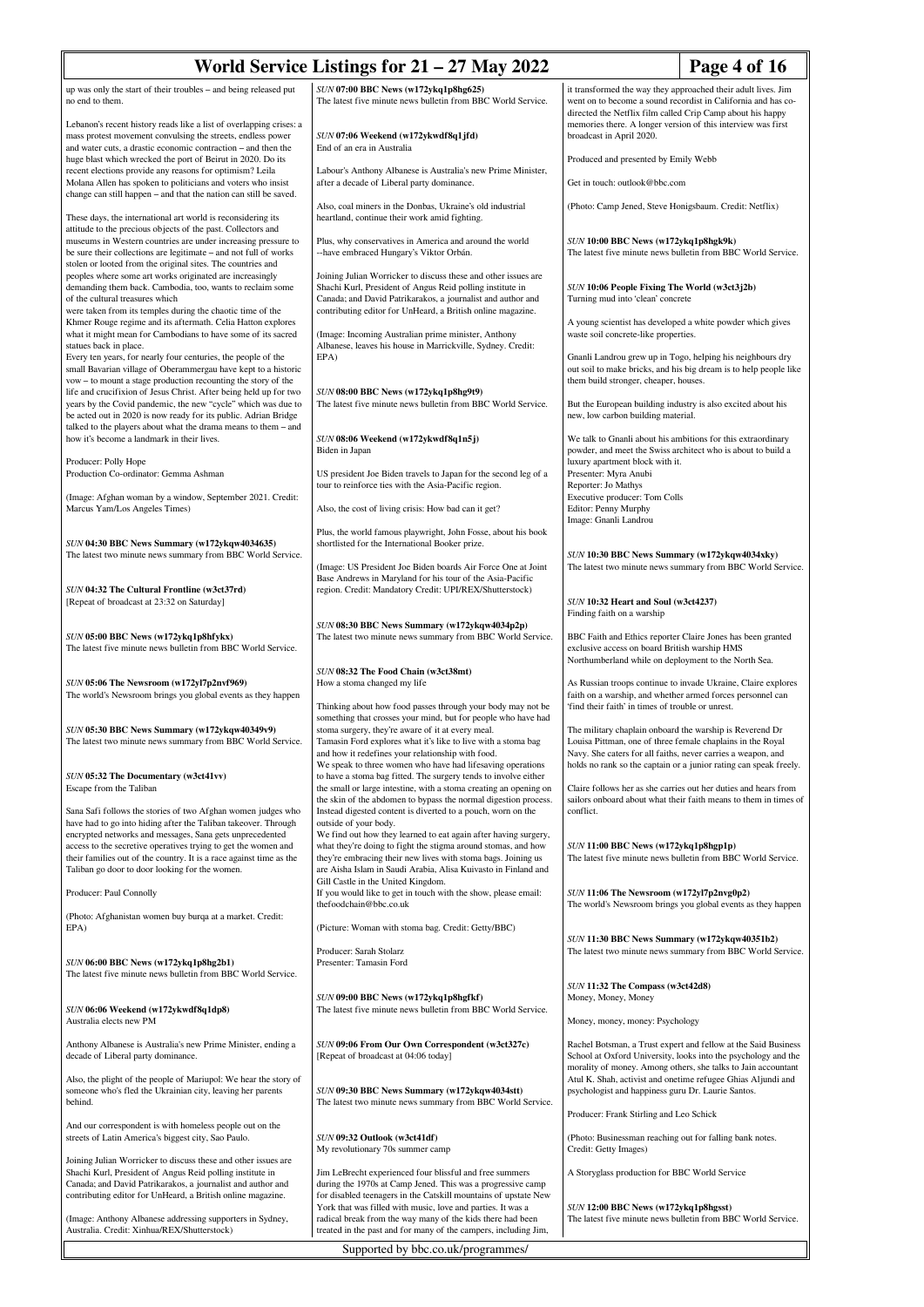| World Service Listings for $21 - 27$ May 2022<br>Page 5 of 16                                                                                                                                                                                                                                                  |                                                                                                                                                                                                                                                                                                              |                                                                                                                                                                                                                                                           |  |
|----------------------------------------------------------------------------------------------------------------------------------------------------------------------------------------------------------------------------------------------------------------------------------------------------------------|--------------------------------------------------------------------------------------------------------------------------------------------------------------------------------------------------------------------------------------------------------------------------------------------------------------|-----------------------------------------------------------------------------------------------------------------------------------------------------------------------------------------------------------------------------------------------------------|--|
| SUN 12:06 Interview With Professor Peter Singer                                                                                                                                                                                                                                                                | final round of the US PGA Championship.                                                                                                                                                                                                                                                                      | SUN 22:50 Over to You (w3ct35s5)                                                                                                                                                                                                                          |  |
| (w3ct42cb)<br>[Repeat of broadcast at 19:06 on Saturday]                                                                                                                                                                                                                                                       | Image: (Photo by Chris Brunskill/Fantasista/Getty Images)                                                                                                                                                                                                                                                    | [Repeat of broadcast at 09:50 on Saturday]                                                                                                                                                                                                                |  |
|                                                                                                                                                                                                                                                                                                                |                                                                                                                                                                                                                                                                                                              |                                                                                                                                                                                                                                                           |  |
| SUN 13:00 BBC News (w172ykq1p8hgxjy)<br>The latest five minute news bulletin from BBC World Service.                                                                                                                                                                                                           | SUN 19:00 BBC News (w172ykq1p8hhn0q)<br>The latest five minute news bulletin from BBC World Service.                                                                                                                                                                                                         | SUN 23:00 BBC News (w172ykq1p8hj407)<br>The latest five minute news bulletin from BBC World Service.                                                                                                                                                      |  |
| SUN 13:06 Newshour (w172yfbysg8kgh7)<br>Australia's new politics                                                                                                                                                                                                                                               | SUN 19:06 The Newsroom (w172yl7p2nvgzn3)<br>The world's Newsroom brings you global events as they happen                                                                                                                                                                                                     | SUN 23:06 The Newsroom (w172yrwt766741t)<br>The world's Newsroom brings you global events as they happen                                                                                                                                                  |  |
| The Australian Labor Party led by Anthony Albanese hopes to<br>win an overall majority in Parliament following Saturday's<br>election. And there's a whole new, colourful group of<br>independent MPs called The Teals. But will they change                                                                   | SUN 19:30 BBC News Summary (w172ykqw4036093)<br>The latest two minute news summary from BBC World Service.                                                                                                                                                                                                   | SUN 23:20 Sports News (w172ygh20jh571j)<br>BBC Sport brings you all the latest stories and results from<br>around the world.                                                                                                                              |  |
| Australia's politics?                                                                                                                                                                                                                                                                                          | SUN 19:32 Unspun World with John Simpson (w3ct42c0)<br>How do Ukrainians feel about the future?                                                                                                                                                                                                              | SUN 23:30 BBC News Summary (w172ykqw4036h8m)<br>The latest two minute news summary from BBC World Service.                                                                                                                                                |  |
| Also in the programme: Ukraine says it will not agree a<br>ceasefire with Russia that involves ceding territory to Moscow;<br>we hear from a senior Ukrainian MP; and the Tigrayan regional<br>authorities in Ethiopia say they've released over 4,000 prisoners<br>of war, but Addis Ababa says they haven't. | This week John speaks to: Marta Shokalo, head of the<br>Ukrainian service, on how Ukrainians are now seeing the war;<br>Oksana Antonenko, from the Russian service, who is in<br>Helsinki on Finland, NATO and Russia; Chris Page, Northern<br>Ireland correspondent, on the future of Northern Ireland; Su- | SUN 23:32 The Documentary (w3ct42r4)<br>[Repeat of broadcast at 11:32 on Saturday]                                                                                                                                                                        |  |
| (Image: Australian Opposition Leader Anthony Albanese (CL)<br>is joined onstage by Shadow Minister for Foreign Affairs<br>Penny Wong (L), his partner Jodie Haydon (CR) and son                                                                                                                                | min Hwang from the Korean service on North Korea's sudden<br>surge in Covid and missile tests; and science editor Pallab<br>Ghosh on what black holes can tell us about where we came                                                                                                                        | <b>MONDAY 23 MAY 2022</b>                                                                                                                                                                                                                                 |  |
| Nathan Albanese (R) after winning the 2022 Federal Election,<br>at the Federal Labor Reception at Canterbury-Hurlstone Park<br>RSL Club in Sydney, Australia, 21 May 2022 / Credit: EPA /                                                                                                                      | from and where we are going.<br>Unspun World provides an unvarnished version of the week's                                                                                                                                                                                                                   | MON 00:00 BBC News (w172ykq1p8hj7rc)<br>The latest five minute news bulletin from BBC World Service.                                                                                                                                                      |  |
| Bianca de Marchi)                                                                                                                                                                                                                                                                                              | major global news stories with the BBC's world affairs editor<br>John Simpson and the BBC's unparalleled range of experts.                                                                                                                                                                                   | MON 00:06 From Our Own Correspondent (w3ct327c)<br>[Repeat of broadcast at 04:06 on Sunday]                                                                                                                                                               |  |
| SUN 14:00 BBC News (w172ykq1p8hh192)<br>The latest five minute news bulletin from BBC World Service.                                                                                                                                                                                                           | Photo: A civilian in Bahkmut, Ukraine, that has been heavily<br>shelled Credit: Getty Images                                                                                                                                                                                                                 | MON 00:30 BBC News Summary (w172ykqw4036m0r)                                                                                                                                                                                                              |  |
| SUN 14:06 The Forum (w3ct38sb)<br>Eunuchs and empires                                                                                                                                                                                                                                                          | SUN 20:00 BBC News (w172ykq1p8hhrrv)<br>The latest five minute news bulletin from BBC World Service.                                                                                                                                                                                                         | The latest two minute news summary from BBC World Service.                                                                                                                                                                                                |  |
| Since ancient times the practice of castrating pre-pubescent                                                                                                                                                                                                                                                   |                                                                                                                                                                                                                                                                                                              | MON 00:32 Comedians vs. the News (w3ct3jtc)<br>Sumukhi Suresh and Amrita Chanda                                                                                                                                                                           |  |
| boys, and sometimes men, was thought to make them loyal<br>servants, suitable for roles at the heart of many imperial courts.<br>Some historians believe this began with human slaves who were<br>treated in the same way as animals - as lesser beings to be                                                  | SUN 20:06 The History Hour (w3ct3915)<br>The Marcos regime in the Philippines<br>Max Pearson introduces first-hand accounts of the rule of<br>Ferdinand Marcos Senior in the 1970s and 80s; plus, Shanghai                                                                                                   | Jess Salomon is joined by two of India's brightest comedians,<br>Sumukhi Suresh and Amrita Chanda, to explore the funny side<br>of the global news.                                                                                                       |  |
| managed and controlled - with no free choice.<br>The effects of castration on the male body – the loss of<br>testosterone being the principal one - had a huge impact on how                                                                                                                                   | during World War Two, and the opening of the first<br>McDonald's in the Soviet Union. The History Hour also hears<br>how the murder of a young West Indian called Kelso Cochrane                                                                                                                             | They discuss how India is reacting to a sweltering heat wave,<br>and Elon Musk's social media shopping spree.                                                                                                                                             |  |
| eunuchs have been viewed throughout history. Being unable to<br>father children who could threaten lines of succession, certain<br>eunuchs rose to power precisely because of their exclusive<br>access to the inner workings of empires. Castrated men were                                                   | changed race relations in Britain in the late 1950s.<br>PHOTO: Imelda and Ferdinand Marcos in Manila in 1977<br>(Getty Images)                                                                                                                                                                               | Join #Comediansysthenews for the funniest take on the<br>headlines you've heard this week.                                                                                                                                                                |  |
| also prized for their singing voices in 17th and 18th century<br>Europe, as Dr Brianna Robertson-Kirkland explains.                                                                                                                                                                                            | SUN 21:00 BBC News (w172ykq1p8hhwhz)                                                                                                                                                                                                                                                                         | MON 01:00 BBC News (w172ykq21jsn6rn)<br>The latest five minute news bulletin from BBC World Service.                                                                                                                                                      |  |
| Bridget Kendall discusses this painful episode with Norman<br>Kutcher, Professor in the Department of History at the Maxwell<br>School at Syracuse University in the US. He specialises in<br>imperial Chinese history, and he's the author of Eunuch and                                                      | The latest five minute news bulletin from BBC World Service.<br>SUN 21:06 Newshour (w172yfbysg8lfg8)                                                                                                                                                                                                         | MON 01:06 The Newsroom (w172yl7pfy4mkd1)<br>The world's Newsroom brings you global events as they happen                                                                                                                                                  |  |
| Emperor in the Great Age of Qing Rule; Dr Kathryn Reusch,<br>conservation technician at the Denver Museum of Nature and<br>Science, who's published widely on the topic of castration in                                                                                                                       | Concerns over spread of monkeypox<br>The World Health Assembly is holding its annual meeting, with                                                                                                                                                                                                           | MON 01:30 BBC News Summary (w172ykqwh8dbl11)<br>The latest two minute news summary from BBC World Service.                                                                                                                                                |  |
| relation to archaeological remains; and Shaun Tougher,<br>Professor of Late Roman and Byzantine History at Cardiff<br>University. He's written many books and articles on eunuchs,                                                                                                                             | the unexplained spread of monkeypox to more than a dozen<br>countries being discussed. We hear from Geneva.                                                                                                                                                                                                  | MON 01:32 Discovery (w3ct42d4)                                                                                                                                                                                                                            |  |
| including The Roman Castrati: Eunuchs in the Roman Empire.<br>Produced by Fiona Clampin for the BBC World Service.                                                                                                                                                                                             | Also on the programme, a planeload of baby formula from<br>Europe has arrived in the US to ease a severe shortage there and<br>Australia's political scene just got more colourful with the                                                                                                                  | The Curious Cases of Rutherford and Fry<br>Surprising symmetries                                                                                                                                                                                          |  |
| (Photo: A group of court eunuchs in a Tang Dynasty mural<br>from the tomb of Prince Zhanghuai (circa 618-907). Credit:                                                                                                                                                                                         | election of the so-called Teal parliamentarians.<br>(Photo: Child with Monkey Pox; Credit: Getty Images)                                                                                                                                                                                                     | Two eyes, two arms, two legs - we are roughly symmetrical on<br>the outside, but inside we are all over the place! We just have                                                                                                                           |  |
| Pictures From History/Universal Images Group via Getty<br>Images)                                                                                                                                                                                                                                              | SUN 22:00 BBC News (w172ykq1p8hj083)                                                                                                                                                                                                                                                                         | one heart, which is usually on the left, one liver on the right,<br>one spleen and one appendix. "Why is that?" wonders listener<br>Joanne.                                                                                                               |  |
|                                                                                                                                                                                                                                                                                                                | The latest five minute news bulletin from BBC World Service.                                                                                                                                                                                                                                                 |                                                                                                                                                                                                                                                           |  |
| SUN 14:50 Over to You (w3ct35s5)<br>[Repeat of broadcast at 09:50 on Saturday]                                                                                                                                                                                                                                 |                                                                                                                                                                                                                                                                                                              | Our science sleuths discover that being symmetrical down the<br>middle - at least on the outside - is by far the most common                                                                                                                              |  |
| SUN 15:00 BBC News (w172ykq1p8hh516)<br>The latest five minute news bulletin from BBC World Service.                                                                                                                                                                                                           | SUN 22:06 Tech Tent (w3ct3752)<br>Is the cryptocurrency bubble bursting?<br>This week Tech Tent takes the temperature of the crypto                                                                                                                                                                          | body plan across the animal kingdom. Professor Sebastian<br>Shimeld from the University of Oxford takes us on a journey<br>into the deep evolutionary past, to uncover how two-sided body<br>structures first emerged in ancient worm-like creatures, and |  |
| SUN 15:06 Sportsworld (w172ygjpwzphv1z)                                                                                                                                                                                                                                                                        | market with the BBC's cyber reporter Joe Tidy and the<br>Financial Times' Markets Editor, Katie Martin. Dr Johnny Ryan<br>from the Irish Council for Civil Liberties on how our personal                                                                                                                     | why this layout eventually proved so useful for swimming,<br>walking and flying.                                                                                                                                                                          |  |
| Live Sporting Action                                                                                                                                                                                                                                                                                           | data is sold hundreds of times a day; and Rebecca Romo<br>Teague, a radio host from Cape Cod, on how social media is                                                                                                                                                                                         | Garden snails turn out to be a surprising exception - their shells<br>coil in one direction and on just one side of their body.                                                                                                                           |  |
| Delyth Lloyd presents live Premier League commentary of<br>Manchester City against Aston Villa at the Etihad Stadium<br>where a win for Pep Guardiola's side will see City retain their                                                                                                                        | helping with the US baby formula milk crisis.                                                                                                                                                                                                                                                                | Professor Angus Davison from the University of Nottingham<br>tells the tale of his international quest to find a romantic partner<br>for Jeremy - a rare left-coiling snail who could only mate with                                                      |  |
| title.                                                                                                                                                                                                                                                                                                         | SUN 22:30 BBC News Summary (w172ykqw4036cjh)<br>The latest two minute news summary from BBC World Service.                                                                                                                                                                                                   | another left-coiling snail!                                                                                                                                                                                                                               |  |
| We'll also be across Sunday's other nine Premier League games,<br>where the title, Champions League, Europa League, and<br>relegation places are still to be decided.                                                                                                                                          | SUN 22:32 Pick of the World (w3ct41wq)                                                                                                                                                                                                                                                                       | Dr Daniel Grimes from the University of Oregon unfolds the<br>delicate mechanisms by which an initially symmetrical embryo<br>starts to develop differently down one side, and everyone                                                                   |  |
| We'll also be across the Spanish Grand Prix, the opening day of<br>tennis' second grand slam of the year, the French Open and the                                                                                                                                                                              | [Repeat of broadcast at 09:32 on Saturday]                                                                                                                                                                                                                                                                   | puzzles over the mystery of the left-handed 'mirror molecules' -<br>so called L-amino acids - which turn out to be the building<br>blocks of every living organism. A curious case indeed!                                                                |  |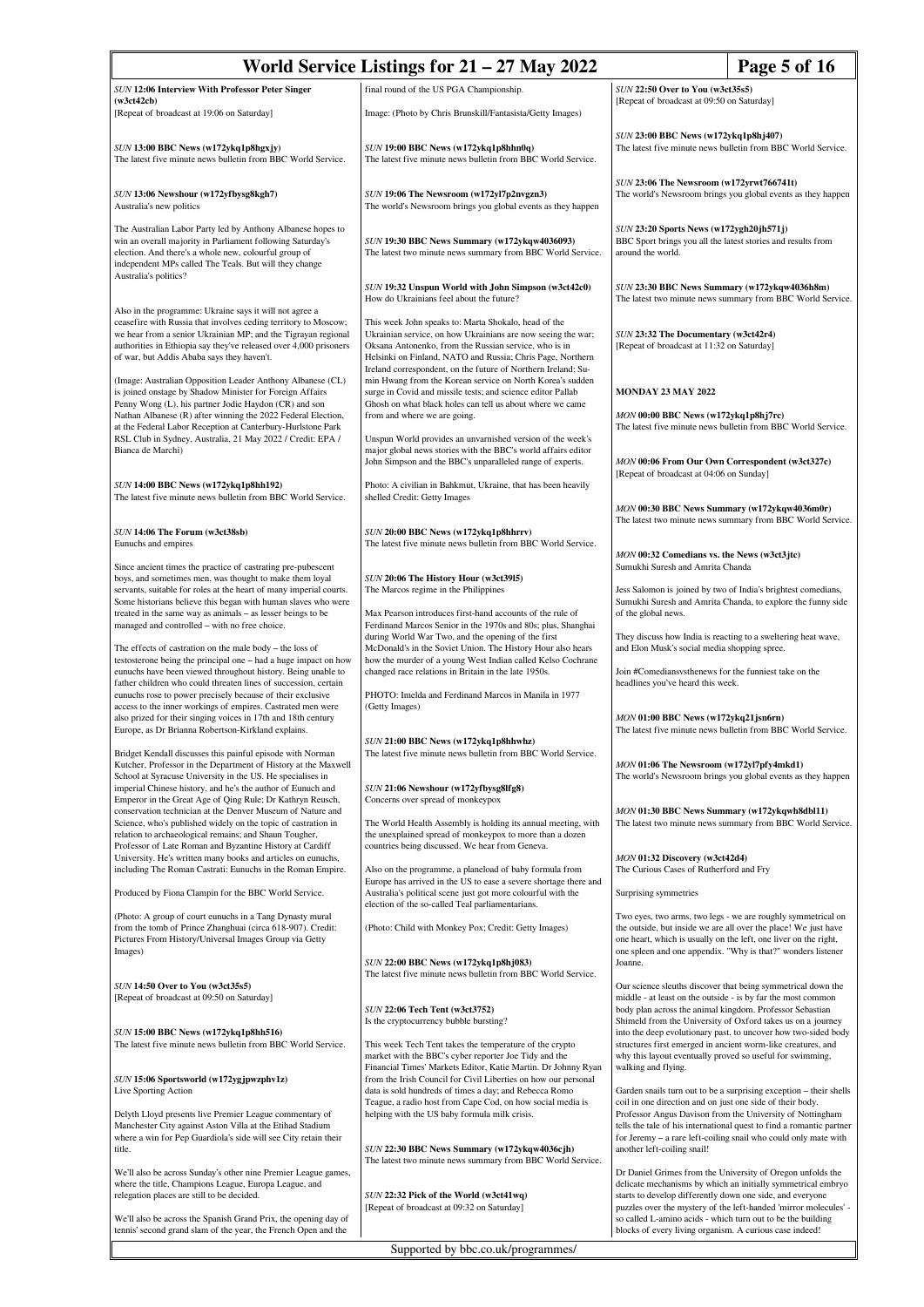| World Service Listings for $21 - 27$ May 2022                                                                                                                                                                                                                                                                                         | Page 6 of 16                                                                                                                                                                                                                                                                                           |                                                                                                                                                                                                                                                                                                                                  |                                                                                                                                                                                                 |
|---------------------------------------------------------------------------------------------------------------------------------------------------------------------------------------------------------------------------------------------------------------------------------------------------------------------------------------|--------------------------------------------------------------------------------------------------------------------------------------------------------------------------------------------------------------------------------------------------------------------------------------------------------|----------------------------------------------------------------------------------------------------------------------------------------------------------------------------------------------------------------------------------------------------------------------------------------------------------------------------------|-------------------------------------------------------------------------------------------------------------------------------------------------------------------------------------------------|
| MON 02:00 BBC News (w172ykq21jsnbhs)<br>The latest five minute news bulletin from BBC World Service.                                                                                                                                                                                                                                  | Camila Montecinos Díaz is a Psychologist and therapist from<br>Chile. She moved to the Netherlands four years ago where she<br>co-founded Neighborhood Feminists, a collective based in                                                                                                                | MON 08:30 BBC News Summary (w172ykqwh8dcf7y)<br>The latest two minute news summary from BBC World Service.                                                                                                                                                                                                                       |                                                                                                                                                                                                 |
| MON 02:06 The Newsroom (w172yl7pfy4mp45)<br>The world's Newsroom brings you global events as they happen                                                                                                                                                                                                                              | Amsterdam which helps combat period poverty. They provide<br>Dignity Kits with menstrual products and basic toiletries.<br>Currently, they help over one hundred people each month and<br>in total have distributed over 80,000 tampons.                                                               | MON 08:32 Business Daily (w3ct30x5)<br>La Liga's record deal                                                                                                                                                                                                                                                                     |                                                                                                                                                                                                 |
| MON 02:30 BBC News Summary (w172ykqwh8dbps5)<br>The latest two minute news summary from BBC World Service.                                                                                                                                                                                                                            | Produced by Emily Naylor and Alice Gioia<br>(Image: (L), Aya Chebbi, courtesy Aya Chebbi. (R), Camila                                                                                                                                                                                                  | Spain's top division La Liga has signed a record investment deal<br>with CVC Capital Partners. Ashish Sharma looks at the terms<br>of the deal - which means CVC invests into a new company that<br>will hold LaLiga's commercial rights. CVC will hold an 8%                                                                    |                                                                                                                                                                                                 |
| MON 02:32 The Climate Question (w3ct3khx)<br>How can oceans help us capture carbon?                                                                                                                                                                                                                                                   | Montecinos Diaz, courtesy Camila Montecinos Diaz.)<br>MON 05:00 BBC News (w172ykq21jsnpr5)                                                                                                                                                                                                             | stake in the business for the next 50 years.                                                                                                                                                                                                                                                                                     | Ashish Sharma speaks some of the leading figures in the top                                                                                                                                     |
| The ocean covers over 70% of the Earth's surface and can hold<br>more than 150 times the amount of carbon dioxide as air.<br>Around a quarter of CO2 emissions created by human activity<br>each year is absorbed by them. From phytoplankton to whales                                                                               | The latest five minute news bulletin from BBC World Service.<br>MON 05:06 Newsday (w172yf8htjrpbdl)                                                                                                                                                                                                    | tier of Spanish football's La Liga, including Ramon Rubiales<br>the CEO of Real Betis. With the money that his club will<br>receive, Rubiales explains how he plans to rejuvenate the club's<br>stadium and invest in building restaurants, a hotel and other<br>leisure facilities that will help the club raise more revenues. |                                                                                                                                                                                                 |
| to seagrass meadows we explore how this happens.                                                                                                                                                                                                                                                                                      | Anthony Albanese sworn in as Australia's Prime Minister                                                                                                                                                                                                                                                | Presenter / Producer: Ashish Sharma                                                                                                                                                                                                                                                                                              |                                                                                                                                                                                                 |
| Jordan Dunbar and Kate Lamble are joined by:<br>Rita Steyn, Contributing Editor at The Marine Diaries and<br>lecturer at University of Tampa, Florida<br>Michael Yap, Marine Biologist and Founder of Seagrass                                                                                                                        | Australia has a new prime minister. We look at the challenges<br>facing Anthony Albanese, including climate change, the<br>economy and foreign policy as he heads for a major diplomatic<br>summit in Japan.                                                                                           | Image: Benito Villamarin Stadium of Real Betis, Real Betis<br>Sevilla v FC Barcelona, May 7, 2022; Credit: Getty Images                                                                                                                                                                                                          |                                                                                                                                                                                                 |
| Guardians, Malaysia<br>Dr. Haimanti Biswas, Principal Scientist of Biological<br>Oceanography at CSIR-National Institute of Oceanography,<br>India                                                                                                                                                                                    | There are new controls in the UK to tackle the spread of the<br>Monkeypox virus. Anyone who's been in contact with an<br>infected person must now isolate for 21 days.                                                                                                                                 | MON 08:50 Witness History (w3ct3byq)<br>Meeting Picasso<br>In the summer of 1951 a young art historian called John                                                                                                                                                                                                               |                                                                                                                                                                                                 |
| Dr. Annette Scheffer, Marine Biologist and Lecturer, speaking<br>with us from Antarctica<br>John Kirkwood, Marine Biologist and Expedition Leader<br>speaking with us from Antarctica                                                                                                                                                 | And it was a dramatic day in England's Premier League, where<br>so much was decided in the final 30 minutes of the season.<br>We'll have the details of the winners and losers.                                                                                                                        | for the rest of the 1950s and then spent the rest of his life<br>writing the definitive biography of the Spanish artist. John                                                                                                                                                                                                    | Richardson met one of the greatest painters of the modern era.<br>Richardson was part of Picasso's circle in the South of France<br>Richardson spoke to Laura Sheeter in 2011. He died in 2019. |
| Researcher: Immie Rhodes<br>Reporter: Mark Stratton                                                                                                                                                                                                                                                                                   | MON 06:00 BBC News (w172ykq21jsnth9)<br>The latest five minute news bulletin from BBC World Service.                                                                                                                                                                                                   | PHOTO: Pablo Picasso in Cannes in 1955 (Getty Images)                                                                                                                                                                                                                                                                            |                                                                                                                                                                                                 |
| Producer: Dearbhail Starr<br>Series Producer: Alex Lewis<br>Editor: Richard Fenton-Smith<br>Sound Engineer: Tom Brignell                                                                                                                                                                                                              | MON 06:06 Newsday (w172yf8htjrpg4q)<br>US and Japan meet in Tokyo ahead of Quad meeting                                                                                                                                                                                                                | MON 09:00 BBC News (w172ykq21jsp5qp)                                                                                                                                                                                                                                                                                             | The latest five minute news bulletin from BBC World Service.                                                                                                                                    |
| MON 03:00 BBC News (w172ykq21jsng7x)<br>The latest five minute news bulletin from BBC World Service.                                                                                                                                                                                                                                  | President Biden has held talks with the Japanese prime minister<br>in Tokyo, as the United States signals its commitment to greater<br>engagement in Asia.                                                                                                                                             | <b>MON 09:06 The Climate Question (w3ct3khx)</b><br>[Repeat of broadcast at 02:32 today]                                                                                                                                                                                                                                         |                                                                                                                                                                                                 |
| MON 03:06 Tech Tent (w3ct3752)<br>[Repeat of broadcast at 22:06 on Sunday]                                                                                                                                                                                                                                                            | Anthony Albanese has been sworn into office early as<br>Australia's new prime minister - Newsday will explore what that<br>means for the country's engagement on the climate issue.                                                                                                                    | MON 09:30 BBC News Summary (w172ykqwh8dck02)                                                                                                                                                                                                                                                                                     | The latest two minute news summary from BBC World Service.                                                                                                                                      |
| MON 03:30 BBC News Summary (w172ykqwh8dbtj9)<br>The latest two minute news summary from BBC World Service.                                                                                                                                                                                                                            | The Taliban has been steadily increasing control in Afghanistan<br>and is now ordering female TV presenters to wear a veil. We'll<br>speak to a presenter about her new situation.                                                                                                                     | MON 09:32 CrowdScience (w3ct3j6v)<br>Why does ancient stuff get buried?                                                                                                                                                                                                                                                          |                                                                                                                                                                                                 |
| MON 03:32 Pick of the World (w3ct41wq)                                                                                                                                                                                                                                                                                                | Our business desk looks at how Russia has cut it's supply of gas<br>to Finland.                                                                                                                                                                                                                        | Digging and excavating are bywords for archaeology. But why<br>does history end up deep under our feet?                                                                                                                                                                                                                          |                                                                                                                                                                                                 |
| [Repeat of broadcast at 09:32 on Saturday]                                                                                                                                                                                                                                                                                            | Also the scientist is using algae to power a computer.                                                                                                                                                                                                                                                 | This question struck CrowdScience listener Sunil in an<br>car park's construction were displayed in the subterranean                                                                                                                                                                                                             | underground car park. Archaeological remains found during the                                                                                                                                   |
| MON 03:50 Over to You (w3ct35s5)<br>[Repeat of broadcast at 09:50 on Saturday]                                                                                                                                                                                                                                                        | And a thrilling climax to the football season in England,<br>heartbreak and euphoria for teams as the results go right down<br>to the wire.                                                                                                                                                            | centuries?                                                                                                                                                                                                                                                                                                                       | stairwells, getting progressively older the deeper he went. How<br>had these treasures become covered in so much soil over the                                                                  |
| MON 04:00 BBC News (w172ykq21jsnl01)<br>The latest five minute news bulletin from BBC World Service.                                                                                                                                                                                                                                  | $MON 07:00$ BBC News (w172ykq21jsny7f)<br>The latest five minute news bulletin from BBC World Service.                                                                                                                                                                                                 | to the above-mentioned multi-storey car park. The city has<br>with remnants of successive civilisations embedded and                                                                                                                                                                                                             | CrowdScience visits Lisbon, the capital of Portugal – and home<br>evidence of human habitation stretching back into prehistory,                                                                 |
| MON 04:06 The Newsroom (w172yl7pfy4mxmf)<br>The world's Newsroom brings you global events as they happen                                                                                                                                                                                                                              | MON 07:06 Newsday (w172yf8htjrpkwv)<br>New Australian PM flies to Tokyo ahead of Quad meeting                                                                                                                                                                                                          | this?<br>Human behaviour is one factor, but natural processes are at                                                                                                                                                                                                                                                             | jumbled up below today's street level. Why did it all end up like                                                                                                                               |
| MON 04:30 BBC News Summary (w172ykqwh8dby8f)<br>The latest two minute news summary from BBC World Service.                                                                                                                                                                                                                            | Australia has a new prime minister. Newsday will looks at the<br>challenges facing Anthony Albanese, including climate change,<br>the economy and foreign policy as he heads for a major<br>diplomatic summit in Japan.                                                                                | work too. Over at Butser Ancient Farm, an experimental<br>nature that cover up - or expose - ancient buildings and<br>artefacts over time.                                                                                                                                                                                       | archaeology site in the UK, we explore the myriad forces of                                                                                                                                     |
| MON 04:32 The Conversation (w3ct37lv)<br>Female collectives and neighbourhood feminists                                                                                                                                                                                                                                               | The head of the IMF, Kristalina Georgieva, has warned that the<br>global trading system is being seriously tested by restrictions on                                                                                                                                                                   | Contributors:                                                                                                                                                                                                                                                                                                                    |                                                                                                                                                                                                 |
| Collectives offer opportunities for like-minded individuals to<br>unite over a common goal, approaching issues with a shared<br>vision and democratic mindset. They can range in size from just<br>a handful of people to thousands, and they have the ability to<br>disrupt the status quo and be vessels for remarkable change. But | food and energy supplies.<br>We have an update on that outbreak of the monkeypox virus,<br>including new controls being put in place here in Britain.                                                                                                                                                  | Dr Mariana Nabais, University of Lisbon<br>Carolina Grilo, Lisbon Museum of the Roman Theatre<br>Dr Matt Pope, University College London                                                                                                                                                                                         |                                                                                                                                                                                                 |
| what's it like to start one?                                                                                                                                                                                                                                                                                                          | Also we look at the war in Ukraine and a key battle there.                                                                                                                                                                                                                                             |                                                                                                                                                                                                                                                                                                                                  |                                                                                                                                                                                                 |
| Kim Chakanetsa speaks to two women who have founded<br>female collectives making a difference.                                                                                                                                                                                                                                        | MON 08:00 BBC News (w172ykq21jsp1zk)<br>The latest five minute news bulletin from BBC World Service.                                                                                                                                                                                                   | for the BBC World Service.                                                                                                                                                                                                                                                                                                       | Presented by Marnie Chesterton, Produced by Cathy Edwards                                                                                                                                       |
| Aya Chebbi is a Tunisian diplomat and a pan-African and<br>feminist activist. Named in Forbes Africa's 50 Most Powerful<br>Women, she rose to global prominence as a political blogger<br>during Tunisia's Revolution in 2010/2011. In November 2018                                                                                  | MON 08:06 HARDtalk (w3ct32lc)<br>Iván Duque: Has Colombia's president failed?                                                                                                                                                                                                                          | <b>IMAGE:</b> Getty Images<br>MON 10:00 BBC News (w172ykq21jsp9gt)                                                                                                                                                                                                                                                               |                                                                                                                                                                                                 |
| she became the first appointed African Union Envoy on Youth,<br>and was the youngest senior official in the history of the<br>African Union. In 2021, Aya established the Nala Feminist<br>Collective, which brings together 17 acclaimed African<br>feminists to unite behind Africa's agenda nationally and<br>globally.            | Stephen Sackur speaks to the President of Colombia, Iván<br>Duque. His term is coming to an end with the country's biggest<br>problems unresolved: mass poverty, inequality and alarming<br>levels of violence. Does the Duque Presidency signal the<br>conclusive failure of Colombia's ruling elite? | MON 10:06 The Cultural Frontline (w3ct37rd)<br>[Repeat of broadcast at 23:32 on Saturday]                                                                                                                                                                                                                                        | The latest five minute news bulletin from BBC World Service.                                                                                                                                    |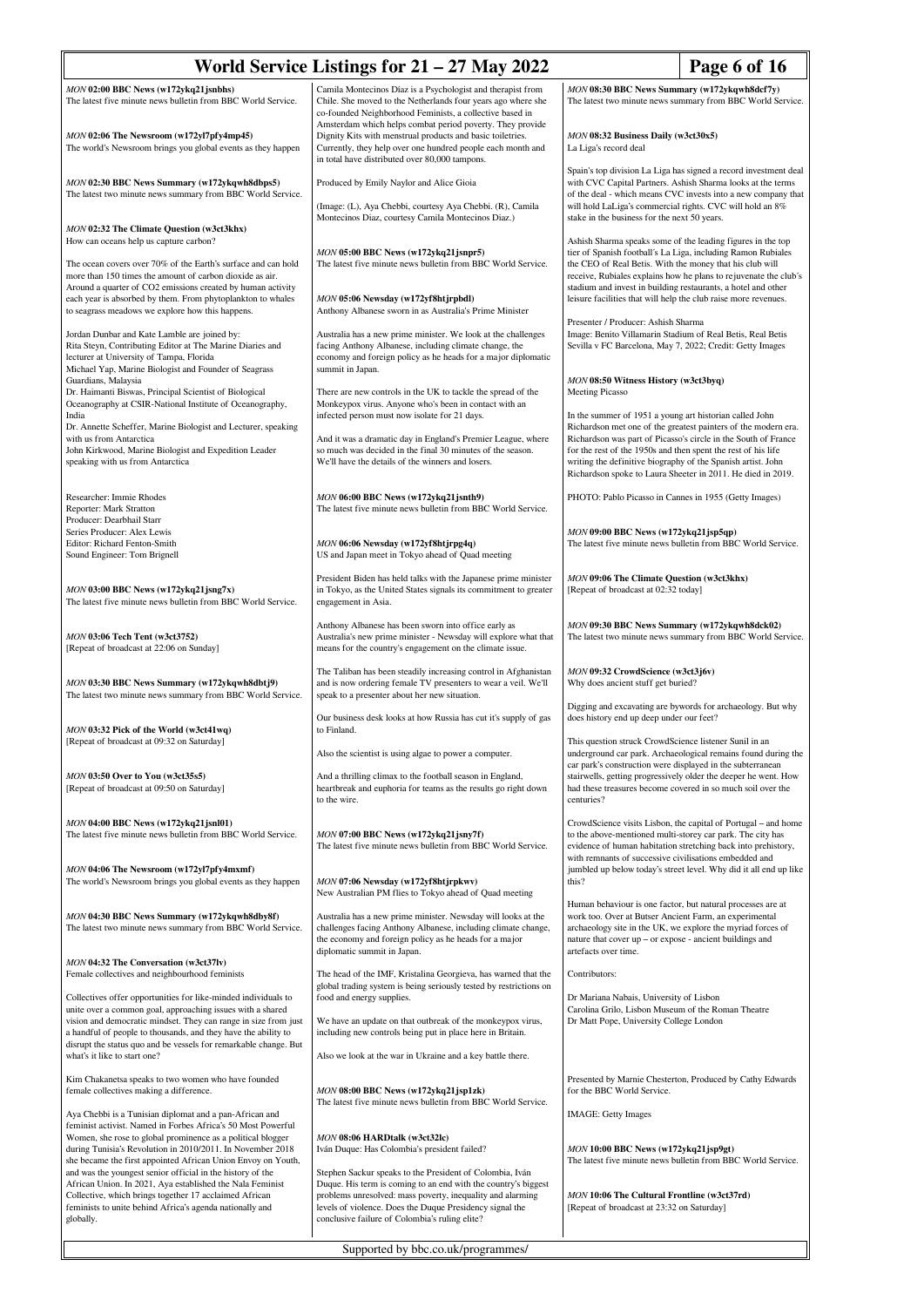| World Service Listings for $21 - 27$ May 2022<br>Page 7 of 16                                                                                                                                                                                                                                                                |                                                                                                                                                                                                                                                                                                                     |                                                                                                                                                                                                                                                                                                                                  |  |
|------------------------------------------------------------------------------------------------------------------------------------------------------------------------------------------------------------------------------------------------------------------------------------------------------------------------------|---------------------------------------------------------------------------------------------------------------------------------------------------------------------------------------------------------------------------------------------------------------------------------------------------------------------|----------------------------------------------------------------------------------------------------------------------------------------------------------------------------------------------------------------------------------------------------------------------------------------------------------------------------------|--|
| MON 10:30 BBC News Summary (w172ykqwh8dcnr6)<br>The latest two minute news summary from BBC World Service.                                                                                                                                                                                                                   | The latest five minute news bulletin from BBC World Service.                                                                                                                                                                                                                                                        | (Photo: Russian serviceman Vadim Shishimarin (C) is escorted<br>by police officers to a vehicle as he leaves after a court hearing                                                                                                                                                                                               |  |
| MON 10:32 Trending (w3ct3bqt)<br>[Repeat of broadcast at 05:32 on Saturday]                                                                                                                                                                                                                                                  | MON 15:06 HARDtalk (w3ct32lc)<br>[Repeat of broadcast at 08:06 today]                                                                                                                                                                                                                                               | in Kyiv, Ukraine, 23 May 2022. He was sentenced to life<br>imprisonment for the killing of an unarmed 62-year-old civilian<br>man near Chupakha village in the Sumy area in late February<br>2022. Credit: OLEG PETRASYUK/EPA)                                                                                                   |  |
| MON 10:50 More or Less (w3ct3k4m)<br>[Repeat of broadcast at 05:50 on Saturday]                                                                                                                                                                                                                                              | MON 15:30 BBC News Summary (w172ykqwh8dd8gv)<br>The latest two minute news summary from BBC World Service.                                                                                                                                                                                                          | MON 18:00 BBC News (w172ykq21jsq8fv)<br>The latest five minute news bulletin from BBC World Service.                                                                                                                                                                                                                             |  |
| MON 11:00 BBC News (w172ykq21jspf6y)<br>The latest five minute news bulletin from BBC World Service.                                                                                                                                                                                                                         | MON 15:32 World Business Report (w172yk4l3lynsmy)<br>A call for a Ukraine Marshall plan<br>War in Ukraine has prompted calls for a Marshall-style plan to                                                                                                                                                           | MON 18:06 Outlook (w3ct34n7)<br>[Repeat of broadcast at 12:06 today]                                                                                                                                                                                                                                                             |  |
| MON 11:06 The Newsroom (w172yl7pfy4nrvb)<br>The world's Newsroom brings you global events as they happen                                                                                                                                                                                                                     | help rebuild the country. The original plan helped countries<br>with reconstruction after the devastation of World War Two.<br>But with economic storms on the horizon for many developed<br>nations, we ask Borge Brende, president of the World                                                                   | MON 18:50 Witness History (w3ct3byq)<br>[Repeat of broadcast at 08:50 today]                                                                                                                                                                                                                                                     |  |
| MON 11:30 BBC News Summary (w172ykqwh8dcshb)<br>The latest two minute news summary from BBC World Service.                                                                                                                                                                                                                   | Economic Forum, who has proposed the idea, whether it is<br>likely to succeed. And we get reaction to the proposal from<br>Tymofiy Mylovanov, who is a former Ukrainian economy<br>minister, and currently advises the Zelensky administration.                                                                     | MON 19:00 BBC News (w172ykq21jsqd5z)<br>The latest five minute news bulletin from BBC World Service.                                                                                                                                                                                                                             |  |
| MON 11:32 The Conversation (w3ct37lv)<br>[Repeat of broadcast at 04:32 today]                                                                                                                                                                                                                                                | Also in the programme, the bank HSBC has reportedly<br>suspended Stuart Kirk, a leader in its responsible investing<br>team, for accusing central bankers and others of exaggerating<br>the financial risks of climate change. William Bryant of North                                                              | MON 19:06 The Newsroom (w172yl7pfy4pqtc)<br>The world's Newsroom brings you global events as they happen                                                                                                                                                                                                                         |  |
| MON 12:00 BBC News (w172ykq21jspjz2)<br>The latest five minute news bulletin from BBC World Service.                                                                                                                                                                                                                         | Peak Advisory advises private equity and hedge funds on<br>environmental, social and governance issues, and gives us his<br>perspective. There are calls in Nepal for the government to lift a<br>ban on women working as housemaids in Gulf countries. It was                                                      | MON 19:30 BBC News Summary (w172ykqwh8ddrgc)<br>The latest two minute news summary from BBC World Service.                                                                                                                                                                                                                       |  |
| MON 12:06 Outlook (w3ct34n7)<br>Recipes and storytelling: changing perceptions of Chinese food                                                                                                                                                                                                                               | imposed in 2017, after complaints of sexual abuse and forced<br>labour, but critics argue it has led to an increase of Nepalese<br>women being trafficked through India to the Middle East, as the<br>BBC's Anbarasan Ethirajan reports from Kathmandu. Plus,                                                       | MON 19:32 Sport Today (w172ygffhbkzx4w)<br>2022/05/23 GMT                                                                                                                                                                                                                                                                        |  |
| In Australia Elizabeth Chong is a household name. She's a<br>celebrity chef and has done more than anyone - except possibly<br>her father - to popularise Chinese cuisine. In her cookery<br>classes and then on TV she would share her family's stories as<br>well as recipes, and won millions of fans, both among native- | despite the animal's endangered status, with African elephant<br>populations expanding in some countries, lobbying efforts are<br>under way to restart the sale of elephant products, such as ivory,<br>which was banned in 1989. Zimbabwe is leading the call, as the<br>BBC's Shingai Nyoka explains from Harare. | BBC sports correspondents tell the story behind today's top<br>sporting news, with interviews and reports from across the<br>world.                                                                                                                                                                                              |  |
| born Australians and newly arrived Asian immigrants. And yet<br>Elizabeth nearly wasn't allowed in to Australia at all. Jo Fidgen<br>hears her story.                                                                                                                                                                        | Today's edition is presented by Will Bain and Mike Johnson,<br>and produced by Ivana Davidovic and Sara Parry.                                                                                                                                                                                                      | MON 20:00 BBC News (w172ykq21jsqhy3)<br>The latest five minute news bulletin from BBC World Service.                                                                                                                                                                                                                             |  |
| Get in touch: outlook@bbc.com<br>Presenter: Jo Fidgen                                                                                                                                                                                                                                                                        | (Picture: A bombed out building in Mariupol, Ukraine. Picture<br>credit: Getty Images.)                                                                                                                                                                                                                             | MON 20:06 The Climate Question (w3ct3khx)<br>[Repeat of broadcast at 02:32 today]                                                                                                                                                                                                                                                |  |
| Producer: Katy Takatsuki                                                                                                                                                                                                                                                                                                     | MON 16:00 BBC News (w172ykq21jsq0yl)                                                                                                                                                                                                                                                                                | MON 20:30 BBC News Summary (w172ykqwh8ddw6h)                                                                                                                                                                                                                                                                                     |  |
| (Photo: Elizabeth Chong receives her 2019 Queen's Birthday<br>Honour medal. Credit: Asanka Ratnayake/Getty Images)                                                                                                                                                                                                           | The latest five minute news bulletin from BBC World Service.                                                                                                                                                                                                                                                        | The latest two minute news summary from BBC World Service.                                                                                                                                                                                                                                                                       |  |
| MON 12:50 Witness History (w3ct3byq)<br>[Repeat of broadcast at 08:50 today]                                                                                                                                                                                                                                                 | MON 16:06 BBC OS (w172yg1jy144f9n)<br>Monkeypox: Your questions answered                                                                                                                                                                                                                                            | MON 20:32 Discovery (w3ct42db)<br>The Curious Cases of Rutherford and Fry                                                                                                                                                                                                                                                        |  |
|                                                                                                                                                                                                                                                                                                                              | Monkeypox cases have been found in 15 countries outside of<br>Africa, where the virus is most common. We hear what is                                                                                                                                                                                               | The Shocking White Hair                                                                                                                                                                                                                                                                                                          |  |
| MON 13:00 BBC News (w172ykq21jspnq6)<br>The latest five minute news bulletin from BBC World Service.                                                                                                                                                                                                                         | known about the outbreak and about new advice some countries<br>are issuing.                                                                                                                                                                                                                                        | Why does human hair go grey and is it ever possible for it to go<br>white overnight from shock? Hannah and Adam explore why                                                                                                                                                                                                      |  |
| MON 13:06 The Newsroom (w172yl7pfy4p0bl)<br>The world's Newsroom brings you global events as they happen                                                                                                                                                                                                                     | We speak to our reporters in Ukraine about Russia's efforts to<br>capture the eastern city of Severodonetsk and "scorched earth"<br>tactics they are reportedly using.                                                                                                                                              | hair goes grey, how much stressful life events and a lack of<br>sleep can speed up the process. They hear from the pilot whose<br>hair turned white after a flight where all 4 of his engines failed<br>after flying through a volcanic ash cloud - was the shock<br>responsible? They also uncover new research which has shown |  |
| MON 13:30 BBC News Summary (w172ykqwh8dd0zl)<br>The latest two minute news summary from BBC World Service.                                                                                                                                                                                                                   | We hear about a BBC investigation revealing that indigenous<br>communities in Indonesia have been deprived of millions of<br>dollars in income by major palm oil companies.                                                                                                                                         | it's possible for greying hair to return to its natural colour and<br>ask if this finding could be exploited to uncover a cosmetic way<br>to reverse hair greying?                                                                                                                                                               |  |
| MON 13:32 CrowdScience (w3ct3j6v)<br>[Repeat of broadcast at 09:32 today]                                                                                                                                                                                                                                                    | And, three people in Turkey, Afghanistan and Lebanon tell us<br>about the impact of rising prices on their everyday lives.                                                                                                                                                                                          | MON 21:00 BBC News (w172ykq21jsqmp7)<br>The latest five minute news bulletin from BBC World Service.                                                                                                                                                                                                                             |  |
| MON 14:00 BBC News (w172ykq21jspsgb)<br>The latest five minute news bulletin from BBC World Service.                                                                                                                                                                                                                         | (Photo: Coloured transmission electron micrograph (TEM)<br>showing monkeypox virus particles from a human skin sample.<br>Credit: Science Photo Library)                                                                                                                                                            | MON 21:06 Newshour (w172yfbz4qkt5mj)<br>Russian diplomat defects                                                                                                                                                                                                                                                                 |  |
| MON 14:06 Newshour (w172yfbz4qksbdm)<br>Biden vows to defend Taiwan                                                                                                                                                                                                                                                          | MON 17:00 BBC News (w172ykq21jsq4pq)<br>The latest five minute news bulletin from BBC World Service.                                                                                                                                                                                                                | A Russian diplomat has quit over his country's invasion of<br>Ukraine, calling it "bloody, witless and absolutely needless".                                                                                                                                                                                                     |  |
| Speaking in Japan, US President Joe Biden vowed to intervene<br>militarily to protect the island if it is attacked by China. The<br>White House insisted there had been no departure from a long-                                                                                                                            | MON 17:06 BBC OS (w172yg1jy144k1s)<br>Ukraine: Guilty verdict in war crimes trial                                                                                                                                                                                                                                   | Boris Bondarev, a counsellor at Russia's mission to the United<br>Nations in Geneva, said he'd never been more ashamed of<br>Russia as when it sent its troops across the border. Speaking to<br>the BBC, Mr Bondarev said he now feared for his safety.                                                                         |  |
| standing US policy in the region. Mr Biden also drew a parallel<br>with Russia's invasion of Ukraine, prompting an angry rebuke<br>from Beijing.                                                                                                                                                                             | A court in Ukraine has sentenced a Russian tank commander to<br>life in jail for killing an unarmed civilian, in the first war<br>crimes trial since Russia's invasion three months ago. We get<br>details from our correspondent in the capital Kyiv.                                                              | Also in the programme: Nazanin Zaghari-Ratcliffe, the British-<br>Iranian woman who was detained in Iran for six years, says she<br>was forced to sign a false confession before her release earlier                                                                                                                             |  |
| Also in the programme: the challenges the new Australian<br>Prime Minister, Anthony Albanese, is facing in the international<br>arena; and a court in Ukraine has sentenced a Russian soldier to<br>life in prison for killing an unarmed civilian, in the first war<br>crimes trial since the invasion.                     | Monkeypox cases have been found in 15 countries outside of<br>Africa, where the virus is most common. We hear what is<br>known about the outbreak and about new advice some countries<br>are issuing.                                                                                                               | this year; and we'll hear from a former US Secretary of<br>Defence under Donald Trump about his recollections of the last<br>months of that administration.<br>(Photo shows Boris Bondarev's passport photo. Credit: Boris                                                                                                       |  |
| (Photo: U.S. President Joe Biden attends a joint news<br>conference with Japan's Prime Minister Fumio Kishida. Credit:<br>Reuters.)                                                                                                                                                                                          | We go to South Africa where people have been evacuated amid<br>heavy rains in KwaZulu-Natal province, which suffered its<br>worst flooding in three decades last month.                                                                                                                                             | Bondarev)<br>MON 22:00 BBC News (w172ykq21jsqrfc)                                                                                                                                                                                                                                                                                |  |
| MON 15:00 BBC News (w172ykq21jspx6g)                                                                                                                                                                                                                                                                                         | And, three people in Turkey, Afghanistan and Lebanon tell us<br>about the impact of rising prices on their everyday lives.                                                                                                                                                                                          | The latest five minute news bulletin from BBC World Service.                                                                                                                                                                                                                                                                     |  |
| Supported by bbc.co.uk/programmes/                                                                                                                                                                                                                                                                                           |                                                                                                                                                                                                                                                                                                                     |                                                                                                                                                                                                                                                                                                                                  |  |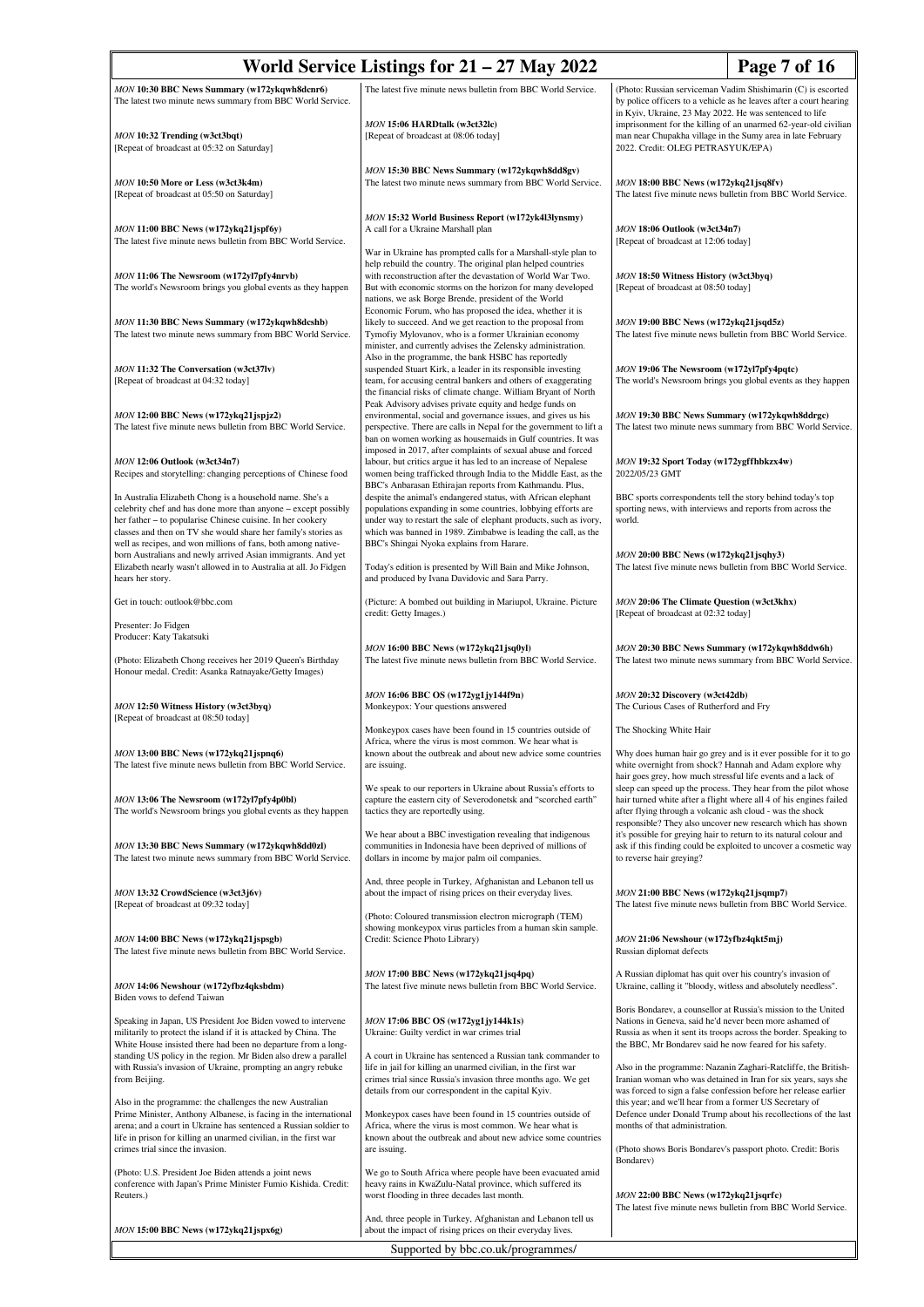| World Service Listings for $21 - 27$ May 2022<br>Page 8 of 16                                                                                                                                                                                                                                                                                     |                                                                                                                                                                                                                                                             |                                                                                                                                                                                                                                            |  |
|---------------------------------------------------------------------------------------------------------------------------------------------------------------------------------------------------------------------------------------------------------------------------------------------------------------------------------------------------|-------------------------------------------------------------------------------------------------------------------------------------------------------------------------------------------------------------------------------------------------------------|--------------------------------------------------------------------------------------------------------------------------------------------------------------------------------------------------------------------------------------------|--|
| MON 22:06 HARDtalk (w3ct32lc)<br>[Repeat of broadcast at 08:06 today]                                                                                                                                                                                                                                                                             | annual meeting in Davos on May 23, 2022. (Photo by Fabrice<br>COFFRINI / AFP) (Photo by FABRICE COFFRINI/AFP via<br>Getty Images)                                                                                                                           | The latest five minute news bulletin from BBC World Service.                                                                                                                                                                               |  |
| MON 22:30 BBC News Summary (w172ykqwh8df3pr)<br>The latest two minute news summary from BBC World Service.                                                                                                                                                                                                                                        | TUE 02:00 BBC News (w172ykq21jsr7dw)<br>The latest five minute news bulletin from BBC World Service.                                                                                                                                                        | TUE 05:06 Newsday (w172yf8htjrs79p)<br>China's secretive network of detention centres has a shoot-to-<br>kill policy                                                                                                                       |  |
| MON 22:32 The Conversation (w3ct37lv)<br>[Repeat of broadcast at 04:32 today]                                                                                                                                                                                                                                                                     | TUE 02:06 The Newsroom (w172yl7pfy4ql18)<br>The world's Newsroom brings you global events as they happen                                                                                                                                                    | Our top story: A cache of hacked documents thought to be from<br>inside China's secretive network of detention centres shows that<br>guards operate a shoot-to-kill policy against Uyghur prisoners<br>trying to escape.                   |  |
| MON 23:00 BBC News (w172ykq21jsqw5h)<br>The latest five minute news bulletin from BBC World Service.                                                                                                                                                                                                                                              | TUE 02:30 BBC News Summary (w172ykqwh8dflp8)<br>The latest two minute news summary from BBC World Service.                                                                                                                                                  | Newsday will return to Japan where the leaders of 'The Quad',<br>that's the US, India, Australia and Japan, are meeting. Their<br>conversation will be dominated by the one major regional<br>power that didn't receive an invite - China. |  |
| MON 23:06 The Newsroom (w172yrwtlghfw72)<br>The world's Newsroom brings you global events as they happen                                                                                                                                                                                                                                          | TUE 02:32 The Documentary (w3ct42dp)<br>The other side of death row                                                                                                                                                                                         | We'll get a special report on the Ukrainian town resisting<br>Russian occupation.                                                                                                                                                          |  |
| MON 23:20 Sports News (w172ygh2csscz6s)<br>BBC Sport brings you all the latest stories and results from<br>around the world.                                                                                                                                                                                                                      | It's 31 years since Christine Towery's brother Robert killed a<br>man and 10 years since he died at the hands of the state of<br>Arizona by lethal injection.                                                                                               | And hear from Nazanin Zaghari-Ratcliffe, the British-Iranian<br>woman who was recently released after several years in jail in<br>Tehran.                                                                                                  |  |
| MON 23:30 BBC News Summary (w172ykqwh8df7fw)<br>The latest two minute news summary from BBC World Service.                                                                                                                                                                                                                                        | For two decades Christine had to live in the shadow of her<br>brother's death sentence. Christine regularly travelled long<br>distances to see her brother on death row but for all that time a<br>pane of glass would prevent them from hugging or shaking | TUE 06:00 BBC News (w172ykq21jsrqdd)<br>The latest five minute news bulletin from BBC World Service.                                                                                                                                       |  |
| MON 23:32 World Business Report (w172yk5dkbkd218)<br>The cost of rebuilding Ukraine                                                                                                                                                                                                                                                               | hands. Only after he was dead was she be able to connect with<br>him physically. Meanwhile her son had built a bond with his<br>uncle, which was shattered by Robert's execution. Christine's<br>confidence and faith was blown to pieces.                  | TUE 06:06 Newsday (w172yf8htjrsc1t)<br>Leaked Chinese files expose a shoot to kill policy in Uyghur<br>camps                                                                                                                               |  |
| The President of Ukraine, Volodymyr Zelenskyy, has called for<br>a global joint effort to repair the damage inflicted by Russian<br>forces in Ukraine. He claims it exceeds \$500 billion, but other<br>analysts think it will top a trillion dollars. A former Ukranian<br>Finance Minister Natalie Jaresko, gives her view on the true<br>cost. | Through conversations with counsellors, campaigners and her<br>children, Christine examines the impact her brother's crime,<br>conviction and eventual execution has had on her and her<br>family. How do you rebuild?                                      | A cache of hacked documents thought to be from inside China's<br>secretive network of detention centres shows that guards<br>operate a shoot-to-kill policy against Uyghur prisoners trying to<br>escape.                                  |  |
| Elsewhere, an entirely different summit is getting underway as<br>African leaders discuss measures aimed at protecting the                                                                                                                                                                                                                        | Is it time for the US to acknowledge the pain experienced by<br>these 'other victims'? Christine recalls a touching connection<br>she made with the family of her brother's victim.                                                                         | China says a visit to Xinjiang by the UN's top rights official<br>will help clear up misunderstandings over its treatment of<br>Uyghurs and other Turkic minorities.                                                                       |  |
| world's last remaining elephants.<br>(Photo: Ukrainian President Volodymyr Zelensky is seen on a<br>giant screen during his address by video conference at the<br>World Economic Forum, 2022. Credit: Fabrice                                                                                                                                     | And will botched executions and miscarriages be enough to<br>persuade all States to abolish the death penalty or does the 'eye<br>for an eye' principle still hold sway?                                                                                    | Meanwhile, China's neighbours are nervous - at a summit in<br>Tokyo, President Biden has told leaders from India, Japan and<br>Australia that their Quad group is about 'democracies versus<br>autocracies'.                               |  |
| Coffrini/AFP/Getty Images)                                                                                                                                                                                                                                                                                                                        | (Photo: A view of a cell block at San Quentin State Prison's<br>death row, California. Credit: Justin Sullivan/Getty Images)                                                                                                                                | And the latest on the latest monkeypox outbreak - the World<br>Health Organisation believes that it can be contained without<br>the need for mass vaccinations.                                                                            |  |
| <b>TUESDAY 24 MAY 2022</b><br>TUE 00:00 BBC News (w172ykq21jsqzxm)                                                                                                                                                                                                                                                                                | TUE 03:00 BBC News (w172ykq21jsrc50)<br>The latest five minute news bulletin from BBC World Service.                                                                                                                                                        | TUE 07:00 BBC News (w172ykq21jsrv4j)                                                                                                                                                                                                       |  |
| The latest five minute news bulletin from BBC World Service.                                                                                                                                                                                                                                                                                      | TUE 03:06 Outlook (w3ct34n7)<br>[Repeat of broadcast at 12:06 on Monday]                                                                                                                                                                                    | The latest five minute news bulletin from BBC World Service.                                                                                                                                                                               |  |
| TUE 00:06 The History Hour (w3ct3915)<br>[Repeat of broadcast at 20:06 on Sunday]                                                                                                                                                                                                                                                                 | TUE 03:50 Witness History (w3ct3byq)<br>[Repeat of broadcast at 08:50 on Monday]                                                                                                                                                                            | TUE 07:06 Newsday (w172yf8htjrsgsy)<br>Leaked documents show treatment of Uyghurs in secretive<br>Chinese camps                                                                                                                            |  |
| TUE 01:00 BBC News (w172ykq21jsr3nr)<br>The latest five minute news bulletin from BBC World Service.                                                                                                                                                                                                                                              | TUE 04:00 BBC News (w172ykq21 jsrgx4)<br>The latest five minute news bulletin from BBC World Service.                                                                                                                                                       | Our top story: A cache of hacked documents thought to be from<br>inside China's secretive network of detention centres shows that<br>guards operate a shoot-to-kill policy against Uyghur prisoners<br>trying to escape.                   |  |
| TUE 01:06 Business Matters (w172ydpcjmfs41n)<br>Ukraine takes centre stage in Davos<br>In three months, conflict in Ukraine has destroyed parts of the                                                                                                                                                                                            | TUE 04:06 The Newsroom (w172yl7pfy4qtjj)<br>The world's Newsroom brings you global events as they happen                                                                                                                                                    | China says a visit to Xinjiang by the UN's top rights official<br>will help clear up misunderstandings over its treatment of<br>Uyghurs and other Turkic minorities.                                                                       |  |
| country, hurt Russia's economy, and sent shockwaves across the<br>globe. Countries are experiencing never-before-seen inflation,<br>and a critical lack of supplies is forecast to worsen. Then there's<br>the matter of who should pay for the colossal damage inflicted<br>on towns and cities in Ukraine. At the World Economic Forum          | TUE 04:30 BBC News Summary (w172ykqwh8dfv5j)<br>The latest two minute news summary from BBC World Service.                                                                                                                                                  | At a summit in Tokyo, President Biden has told leaders from<br>India, Japan and Australia that their Quad group is about<br>'democracies versus autocracies'.                                                                              |  |
| in Davos, world leaders are trying to solve the problem. A<br>former Ukranian Finance Minister Natalie Jaresko, gives her<br>view on the true cost.                                                                                                                                                                                               | TUE 04:32 In the Studio (w3ct3jhx)<br>The sound of art with Sonia Boyce                                                                                                                                                                                     | Newsday will also be looking at a web of corruption and<br>criminality which nearly destroyed a historic football club in<br>Britain.                                                                                                      |  |
| Much of the world's focus is on the outcome of that summit,<br>but there's another one happening in Tokyo which could set the<br>course of Asian trade relations for years to come. The Quad<br>countries - Australia, the US, Japan and India - are meeting to                                                                                   | The artist Sonia Boyce has just won the top prize at the Venice<br>Biennale, the Olympics of the art world, where she has been<br>representing Great Britain in a commission for the British<br>Council.                                                    | And how the conflict in Ukraine is pointing to a new way of<br>warfare.                                                                                                                                                                    |  |
| discuss matters like China, inflation in the south of the<br>continent, and a new US-led Pacific trading agreement. Tanvi<br>Madan. Director of the Indian Project at the Brookings<br>Institute, takes us through what to expect.                                                                                                                | Sonia is a multidisciplinary practitioner known for working<br>with audio, video, wallpaper and print. For this project she has<br>been collaborating with four female singers at the famous                                                                | TUE 08:00 BBC News (w172ykq21 jsrywn)<br>The latest five minute news bulletin from BBC World Service.                                                                                                                                      |  |
| ABC's senior business correspondent Peter Ryan is joined by<br>Alison van Diggelen, Silicon Valley tech host, to talk about all                                                                                                                                                                                                                   | Abbey Road studios in London, recording a piece of sonic art.<br>It's part of her award-winning exhibition in Venice called<br>Feeling Her Way.                                                                                                             | TUE 08:06 People Fixing The World (w3ct3j2c)<br>Helping teenagers become good mums                                                                                                                                                         |  |
| the issues of the day.<br>Meanwhile, Germany is among the countries trying new<br>solutions to help citizens come to terms with economic crises.                                                                                                                                                                                                  | Join the BBC's Anna Bailey as she follows Sonia on her artistic<br>journey from recording, installing and opening her work at the<br>British Pavilion.                                                                                                      | Being a teenage mum is not easy. But innovative projects<br>around the world are trying to help.<br>We hear from Sierra Leone, where the 2 Young Lives project                                                                             |  |
| We hear from the Eva Kreienkamp, the head of one of the<br>country's biggest transport companies.                                                                                                                                                                                                                                                 | Presented and produced by Anna Bailey for the BBC World<br>Service                                                                                                                                                                                          | supports teenagers who've been rejected by their families for<br>getting pregnant. They link them up with older women who step<br>in to look after them.                                                                                   |  |
| Image: Ukrainian President Volodymyr Zelensky is seen on a<br>giant screen next to Founder and executive chairman of the<br>World Economic Forum Klaus Schwab during his address by<br>video conference as part of the World Economic Forum (WEF)                                                                                                 | Executive producer: Rebecca Armstrong<br>TUE 05:00 BBC News (w172ykq21jsrln8)                                                                                                                                                                               | Complications during pregnancy and childbirth are a leading<br>cause of death for 15-19-year-old girls globally. But the<br>mentors are making sure the young mums get the medical                                                         |  |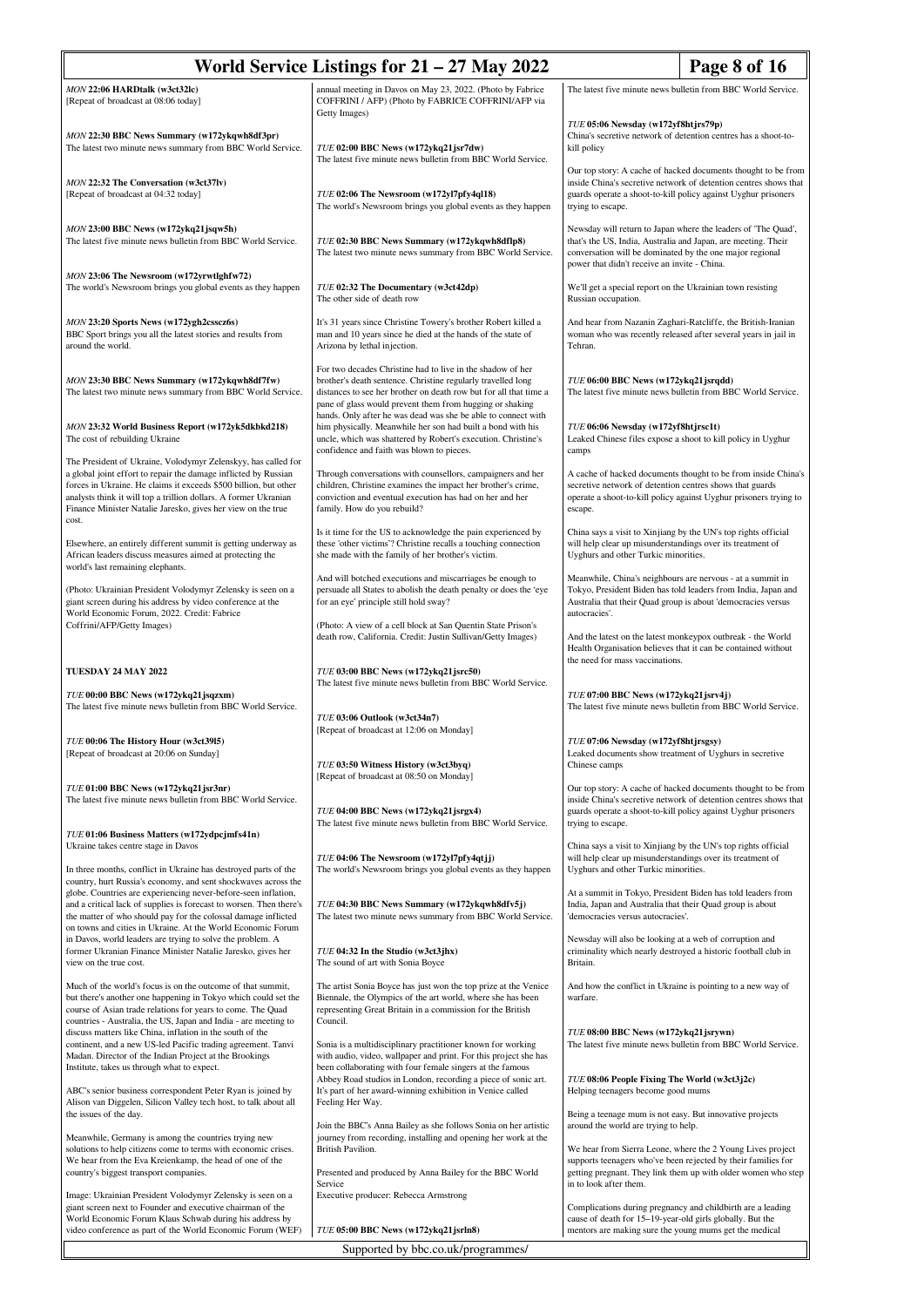| Page 9 of 16<br>World Service Listings for $21 - 27$ May 2022                                                                                                                                                                   |                                                                                                                                                                                                                                                             |                                                                                                                                                                                                                                                                                                                          |  |  |
|---------------------------------------------------------------------------------------------------------------------------------------------------------------------------------------------------------------------------------|-------------------------------------------------------------------------------------------------------------------------------------------------------------------------------------------------------------------------------------------------------------|--------------------------------------------------------------------------------------------------------------------------------------------------------------------------------------------------------------------------------------------------------------------------------------------------------------------------|--|--|
| support they need.                                                                                                                                                                                                              | TUE 11:06 The Newsroom (w172yl7pfy4rnrf)                                                                                                                                                                                                                    | completely new rail line spanning the British capital available                                                                                                                                                                                                                                                          |  |  |
| After giving birth, the early years of motherhood can be<br>problematic for teenagers too.                                                                                                                                      | The world's Newsroom brings you global events as they happen<br>TUE 11:30 BBC News Summary (w172ykqwh8dgpdf)                                                                                                                                                | for use from today. The project was several years behind<br>schedule and around \$5bn over budget, and the BBC's George<br>Thomas has been for a ride. Plus, the BBC's Jo Critcher meets<br>some of the female entrepreneurs in Africa, who are using                                                                    |  |  |
| We also hear from Brazil, where a team of researchers and<br>nurses is teaching young mothers the skills they need to form<br>strong attachments to their children.                                                             | The latest two minute news summary from BBC World Service.                                                                                                                                                                                                  | financial technology to give more people access to money and<br>services through apps, payment platforms and chat bots.                                                                                                                                                                                                  |  |  |
| By getting their mothers to do things like read to their toddlers,<br>the researchers say they can improve the children's future<br>development and give them better life prospects.                                            | TUE 11:32 In the Studio (w3ct3jhx)<br>[Repeat of broadcast at 04:32 today]                                                                                                                                                                                  | Today's edition is presented by Mike Johnson, and produced by<br>Nisha Patel and Sara Parry.<br>(Picture: Hands hold unmilled grains. Picture credit: Getty                                                                                                                                                              |  |  |
| Presenter: Myra Anubi<br>Reporters: Amelia Martyn-Hempill and Marcia Reverdosa                                                                                                                                                  | $TUE$ 12:00 BBC News (w172ykq21jssfw5)<br>The latest five minute news bulletin from BBC World Service.                                                                                                                                                      | Images.)                                                                                                                                                                                                                                                                                                                 |  |  |
| Producer: Daniel Gordon<br>Executive producer: Tom Colls<br>Editor: Penny Murphy                                                                                                                                                | TUE 12:06 Outlook (w3ct352s)<br>You wanted me dead, but look at me now                                                                                                                                                                                      | TUE 16:00 BBC News (w172ykq21jssxvp)<br>The latest five minute news bulletin from BBC World Service.                                                                                                                                                                                                                     |  |  |
| Image: Tamires Salviano and her child                                                                                                                                                                                           | Anne's village thought her disability made her worthless. She<br>had other ideas. Now a graduate and a Paralympian who has<br>represented Kenya and the UK, this is the story of how Anne                                                                   | TUE 16:06 BBC OS (w172yg1jy147b6r)<br>Ukraine: Global food crisis                                                                                                                                                                                                                                                        |  |  |
| TUE 08:30 BBC News Summary (w172ykqwh8dgb51)<br>The latest two minute news summary from BBC World Service.                                                                                                                      | Wafula Strike forgave the unforgiveable and made her return.<br>Presenter: Jo Fidgen                                                                                                                                                                        | Ukraine is a major grain exporter, and the UK has warned food<br>shortages could cause more deaths than the war itself. We hear<br>more from our Global Trade Correspondent.                                                                                                                                             |  |  |
| TUE 08:32 Business Daily (w3ct3166)                                                                                                                                                                                             | Producer: Louise Morris                                                                                                                                                                                                                                     | We find out what hacked data from Chinese government                                                                                                                                                                                                                                                                     |  |  |
| The women leading Africa's FinTech boom<br>Finance has traditionally been dominated by men. But now                                                                                                                             | Get in touch: outlook@bbc.com<br>(Photo: Anne Wafula Strike Credit: Anne Wafula Strike)                                                                                                                                                                     | computers has revealed about China's secretive system of<br>detention camps for Uyghur Muslims. The data that was handed<br>to the BBC include evidence of a shoot-to-kill policy for those                                                                                                                              |  |  |
| that's starting to change. We talk to the female entrepreneurs in<br>Africa who are using financial technology to give more people<br>access to money and services - through apps, payment platforms                            | TUE 12:50 Witness History (w3ct3c37)                                                                                                                                                                                                                        | who try to escape. For reaction, we speak to Uyghurs who have<br>fled the country.                                                                                                                                                                                                                                       |  |  |
| and chatbots.<br>Odunayo Eweniyi is the co-founder of Piggyvest in Nigeria, the                                                                                                                                                 | [Repeat of broadcast at 08:50 today]                                                                                                                                                                                                                        | We speak to people in Iraq about their experiences of the ninth<br>dust storm in less than two months in the country and ask our<br>weather expert about the causes and effects of dust storms.                                                                                                                          |  |  |
| first ever online app for personal savings and investment in<br>West Africa. She tells us how she came up with the idea and<br>how she's using FirstCheck Africa, an angel fund for women<br>entrepreneurs, to help others.     | TUE 13:00 BBC News (w172ykq21jsskm9)<br>The latest five minute news bulletin from BBC World Service.                                                                                                                                                        | And we have been getting more listeners' questions about the<br>monkeypox outbreak and have another expert to answer some<br>of them.                                                                                                                                                                                    |  |  |
| Jihan Abass, the founder and CEO of Griffin insurance,<br>Kenya's first digital-only car insurance company, tells us about<br>her ambitious plans to expand. Ethel Cofie, the boss of Edel                                      | TUE 13:06 The Newsroom (w172yl7pfy4rx7p)<br>The world's Newsroom brings you global events as they happen                                                                                                                                                    | (Photo: Grain is delivered to the Donath Mill in Bad<br>Woerishofen, Germany, 13 April 2022. According to forecasts,<br>the Russian invasion of Ukraine will cause prices to rise further,                                                                                                                               |  |  |
| Technology Consulting, who's been named as one of the top 5<br>women influencing technology in Africa, gives her advice to<br>women starting out in tech. She's set up a support network,<br>Women in Tech Africa.              | TUE 13:30 BBC News Summary (w172ykqwh8dgxwp)<br>The latest two minute news summary from BBC World Service.                                                                                                                                                  | particularly for cereals and flour. Credit: FRIEDEMANN<br>VOGEL/EPA)                                                                                                                                                                                                                                                     |  |  |
| We also visit a coding bootcamp for young women in Ghana,<br>called Developers in Vogue. Its founder, Ivy Barley, tells us why<br>she set it up and we hear from the students about the difference<br>it's made to their lives. | TUE 13:32 Discovery (w3ct42db)<br>[Repeat of broadcast at 20:32 on Monday]<br>TUE 14:00 BBC News (w172ykq21jsspcf)                                                                                                                                          | TUE 17:00 BBC News (w172ykq21jst1lt)<br>The latest five minute news bulletin from BBC World Service.<br>TUE 17:06 BBC OS (w172yg1jy147fyw)                                                                                                                                                                               |  |  |
| Presenter and producer: Jo Critcher                                                                                                                                                                                             | The latest five minute news bulletin from BBC World Service.                                                                                                                                                                                                | Chinese police files reveal details of Uyghur detention                                                                                                                                                                                                                                                                  |  |  |
| (Picture: Students at Developers in Vogue coding bootcamp in<br>Ghana; Credit: Developers in Vogue)                                                                                                                             | TUE 14:06 Newshour (w172yfbz4qkw79q)<br>Xinjiang files: The human cost of Uyghur detention                                                                                                                                                                  | Thousands of photos from China's highly secretive system of<br>mass incarceration of Uyghur Muslims and other Turkic<br>minorities in its far-western Xinjiang region are among a huge<br>cache of data hacked from police servers and handed to the                                                                     |  |  |
| TUE 08:50 Witness History (w3ct3c37)<br>The last days of Frida Kahlo                                                                                                                                                            | We hear about a huge batch of hacked data from China's<br>secretive system for the mass imprisonment of Uyghur Muslims<br>in Xinjiang province. The files show there are long sentences<br>for almost any sign of Islamic belief.                           | BBC. We speak to two Uyghur women who live elsewhere in<br>the world.<br>Russian forces appear to be increasing the intensity of the                                                                                                                                                                                     |  |  |
| The great Mexican artist, Frida Kahlo, died in 1954, at the age<br>of 47. The art critic, Raquel Tibol, lived in Frida's house during<br>the last year of the artist's life. In 2014 she spoke to Mike                          | Also on the programme: calls for a naval coalition-of-the-<br>willing to end the Russian blockade of Ukrainian ports; Britain's                                                                                                                             | operation in the eastern region of Donbass in Ukraine. We get<br>the latest report from our correspondent in the region.                                                                                                                                                                                                 |  |  |
| Lanchin about the pain and torment of Kahlo's final days.<br>PHOTO: Frida Kahlo at her home in Mexico City in 1952<br>(Getty Images)                                                                                            | withdrawal from Afghanistan is branded a disaster and a<br>betrayal by a parliamentary committee; and jackdaw<br>democracy.                                                                                                                                 | We speak to people in Iraq about their experiences of the ninth<br>dust storm in less than two months in the country, and ask our<br>weather expert about the causes and effects of dust storms.                                                                                                                         |  |  |
| TUE 09:00 BBC News (w172ykq21jss2ms)<br>The latest five minute news bulletin from BBC World Service.                                                                                                                            | (Photo: Police officers patrol in the old city in Kashgar,<br>Xinjiang Uyghur Autonomous Region, China in 2021<br>Credit:REUTERS/Thomas Peter)                                                                                                              | We have been getting more listeners' questions about the<br>monkeypox outbreak and get another expert to answer some of<br>them.                                                                                                                                                                                         |  |  |
| TUE 09:06 The Documentary (w3ct42dp)<br>[Repeat of broadcast at 02:32 today]                                                                                                                                                    | TUE 15:00 BBC News (w172ykq21jsst3k)<br>The latest five minute news bulletin from BBC World Service.                                                                                                                                                        | (Photo: Protesters carry flags to support the Uyghurs against the<br>High Commissioner for Human Rights failure to listen to the<br>communities concerned, mainly Uyghurs, Tibetans, Hong Kong<br>Chinese and others, in front the European headquarters of the<br>United Nations in Geneva, 13/05/2022. Credit: Martial |  |  |
| TUE 09:30 BBC News Summary (w172ykqwh8dgfx5)<br>The latest two minute news summary from BBC World Service.                                                                                                                      | TUE 15:06 People Fixing The World (w3ct3j2c)<br>[Repeat of broadcast at 08:06 today]                                                                                                                                                                        | Trezzini/EPA)                                                                                                                                                                                                                                                                                                            |  |  |
| TUE 09:32 Discovery (w3ct42db)<br>[Repeat of broadcast at 20:32 on Monday]                                                                                                                                                      | TUE 15:30 BBC News Summary (w172ykqwh8dh5cy)<br>The latest two minute news summary from BBC World Service.                                                                                                                                                  | TUE 18:00 BBC News (w172ykq21jst5by)<br>The latest five minute news bulletin from BBC World Service.                                                                                                                                                                                                                     |  |  |
| TUE 10:00 BBC News (w172ykq21jss6cx)<br>The latest five minute news bulletin from BBC World Service.                                                                                                                            | TUE 15:32 World Business Report (w172yk7vwjchx86)<br>EU warns of potential global food crisis                                                                                                                                                               | TUE 18:06 Outlook (w3ct352s)<br>[Repeat of broadcast at 12:06 today]                                                                                                                                                                                                                                                     |  |  |
| TUE 10:06 The Arts Hour (w3ct3903)<br>[Repeat of broadcast at 20:06 on Saturday]                                                                                                                                                | The EU Commission president Ursula von der Leyen warned of<br>a possible global food crisis. One of the world's biggest<br>fertiliser companies is Yara International of Norway, and we<br>ask its chief executive Svein Tore Holsether for his take on the | TUE 18:50 Witness History (w3ct3c37)<br>[Repeat of broadcast at 08:50 today]                                                                                                                                                                                                                                             |  |  |
| TUE 11:00 BBC News (w172ykq21jssb41)<br>The latest five minute news bulletin from BBC World Service.                                                                                                                            | global food security situation. Also in the programme, the<br>online marketplace for renting private homes, AirBnB, is<br>pulling out of China, as a result of the country's tough and<br>ongoing Covid restrictions. We find out more from the BBC's       | TUE 19:00 BBC News (w172ykq21jst932)<br>The latest five minute news bulletin from BBC World Service.                                                                                                                                                                                                                     |  |  |
|                                                                                                                                                                                                                                 | Nick Marsh in Singapore. Commuters around London have a<br>TUE 19:06 The Newsroom (w172yl7pfy4smqg)<br>Supported by bbc.co.uk/programmes/                                                                                                                   |                                                                                                                                                                                                                                                                                                                          |  |  |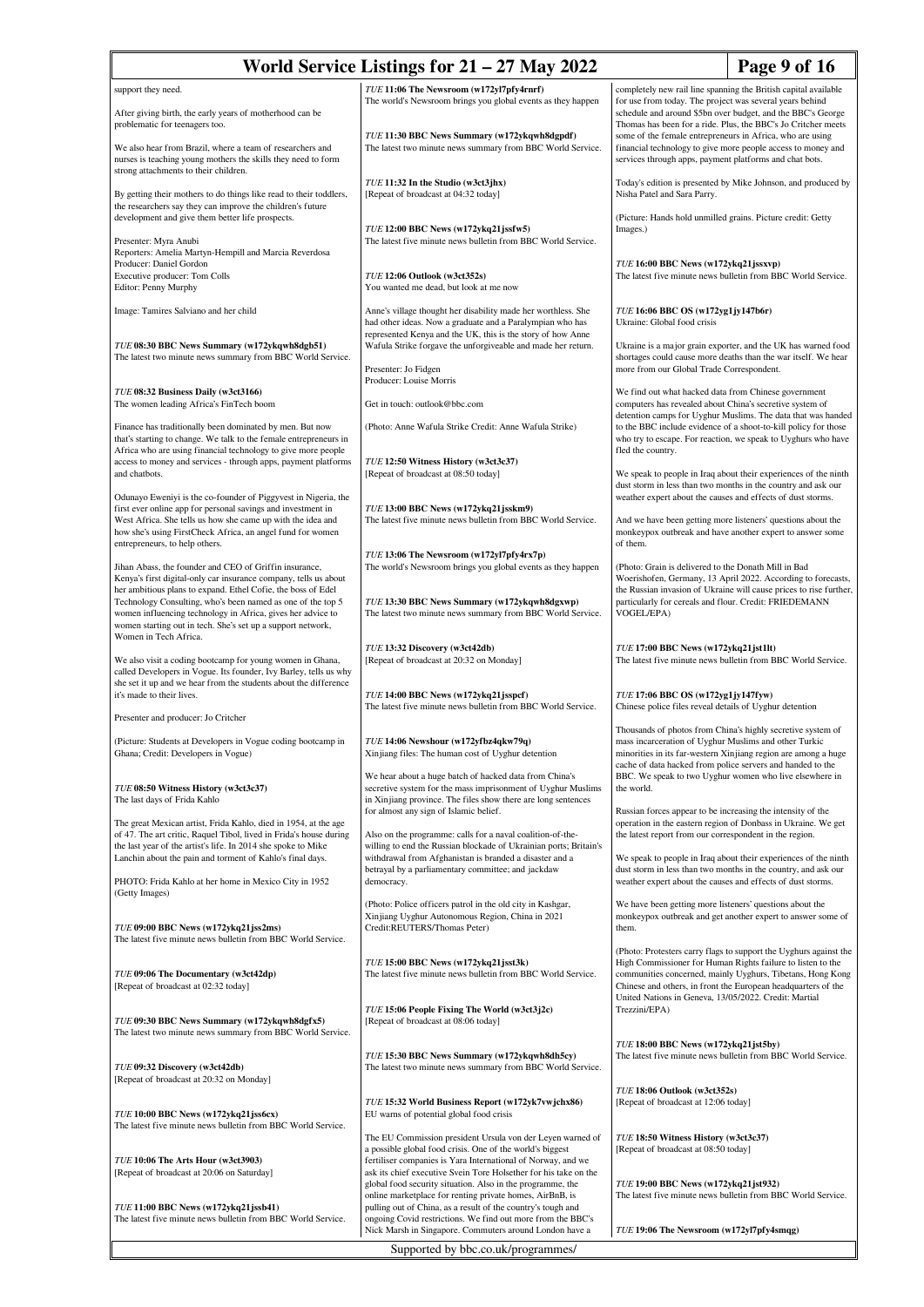| World Service Listings for $21 - 27$ May 2022<br>Page 10 of 16                                                                                                                                                                                                          |                                                                                                                                                                                                                                           |                                                                                                                                                                                                                                                                                                                            |  |  |
|-------------------------------------------------------------------------------------------------------------------------------------------------------------------------------------------------------------------------------------------------------------------------|-------------------------------------------------------------------------------------------------------------------------------------------------------------------------------------------------------------------------------------------|----------------------------------------------------------------------------------------------------------------------------------------------------------------------------------------------------------------------------------------------------------------------------------------------------------------------------|--|--|
| The world's Newsroom brings you global events as they happen                                                                                                                                                                                                            | TUE 22:30 BBC News Summary (w172ykqwh8dj0lv)<br>The latest two minute news summary from BBC World Service.                                                                                                                                | Money, money, money: Power                                                                                                                                                                                                                                                                                                 |  |  |
| TUE 19:30 BBC News Summary (w172ykqwh8dhncg)<br>The latest two minute news summary from BBC World Service.                                                                                                                                                              | TUE 22:32 In the Studio (w3ct3jhx)<br>[Repeat of broadcast at 04:32 today]                                                                                                                                                                | Do we still have faith in money? Trust expert and fellow at the<br>Said Business School at Oxford University, Rachel Botsman,<br>investigates the shifting power plays in the global management<br>of money, gathering pressures towards decentralisation and<br>optimism in the world of finance.                         |  |  |
| TUE 19:32 Sport Today (w172ygffhbl2t1z)<br>2022/05/24 GMT                                                                                                                                                                                                               | TUE 23:00 BBC News (w172ykq21jsts2l)<br>The latest five minute news bulletin from BBC World Service.                                                                                                                                      | Presenter: Rachel Botsman<br>Producer: Frank Stirling and Leo Schick                                                                                                                                                                                                                                                       |  |  |
| BBC sports correspondents tell the story behind today's top<br>sporting news, with interviews and reports from across the                                                                                                                                               |                                                                                                                                                                                                                                           | A Storyglass production for the BBC World Service                                                                                                                                                                                                                                                                          |  |  |
| world.                                                                                                                                                                                                                                                                  | TUE 23:06 The Newsroom (w172yrwtlghjs45)<br>The world's Newsroom brings you global events as they happen                                                                                                                                  | (Photo: A man uses contactless payment with QR code in<br>supermarket. Crdit: Getty Images)                                                                                                                                                                                                                                |  |  |
| TUE 20:00 BBC News (w172ykq21jstdv6)<br>The latest five minute news bulletin from BBC World Service.                                                                                                                                                                    | TUE 23:20 Sports News (w172ygh2cssgw3w)<br>BBC Sport brings you all the latest stories and results from<br>around the world.                                                                                                              | WED 03:00 BBC News (w172ykq21jsv823)<br>The latest five minute news bulletin from BBC World Service.                                                                                                                                                                                                                       |  |  |
| TUE 20:06 The Documentary (w3ct42dp)<br>[Repeat of broadcast at 02:32 today]                                                                                                                                                                                            |                                                                                                                                                                                                                                           |                                                                                                                                                                                                                                                                                                                            |  |  |
| TUE 20:30 BBC News Summary (w172ykqwh8dhs3l)<br>The latest two minute news summary from BBC World Service.                                                                                                                                                              | TUE 23:30 BBC News Summary (w172ykqwh8dj4bz)<br>The latest two minute news summary from BBC World Service.                                                                                                                                | WED 03:06 Outlook (w3ct352s)<br>[Repeat of broadcast at 12:06 on Tuesday]                                                                                                                                                                                                                                                  |  |  |
| TUE 20:32 Digital Planet (w3ct31yc)                                                                                                                                                                                                                                     | TUE 23:32 World Business Report (w172yk8pb7z75nj)<br>Glencore agrees to plead guilty to corruption charges                                                                                                                                | WED 03:50 Witness History (w3ct3c37)<br>[Repeat of broadcast at 08:50 on Tuesday]                                                                                                                                                                                                                                          |  |  |
| Detecting earthquakes with seafloor internet cables<br>Scientists at the National Physical Laboratory have released                                                                                                                                                     | The commodities giant Glencore has agreed to plead guilty to<br>corruption charges in the United States and the UK. It will pay<br>more than \$1 billion to end a five-year investigation into                                            | WED 04:00 BBC News (w172ykq21jsvct7)<br>The latest five minute news bulletin from BBC World Service.                                                                                                                                                                                                                       |  |  |
| research that utilises existing subsea telecommunications cables<br>as environmental sensors, for example to detect earthquakes.<br>These cables exist in many parts of the world already, so this<br>finding has the potential to revolutionise seafloor earthquake    | corporate malpractice. It was accused of directing traders to fix<br>the oil market as well as using bribes to secure business in half a<br>dozen countries, mostly in Africa.                                                            | WED 04:06 The Newsroom (w172yl7pfy4tqfm)<br>The world's Newsroom brings you global events as they happen                                                                                                                                                                                                                   |  |  |
| monitoring. Research scientist Giuseppe Marra explains how it<br>all works and Laura Kong, the director of the International<br>Tsunami Information Centre, tells Gareth how this could<br>improve tsunami warning systems.                                             | We also hear about Sri Lankan Prime Minister Ranil<br>Wickremesinghe's plans to deal with the country's economic<br>crisis.                                                                                                               | WED 04:30 BBC News Summary (w172ykqwvjpnlbs)<br>The latest two minute news summary from BBC World Service.                                                                                                                                                                                                                 |  |  |
| Healthcare delivery drones in India                                                                                                                                                                                                                                     | Image: the headquarters of Swiss commodity trading giant<br>Glencore in Baar, central Switzerland. Credit: Getty images.                                                                                                                  |                                                                                                                                                                                                                                                                                                                            |  |  |
| India's first organised medical drone programme was recently<br>completed in the state of Telangana. Over the course of the<br>45-day trial, drones delivered different medical supplies                                                                                |                                                                                                                                                                                                                                           | WED 04:32 The Documentary (w3ct42br)<br>Don't log off: People are alike all over                                                                                                                                                                                                                                           |  |  |
| including vaccines. What are the takeaways from this trial?<br>Could this technology be used in other parts of the world?                                                                                                                                               | <b>WEDNESDAY 25 MAY 2022</b>                                                                                                                                                                                                              | For the last decade Alan Dein has crossed the globe via the<br>internet to gather stories from total strangers and occasional old                                                                                                                                                                                          |  |  |
| Gareth speaks to Rama Devi Lanka, Director of Emerging<br>Technologies of Telangana government, and India lead for<br>aerospace and drones at the World Economic Forum, Vignesh                                                                                         | WED 00:00 BBC News (w172ykq21jstwtq)<br>The latest five minute news bulletin from BBC World Service.                                                                                                                                      | friends. Roberta from Zambia is tending to her chickens when<br>she encounters Alan. She shares stories of her father's<br>commitment to education that has shaped a generation and the                                                                                                                                    |  |  |
| Santhaman.<br>AI translating African Bantu languages<br>The African continent has over a thousand languages and many<br>of these are spoken by small populations. Abantu AI is a startup                                                                                | WED 00:06 The Arts Hour (w3ct3903)<br>[Repeat of broadcast at 20:06 on Saturday]                                                                                                                                                          | pain of loss. Steve, in Kenya, has parked up his taxi with a<br>rooster nearby. He unravels his life story of a boy from the<br>ghetto who found love. In Uganda, Marion the midwife has<br>been picking up the pieces of community life still ravaged by<br>Covid-19. All three stories connect in unusual ways, but show |  |  |
| in Nairobi aiming to broaden the access to translation services<br>by training AI on datasets of Bantu languages. Founder James<br>Mwaniki tells Gareth how translation into these smaller African<br>languages might be used in the future.                            | WED 01:00 BBC News (w172ykq21jsv0kv)<br>The latest five minute news bulletin from BBC World Service.                                                                                                                                      | that people are alike all over.<br>Producer: Mark Burman                                                                                                                                                                                                                                                                   |  |  |
| Presenter: Gareth Mitchell<br>With expert commentary from Bill Thompson                                                                                                                                                                                                 | WED 01:06 Business Matters (w172ydpcjmfw0yr)<br>Children killed in Texas school shooting                                                                                                                                                  | WED 05:00 BBC News (w172ykq21 jsvhkc)<br>The latest five minute news bulletin from BBC World Service.                                                                                                                                                                                                                      |  |  |
| Producer: Florian Bohr                                                                                                                                                                                                                                                  | More than a dozen pupils have been killed in a shooting at a<br>school in Texas. It happened at Robb Elementary School in                                                                                                                 |                                                                                                                                                                                                                                                                                                                            |  |  |
| (Photo: Underwater fibre-optic cable on ocean floor. Credit:<br>imaginima/Getty Images)                                                                                                                                                                                 | Uvalde. The 18-year-old suspect is dead, believed to have been<br>killed by police officers. US President Joe Biden has ordered<br>the US flag to be flown at half-mast until sunset on Saturday<br>28th May following the mass shooting. | WED 05:06 Newsday (w172yf8htjrw46s)<br>21 people have been named as victims in a mass school<br>shooting in Texas                                                                                                                                                                                                          |  |  |
| TUE 21:00 BBC News (w172ykq21jstjlb)<br>The latest five minute news bulletin from BBC World Service.                                                                                                                                                                    | Elsewhere, the commodities giant Glencore has agreed to plead<br>guilty to corruption charges in the United States and the UK. It<br>will pay more than \$1 billion to end a five-year investigation                                      | A horrific school shooting in Texas. The gunman shot 19<br>children and 2 adults before he was killed by law enforcement<br>officers.                                                                                                                                                                                      |  |  |
| TUE 21:06 Newshour (w172yfbz4qkx2jm)<br>Uyghur Congress critical of UN visit to Xinjiang                                                                                                                                                                                | into corporate malpractice. It was accused of directing traders<br>to fix the oil market as well as using bribes to secure business in<br>half a dozen countries, mostly in Africa.                                                       | The US president Joe Biden responded with a call for tightening<br>gun controls.<br>And our correspondent travels on a train run by medical charity                                                                                                                                                                        |  |  |
| The UN human rights chief, Michelle Bachelet, is visiting<br>Xinjiang this week, as new evidence emerges of the widespread<br>abuse of the native Uyghur population by Chinese authorities.                                                                             | Rahul Tandon is joined by Lori Ann LaRocco, who's Senior<br>Editor at CNBC Business News and author of "Trade War-<br>Containers Don't Lie, Navigating the Bluster". He also speaks                                                       | MSF carrying the wounded away from the conflict in eastern<br>Ukraine.                                                                                                                                                                                                                                                     |  |  |
| Our correspondent John Sudworth reports on the leaked<br>Xinjiang files, and Rahima Mahmut, the British spokeswoman<br>for the World Uyghur Congress, says the UN trip will do more<br>harm than good.                                                                  | with the Financial Times Tokyo Bureau Chief, Robin Harding<br>about the big business issues of the day.<br>Image: police car (Credit: Getty Images)                                                                                       | WED 06:00 BBC News (w172ykq21jsvm9h)<br>The latest five minute news bulletin from BBC World Service.                                                                                                                                                                                                                       |  |  |
| Also in the programme: can British Prime Minister Boris<br>Johnson survive the latest allegations of lockdown parties at the<br>heart of British government; and the race to transport wounded<br>Ukrainians to safety from the Donbas front in the war with<br>Russia. | WED 02:00 BBC News (w172ykq21jsv49z)<br>The latest five minute news bulletin from BBC World Service.                                                                                                                                      | WED 06:06 Newsday (w172yf8htjrw7yx)<br>Texas school shooting: 18-year-old gunman identified and<br>killed by authorities<br>Yet another tragic mass school shooting in the United States -                                                                                                                                 |  |  |
| (Photo: Armed police officers stand guard in a street in<br>Kashgar, Xinjiang, 4 May, 2021. Credit: Thomas Peter/Reuters)                                                                                                                                               | WED 02:06 The Newsroom (w172yl7pfy4tgyc)<br>The world's Newsroom brings you global events as they happen                                                                                                                                  | this time in Uvalde Texas, where 19 children and two adults<br>were gunned down before the shooter was killed. President<br>Biden says he is "sick and tired of it".                                                                                                                                                       |  |  |
| TUE 22:00 BBC News (w172ykq21jstnbg)<br>The latest five minute news bulletin from BBC World Service.                                                                                                                                                                    | WED 02:30 BBC News Summary (w172ykqwvjpnbvj)<br>The latest two minute news summary from BBC World Service.                                                                                                                                | We get the latest on the war in Ukraine, where Russian troops<br>are reportedly continuing their offensive, with multiple civilian<br>causalities.                                                                                                                                                                         |  |  |
| TUE 22:06 People Fixing The World (w3ct3j2c)<br>[Repeat of broadcast at 08:06 today]                                                                                                                                                                                    | WED 02:32 The Compass (w3ct42d9)<br>Money, Money, Money                                                                                                                                                                                   | And in the UK, a report into parties held in 10 Downing Street<br>while the country was under severe lockdown restrictions, is<br>released.                                                                                                                                                                                |  |  |
| Supported by bbc.co.uk/programmes/                                                                                                                                                                                                                                      |                                                                                                                                                                                                                                           |                                                                                                                                                                                                                                                                                                                            |  |  |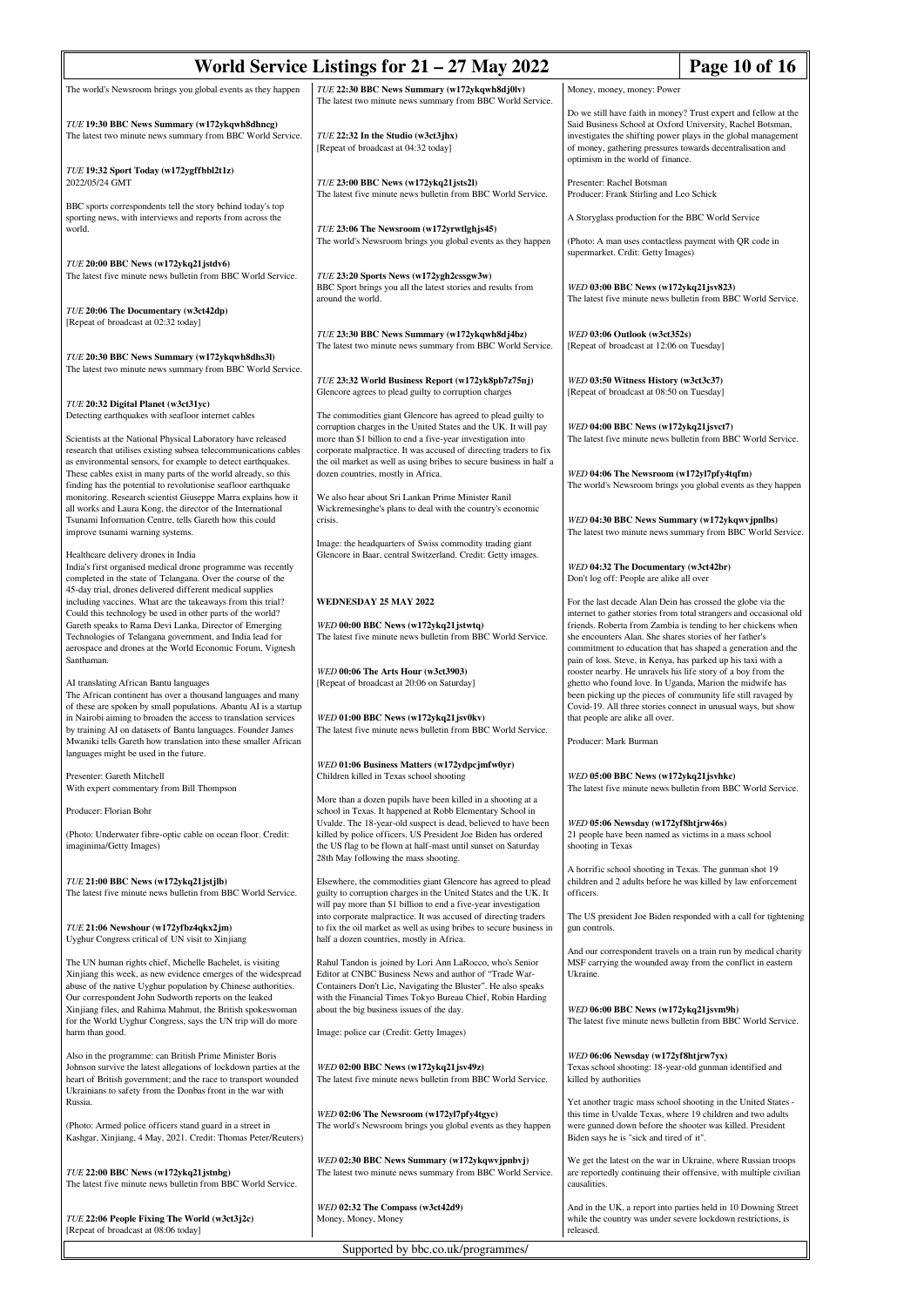| World Service Listings for $21 - 27$ May 2022<br>Page 11 of 16                                                                       |                                                                                                                                     |                                                                                                                                   |  |  |
|--------------------------------------------------------------------------------------------------------------------------------------|-------------------------------------------------------------------------------------------------------------------------------------|-----------------------------------------------------------------------------------------------------------------------------------|--|--|
| WED 07:00 BBC News (w172ykq21jsvr1m)                                                                                                 | WED 10:06 The Documentary (w3ct41wf)                                                                                                | WED 15:06 HARDtalk (w3ct32qw)                                                                                                     |  |  |
| The latest five minute news bulletin from BBC World Service.                                                                         | [Repeat of broadcast at 12:06 on Saturday]                                                                                          | [Repeat of broadcast at 08:06 today]                                                                                              |  |  |
|                                                                                                                                      |                                                                                                                                     |                                                                                                                                   |  |  |
| WED 07:06 Newsday (w172yf8htjrwcq1)<br>President Biden addresses country after Texas school shooting                                 | WED 11:00 BBC News (w172ykq21jsw714)<br>The latest five minute news bulletin from BBC World Service.                                | WED 15:30 BBC News Summary (w172ykqwvjppxk6)<br>The latest two minute news summary from BBC World Service.                        |  |  |
| Nineteen children have been shot dead in Texas. A gunman                                                                             |                                                                                                                                     |                                                                                                                                   |  |  |
| armed with two assault rifles carried out the attack at their<br>primary school. President Joe Biden said it was time for the        | WED 11:06 The Newsroom (w172yl7pfy4vknj)<br>The world's Newsroom brings you global events as they happen                            | WED 15:32 World Business Report (w172yk9hrzkzf0w)<br>Pfizer cuts prices for low-income countries                                  |  |  |
| country to increase gun controls.                                                                                                    |                                                                                                                                     | Drugs giant Pfizer will offer its products to low-income                                                                          |  |  |
| Three months into the conflict in Ukraine, Russian forces are                                                                        | WED 11:30 BBC News Summary (w172ykqwvjppfkp)                                                                                        | countries on a non-profit basis. The move is part of what the                                                                     |  |  |
| intensifying their assault on the east of the country. We speak to<br>our correspondent in the area, and we meet the Estonian choirs | The latest two minute news summary from BBC World Service.                                                                          | firm calls an Accord for a Healthier World, and we ask Tian<br>Johnson, co-chair of the African Vaccine Delivery Alliance in      |  |  |
| raising funds to support Ukraine.                                                                                                    | WED 11:32 The Documentary (w3ct42br)                                                                                                | Johannesburg, whether it marks a significant positive step for<br>healthcare in Africa.                                           |  |  |
|                                                                                                                                      | [Repeat of broadcast at 04:32 today]                                                                                                |                                                                                                                                   |  |  |
| WED 08:00 BBC News (w172ykq21jsvvsr)<br>The latest five minute news bulletin from BBC World Service.                                 |                                                                                                                                     | The UK government has given a green light to the sale of<br>Chelsea football club to US billionaire Todd Boehly's Clearlake       |  |  |
|                                                                                                                                      | WED 12:00 BBC News (w172ykq21jswbs8)<br>The latest five minute news bulletin from BBC World Service.                                | Capital group. The club's former owner, Russian oligarch<br>Roman Abramovich was forced to sell in the wake of the                |  |  |
| WED 08:06 HARDtalk (w3ct32qw)<br>Jens Stoltenberg: Is Nato being undermined by internal                                              |                                                                                                                                     | invasion of Ukraine. University of Liverpool football finance<br>expert Kieran Maguire tells us where the \$5bn proceeds of the   |  |  |
| divisions?                                                                                                                           | WED 12:06 Outlook (w3ct3y8c)                                                                                                        | sale will be going.                                                                                                               |  |  |
| Stephen Sackur speaks to Nato Secretary General Jens                                                                                 | My life as a midwife on the frontline                                                                                               | The BBC's Nikhil Inamdar reports on an extreme heatwave in                                                                        |  |  |
| Stoltenberg. He claims the West's military alliance has been<br>steadfast in support of Ukraine since Russian President Putin's      | Anna Kent was a 26-year-old nurse from the UK when she<br>joined humanitarian aid organisation Médecins Sans Frontières.            | India, which has forced some farmers to harvest their crops at<br>night. Plus, there is growing concern about the sort of curated |  |  |
| invasion. But in Kyiv, there is increasing frustration. Is Nato                                                                      | She has delivered babies in warzones, the aftermath of major                                                                        | body image promoted by modern-day advertising. The BBC's                                                                          |  |  |
| being undermined by internal divisions?                                                                                              | disasters and in refugee camps - experiences which would<br>profoundly change her and shape her own journey to                      | Rabiya Limbada explores efforts to help girls build confidence<br>in how they look and show them why what appears to be           |  |  |
| WED 08:30 BBC News Summary (w172ykqwvjpp2b9)                                                                                         | motherhood. She tells Jo Fidgen about keeping mothers and<br>babies safe in some of the most troubled places in the world.          | beautiful, is not necessarily as straightforward as it may seem.                                                                  |  |  |
| The latest two minute news summary from BBC World Service.                                                                           |                                                                                                                                     | Presenter: Mike Johnson                                                                                                           |  |  |
|                                                                                                                                      | Please be warned that this programme contains disturbing<br>descriptions of baby loss. These are an important picture of            | Producer: Nisha Patel and Elizabeth Hotson                                                                                        |  |  |
| WED 08:32 Business Daily (w3ct31bq)<br>Girls, beauty and advertising                                                                 | what some pregnant women and medical practitioners have to<br>face in difficult conditions but some listeners will find this        | (Photo: Vials of Pfizer's Covid-19 vaccine. Credit: Getty<br>Images)                                                              |  |  |
| More than ever girls are bombarded by images that have been                                                                          | distressing.                                                                                                                        |                                                                                                                                   |  |  |
| curated, filtered and touched up. How can we help girls decode                                                                       | Anna has written a book about her experiences, Frontline                                                                            | WED 16:00 BBC News (w172ykq21jswtrs)                                                                                              |  |  |
| those images and understand that ideals of beauty are<br>constructed by society and change across time and place?                    | Midwife.                                                                                                                            | The latest five minute news bulletin from BBC World Service.                                                                      |  |  |
| Shelina Janmohamed is an author and advertising executive.                                                                           | Jong-So Lim is a 75-year-old grandmother from South Korea,<br>but you wouldn't know it to look at her. She is also a prize-         | WED 16:06 BBC OS (w172yg1jy14b73v)                                                                                                |  |  |
| Her latest book is designed to help girls aged eight and above                                                                       | winning bodybuilder, adopting dramatic poses to show off her                                                                        | Texas school shooting: 19 children killed                                                                                         |  |  |
| build confidence in how they look and show them why what<br>appears to be beautiful isn't as straight forward as it seems.           | sculpted muscles. Jo Fidgen spoke to Jong-So and her<br>granddaughter Heewon Seo in 2019.                                           | Nineteen young children and two adults have died in a shooting                                                                    |  |  |
| Shelina tells presenter Rabiya Limbada why her career in                                                                             | (Photo: Anna Kent in Haiti, 2010. Courtesy of Anna Kent)                                                                            | at a primary school in south Texas. We bring you the latest on<br>the attack and hear from correspondents in Uvalde.              |  |  |
| advertising led her to write this book and why helping girls<br>become more savvy consumers is good for business. Rabiya             |                                                                                                                                     | We speak to American teachers about how they prepare young                                                                        |  |  |
| also speaks to six girls - Hanaa, Haleemah, Helen, Hana, Sophia                                                                      | WED 12:50 Witness History (w3ct3c5h)                                                                                                | pupils for the possible risk of school shootings and how they                                                                     |  |  |
| and Amatullah - about what they think beautiful is, their<br>experience of filtered images and how confident they feel about         | [Repeat of broadcast at 08:50 today]                                                                                                | feel about the need to do so.                                                                                                     |  |  |
| how they look.                                                                                                                       | WED 13:00 BBC News (w172ykq21jswgjd)                                                                                                | And we hear how our global audience outside the US is<br>responding to this story.                                                |  |  |
| Presenter: Rabiya Limbada                                                                                                            | The latest five minute news bulletin from BBC World Service.                                                                        | (Photo: People react outside the Ssgt Willie de Leon Civic                                                                        |  |  |
| Producer: Carmel O'Grady                                                                                                             |                                                                                                                                     | Center in Uvalde, Texas. Credit: Reuters/Marco Bello)                                                                             |  |  |
| Image: Girl looking at make up; Credit: Getty                                                                                        | WED 13:06 The Newsroom (w172yl7pfy4vt4s)<br>The world's Newsroom brings you global events as they happen                            |                                                                                                                                   |  |  |
| WED 08:50 Witness History (w3ct3c5h)                                                                                                 |                                                                                                                                     | WED 17:00 BBC News (w172ykq21jswyhx)<br>The latest five minute news bulletin from BBC World Service.                              |  |  |
| The museum of banned Russian art                                                                                                     | WED 13:30 BBC News Summary (w172ykqwvjppp1y)<br>The latest two minute news summary from BBC World Service.                          |                                                                                                                                   |  |  |
| In 1966, a Russian painter and archaeologist, Igor Savitsky,                                                                         |                                                                                                                                     | WED 17:06 BBC OS (w172yg1jy14bbvz)                                                                                                |  |  |
| created a museum in the remote desert of Uzbekistan, where he<br>stored tens of thousands of works of art that he had saved from     | WED 13:32 Digital Planet (w3ct31vc)                                                                                                 | Texas school shooting: 19 children killed                                                                                         |  |  |
| Stalin's censors. The Savitsky museum, in Nukus, is now<br>recognised as one of the greatest collections of Russian avant-           | [Repeat of broadcast at 20:32 on Tuesday]                                                                                           | Nineteen young children and two adults have died in a shooting<br>at a primary school in south Texas. We bring you the latest on  |  |  |
| garde art in the world. In 2016, Louise Hidalgo spoke to the son                                                                     |                                                                                                                                     | the attack and hear from correspondents in Uvalde.                                                                                |  |  |
| and grandson of one of the artists, Alexander Volkov, whose<br>work Savitsky saved.                                                  | WED 14:00 BBC News (w172ykq21jswl8j)<br>The latest five minute news bulletin from BBC World Service.                                | We speak to American teachers about how they prepare young                                                                        |  |  |
| (Photo:the Karakalpak Museum of Art, home of the Savitsky                                                                            |                                                                                                                                     | pupils for the possible risk of school shootings and how they<br>feel about the need to do so.                                    |  |  |
| art collection. Credit: Chip HIRES/Gamma-Rapho via Getty<br>Images)                                                                  | WED 14:06 Newshour (w172yfbz4qkz46t)<br>US grieves after Texas school shooting                                                      | And we hear how our global audience outside the US is                                                                             |  |  |
|                                                                                                                                      |                                                                                                                                     | responding to this story.                                                                                                         |  |  |
| WED 09:00 BBC News (w172ykq21jsvzjw)                                                                                                 | US President Joe Biden has called for new controls on gun<br>ownership after at least 19 children were shot dead at an              | (Photo: A school employee talks through the window of a                                                                           |  |  |
| The latest five minute news bulletin from BBC World Service.                                                                         | elementary school in Texas. We hear about the aftermath from<br>the town of Ulvalde where the shooting unfolded.                    | school bus to one of the parents in Uvalde. Credit:<br>Reuters/Marco Bello)                                                       |  |  |
| WED 09:06 The Compass (w3ct42d9)                                                                                                     | Also on the programme: The governor of Luhansk tells us that                                                                        |                                                                                                                                   |  |  |
| [Repeat of broadcast at 02:32 today]                                                                                                 | Russian troops are throwing absolutely everything at the key                                                                        | WED 18:00 BBC News (w172ykq21jsx281)                                                                                              |  |  |
|                                                                                                                                      | city of Severodonetsk in eastern Ukraine. And an official report<br>into parties held at the heart of the British government during | The latest five minute news bulletin from BBC World Service.                                                                      |  |  |
| WED 09:30 BBC News Summary (w172ykqwvjpp62f)<br>The latest two minute news summary from BBC World Service.                           | lockdown is published - how damaging is it for Prime Minister<br>Boris Johnson?                                                     | WED 18:06 Outlook (w3ct3y8c)                                                                                                      |  |  |
|                                                                                                                                      |                                                                                                                                     | [Repeat of broadcast at 12:06 today]                                                                                              |  |  |
| WED 09:32 Digital Planet (w3ct31yc)                                                                                                  | (Photo: Mourners in Uvalde, Texas, May 24, 2022.<br>REUTERS/Marco Bello)                                                            |                                                                                                                                   |  |  |
| [Repeat of broadcast at 20:32 on Tuesday]                                                                                            |                                                                                                                                     | WED 18:50 Witness History (w3ct3c5h)<br>[Repeat of broadcast at 08:50 today]                                                      |  |  |
| WED 10:00 BBC News (w172ykq21jsw390)                                                                                                 | WED 15:00 BBC News (w172ykq21jswq0n)<br>The latest five minute news bulletin from BBC World Service.                                |                                                                                                                                   |  |  |
| The latest five minute news bulletin from BBC World Service.                                                                         |                                                                                                                                     | WED 19:00 BBC News (w172ykq21jsx605)                                                                                              |  |  |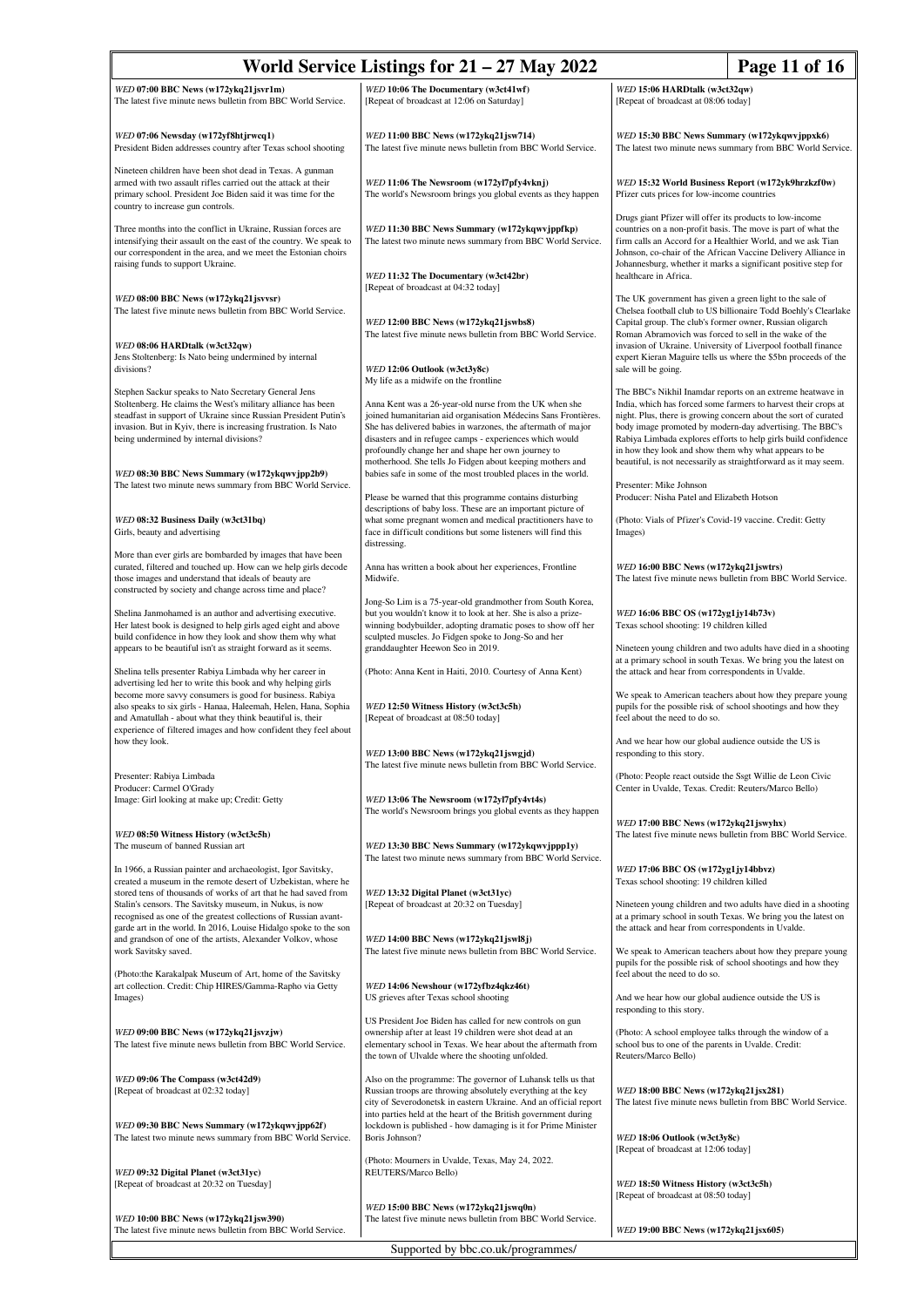| World Service Listings for $21 - 27$ May 2022<br>Page 12 of 16                                                                                                                                                                                                 |                                                                                                                                                                                                                                                                                                               |                                                                                                                                                                                               |                                                                                                                                                                                                      |
|----------------------------------------------------------------------------------------------------------------------------------------------------------------------------------------------------------------------------------------------------------------|---------------------------------------------------------------------------------------------------------------------------------------------------------------------------------------------------------------------------------------------------------------------------------------------------------------|-----------------------------------------------------------------------------------------------------------------------------------------------------------------------------------------------|------------------------------------------------------------------------------------------------------------------------------------------------------------------------------------------------------|
| The latest five minute news bulletin from BBC World Service.                                                                                                                                                                                                   | WED 23:20 Sports News (w172ygh2cssks0z)<br>BBC Sport brings you all the latest stories and results from<br>around the world.                                                                                                                                                                                  | roripalazzo.com/Getty)                                                                                                                                                                        |                                                                                                                                                                                                      |
| WED 19:06 The Newsroom (w172yl7pfy4wjmk)<br>The world's Newsroom brings you global events as they happen                                                                                                                                                       | WED 23:30 BBC News Summary (w172ykqwvjpqwj7)                                                                                                                                                                                                                                                                  | THU 03:00 BBC News (w172ykq21jsy4z6)<br>The latest five minute news bulletin from BBC World Service.                                                                                          |                                                                                                                                                                                                      |
| WED 19:30 BBC News Summary (w172ykqwvjpqdjq)<br>The latest two minute news summary from BBC World Service.                                                                                                                                                     | The latest two minute news summary from BBC World Service.<br>WED 23:32 World Business Report (w172ykbb6q5ppf6)                                                                                                                                                                                               | THU 03:06 Outlook (w3ct3y8c)<br>[Repeat of broadcast at 12:06 on Wednesday]                                                                                                                   |                                                                                                                                                                                                      |
| WED 19:32 Sport Today (w172ygffhbl5pz2)<br>2022/05/25 GMT                                                                                                                                                                                                      | Is America ready for new gun laws?<br>Following the fatal school shooting at an elementary school in<br>Uvalde, Texas, the US Vice President Kamala Harris says it's                                                                                                                                          | THU 03:50 Witness History (w3ct3c5h)<br>[Repeat of broadcast at 08:50 on Wednesday]                                                                                                           |                                                                                                                                                                                                      |
| BBC sports correspondents tell the story behind today's top<br>sporting news, with interviews and reports from across the<br>world.                                                                                                                            | time for America to stand up to the gun lobby. Her comments<br>come after the attack which left 19 children and two teachers<br>dead. She asks for the US to pass reasonable gun laws, but is<br>America ready?                                                                                               | THU 04:00 BBC News (w172ykq21jsy8qb)                                                                                                                                                          | The latest five minute news bulletin from BBC World Service.                                                                                                                                         |
| WED 20:00 BBC News (w172ykq21jsx9r9)<br>The latest five minute news bulletin from BBC World Service.                                                                                                                                                           | Pfizer announces it will sell all of its patented drugs and<br>vaccines at non-profit prices to the world's poorest countries.                                                                                                                                                                                | THU 04:06 The Newsroom (w172yl7pfy4xmbq)                                                                                                                                                      | The world's Newsroom brings you global events as they happen                                                                                                                                         |
| WED 20:06 The Compass (w3ct42d9)<br>[Repeat of broadcast at 02:32 today]                                                                                                                                                                                       | We also hear about the food crisis facing Somalia, which is<br>facing its worst drought in four decades.<br>(Image: gun and bullets. Credit: Getty Images)                                                                                                                                                    | THU 04:30 BBC News Summary (w172ykqwh8dmmzq)                                                                                                                                                  | The latest two minute news summary from BBC World Service.                                                                                                                                           |
| WED 20:30 BBC News Summary (w172ykqwvjpqj8v)<br>The latest two minute news summary from BBC World Service.                                                                                                                                                     | <b>THURSDAY 26 MAY 2022</b>                                                                                                                                                                                                                                                                                   | THU 04:32 The Food Chain (w3ct38mv)<br>Feeding the imagination                                                                                                                                |                                                                                                                                                                                                      |
| WED 20:32 Health Check (w3ct32wd)                                                                                                                                                                                                                              | THU 00:00 BBC News (w172ykq21 jsxsqt)                                                                                                                                                                                                                                                                         | What do writers eat to stoke their creative fires?                                                                                                                                            |                                                                                                                                                                                                      |
| Monkeypox in central Africa<br>Monkeypox is spreading in more than 20 countries where                                                                                                                                                                          | The latest five minute news bulletin from BBC World Service.                                                                                                                                                                                                                                                  | typewriter.                                                                                                                                                                                   | George Orwell is said to have had a penchant for plum pudding,<br>while Agatha Christie was partial to sipping cream while at the                                                                    |
| previously it has not been seen, but BBC Health reporter Smitha<br>Mundasad explains that this is not a new disease.<br>Presenter Claudia Hammond hears of an outbreak of a more                                                                               | THU 00:06 The Documentary (w3ct41wf)<br>[Repeat of broadcast at 12:06 on Saturday]                                                                                                                                                                                                                            | finding its way on to the page.                                                                                                                                                               | Food is fuel for an author but also serves as inspiration; often                                                                                                                                     |
| serious strain in an area of the Democratic Republic of Congo<br>that has no experience of Monkeypox. Professor Wim van<br>Damme got in touch about his research trip to Maniema, a rural                                                                      | THU 01:00 BBC News (w172ykq21jsxxgy)<br>The latest five minute news bulletin from BBC World Service.                                                                                                                                                                                                          | food and drink and how that influences their writing.                                                                                                                                         | In this episode of The Food Chain, Ruth Alexander speaks to<br>novelists Avni Doshi and Abi Dare about their relationship with                                                                       |
| DRC province with more than 500 cases and 50 deaths. Plus,<br>professor of virology Penny Moore discusses Covid variants in<br>South Africa. Might waves of the virus be more predictable as<br>surges appear to be settling into a six-monthly pattern? And a | THU 01:06 Business Matters (w172ydpcjmfyxvv)<br>The economics of America's gun culture                                                                                                                                                                                                                        | thefoodchain@bbc.co.uk                                                                                                                                                                        | If you would like to get in touch with the show, please email:                                                                                                                                       |
| helpful new study on creams for childhood eczema.                                                                                                                                                                                                              | Following the fatal mass shooting at an elementary school in<br>Uvalde, Texas, we discuss the economics of America's gun                                                                                                                                                                                      | Credit: Getty/BBC)                                                                                                                                                                            | (Picture: Image of an apple and two bananas on a laptop screen.                                                                                                                                      |
| Presenter: Claudia Hammond<br>Producer: Erika Wright                                                                                                                                                                                                           | culture. The US Vice President, Kamala Harris, is calling for<br>the country to pass "reasonable" gun laws after the attack which<br>left 19 children and two teachers dead.                                                                                                                                  | Producer: Elisabeth Mahy                                                                                                                                                                      |                                                                                                                                                                                                      |
| Photo copyright: Professor Wim van Damme                                                                                                                                                                                                                       | We reflect on the impact of George Floyd's death, two years on<br>from his murder at the hands of police in Minneapolis.                                                                                                                                                                                      | THU 05:00 BBC News (w172ykq21jsydgg)                                                                                                                                                          | The latest five minute news bulletin from BBC World Service.                                                                                                                                         |
| WED 21:00 BBC News (w172ykq21jsxfhf)<br>The latest five minute news bulletin from BBC World Service.                                                                                                                                                           | We also discuss Pfizer's announcement to sell all of its patented<br>drugs and vaccines at non-profit prices to the world's poorest<br>countries.                                                                                                                                                             | THU 05:06 Newsday (w172yf8htjrz13w)                                                                                                                                                           |                                                                                                                                                                                                      |
| WED 21:06 Newshour (w172yfbz4qkzzfq)<br>More details emerge of Texas school shooting                                                                                                                                                                           | Rahul Tandon is joined by Michelle Jamrisko, who's Senior<br>Asia Economy Reporter for Bloomberg in Singapore, as well as                                                                                                                                                                                     | Grief and anger over shooting in Texas<br>Our top story today, grief and anger strikes Uvalde, a city in                                                                                      | Texas, after a teenage gunmen killed 19 young students and two                                                                                                                                       |
| A day after the killing of 19 children and two teachers by a<br>teenage gunman in the town of Uvalde, Texas, we hear the latest<br>on what happened, and local teachers' representative Ovidia                                                                 | Kimberley Adams from our partners Marketplace in<br>Washington, DC.                                                                                                                                                                                                                                           | teachers. We'll speak to a reporter live in the town, and hear<br>from a teacher and parent on her fears and frustrations as<br>America tries to grapple with another one of these tragedies. |                                                                                                                                                                                                      |
| Molina and Democratic Congresswoman Kathleen Rice give us<br>their thoughts on America's gun problems.                                                                                                                                                         | (Image: gun and bullets. Credit: Getty)                                                                                                                                                                                                                                                                       | controversial leader of her country in the Philippines.                                                                                                                                       | Nobel Peace prize winner Maria Ressa tells us about the new                                                                                                                                          |
| Also in the programme: British Prime Minister Boris Johnson<br>rejects calls for his resignation after the publication of a report<br>exposing details of illegal lockdown partying at the heart of                                                            | THU 02:00 BBC News (w172ykq21jsy172)<br>The latest five minute news bulletin from BBC World Service.                                                                                                                                                                                                          | Jonny Depp and Amber Heard.                                                                                                                                                                   | And we'll get the latest from the court case involving the actors                                                                                                                                    |
| government.<br>(Photo: Day after a mass shooting at Robb Elementary School<br>in Uvalde. Credit: REUTERS/Marco Bello)                                                                                                                                          | THU 02:06 The Newsroom (w172yl7pfy4xcvg)<br>The world's Newsroom brings you global events as they happen                                                                                                                                                                                                      | THU 06:00 BBC News (w172ykq21jsyj6l)                                                                                                                                                          | The latest five minute news bulletin from BBC World Service.                                                                                                                                         |
| WED 22:00 BBC News (w172ykq21jsxk7k)<br>The latest five minute news bulletin from BBC World Service.                                                                                                                                                           | THU 02:30 BBC News Summary (w172ykqwh8dmdhg)<br>The latest two minute news summary from BBC World Service.                                                                                                                                                                                                    | THU 06:06 Newsday (w172yf8htjrz4w0)<br>President Joe Biden calls for tougher gun laws in US                                                                                                   |                                                                                                                                                                                                      |
| WED 22:06 HARDtalk (w3ct32qw)<br>[Repeat of broadcast at 08:06 today]                                                                                                                                                                                          | THU 02:32 Assignment (w3ct303l)<br>When rape becomes a crime<br>Senegal in West Africa recently introduced much tougher                                                                                                                                                                                       | killed by an unsecured gun in 2018.                                                                                                                                                           | US President Joe Biden calls for tougher gun laws as the nation<br>deals with the shock of nineteen children and two adults killed<br>in Ulvade in Texas. We hear from Mike Song, whose son was      |
| WED 22:30 BBC News Summary (w172ykqwvjpqrs3)<br>The latest two minute news summary from BBC World Service.                                                                                                                                                     | sentences for rape. Until 2019 it was deemed a misdemeanour<br>rather than a serious crime and anyone convicted was often<br>released after a few years, or even a few months. Myriam<br>Francois meets rape survivors and both female and male<br>campaigners to see if the new law is changing the lives of | Sue Gray, following her report into allegations that the PM                                                                                                                                   | In the UK, controversy surrounds Prime Minister Boris Johnson<br>following publication of the latest investigation by civil servant<br>broke Covid lockdown rules last year. Has Mr. Johnson escaped |
| WED 22:32 The Documentary (w3ct42br)<br>[Repeat of broadcast at 04:32 today]                                                                                                                                                                                   | women for the better. Myriam hears how the stigma around<br>rape has in the past prevented many women from coming<br>forward to report sexual violence and how the police are                                                                                                                                 | censure or even tougher action?                                                                                                                                                               | Also in the programme, new rail routes are being explored to                                                                                                                                         |
| WED 23:00 BBC News (w172ykq21 jsxnzp)<br>The latest five minute news bulletin from BBC World Service.                                                                                                                                                          | opening new facilities to support women. She visits the<br>country's first Senegalese run hostel for victims of domestic<br>violence. And she meets the pop star who caused a storm when<br>she revealed her own experience of sexual assault.                                                                | export millions of tonnes of wheat stuck in Ukraine due to<br>Russian blockades, but will it be viable and affordable for<br>countries?                                                       |                                                                                                                                                                                                      |
| WED 23:06 The Newsroom (w172yrwtlghmp18)<br>The world's Newsroom brings you global events as they happen                                                                                                                                                       | Producer Bob Howard<br>(Image: Woman walking alone in St. Louise, Senegal. Credit:                                                                                                                                                                                                                            | THU 07:00 BBC News (w172ykq21 jsymyq)                                                                                                                                                         | The latest five minute news bulletin from BBC World Service.                                                                                                                                         |
|                                                                                                                                                                                                                                                                | Supported by bbc.co.uk/programmes/                                                                                                                                                                                                                                                                            |                                                                                                                                                                                               |                                                                                                                                                                                                      |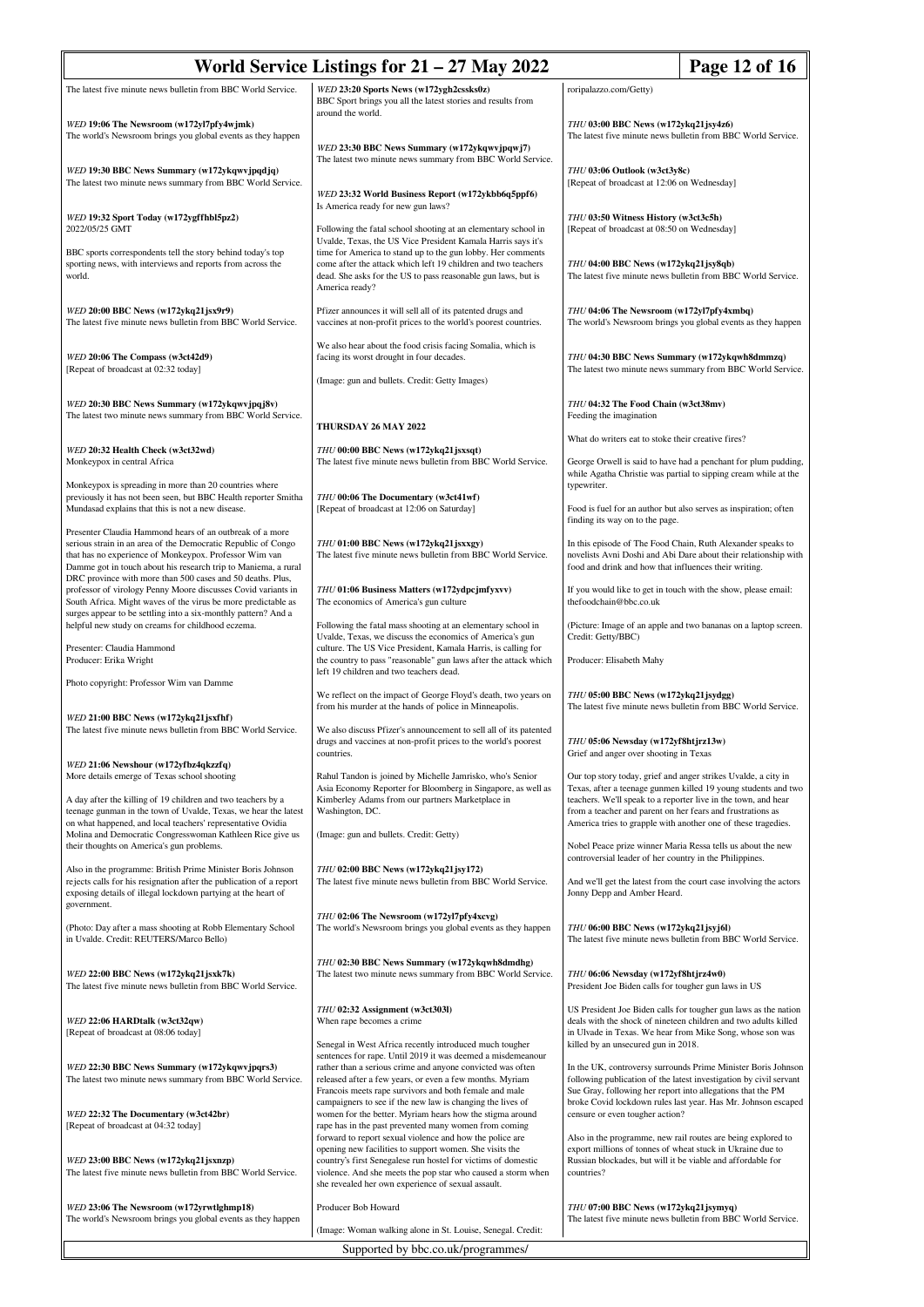| Page 13 of 16<br>World Service Listings for $21 - 27$ May 2022                                                                                                                                                                                                                                                                  |                                                                                                                                                                                                                                                                                                                                                                                                    |                                                                                                                                                                                       |                                                                                                                                                                                             |  |
|---------------------------------------------------------------------------------------------------------------------------------------------------------------------------------------------------------------------------------------------------------------------------------------------------------------------------------|----------------------------------------------------------------------------------------------------------------------------------------------------------------------------------------------------------------------------------------------------------------------------------------------------------------------------------------------------------------------------------------------------|---------------------------------------------------------------------------------------------------------------------------------------------------------------------------------------|---------------------------------------------------------------------------------------------------------------------------------------------------------------------------------------------|--|
| THU 07:06 Newsday (w172yf8htjrz8m4)<br>Deadliest shooting in a US elementary school for a decade                                                                                                                                                                                                                                | THU 09:32 Health Check (w3ct32wd)<br>[Repeat of broadcast at 20:32 on Wednesday]                                                                                                                                                                                                                                                                                                                   | Producer: Laura Thomas                                                                                                                                                                |                                                                                                                                                                                             |  |
| We speak to a teacher on the anguish she feels about protecting                                                                                                                                                                                                                                                                 |                                                                                                                                                                                                                                                                                                                                                                                                    | (Photo: Angélique Kidjo Credit: Fabrice Mabillot)                                                                                                                                     |                                                                                                                                                                                             |  |
| her pupils and her own children she sends off to school,<br>following the school shooting which occurred in Texas on<br>Tuesday.                                                                                                                                                                                                | THU 10:00 BBC News (w172ykq21jsz063)<br>The latest five minute news bulletin from BBC World Service.                                                                                                                                                                                                                                                                                               | THU 12:50 Witness History (w3ct3c0z)<br>[Repeat of broadcast at 08:50 today]                                                                                                          |                                                                                                                                                                                             |  |
| As fierce battles rage in the east of Ukraine and Russian troops<br>draw closer to key military objectives, we hear what the<br>President of Ukraine has to say.                                                                                                                                                                | THU 10:06 The Forum (w3ct38sc)<br>Insulin: The discovery that transformed diabetic care                                                                                                                                                                                                                                                                                                            | THU 13:00 BBC News (w172ykq21jszcfh)<br>The latest five minute news bulletin from BBC World Service.                                                                                  |                                                                                                                                                                                             |  |
| Also. we turn to the state of Oklahoma in the United States<br>where the Republican governor there has signed in one of the<br>nation's strictest abortion laws.                                                                                                                                                                | The story of the discovery and development of insulin is a tale<br>full of twists and turns, Nobel prizes and fierce rivalries.<br>Scientists in the late 19th Century established the connection<br>between the pancreas and diabetes, isolated the hormone<br>insulin, and even patented the extract that lowered blood sugar.<br>But it was not until a Canadian team published results in 1922 | THU 13:06 The Newsroom (w172yl7pfy4yq1w)<br>The world's Newsroom brings you global events as they happen                                                                              |                                                                                                                                                                                             |  |
| THU 08:00 BBC News (w172ykq21jsyrpv)<br>The latest five minute news bulletin from BBC World Service.                                                                                                                                                                                                                            | of their attempts to inject insulin into a patient that diabetes was<br>transformed from a fatal condition to a manageable one.                                                                                                                                                                                                                                                                    | THU 13:30 BBC News Summary (w172ykqwh8dnqpw)                                                                                                                                          | The latest two minute news summary from BBC World Service.                                                                                                                                  |  |
| THU 08:06 The Inquiry (w3ct39sz)<br>Is inflation out of control?                                                                                                                                                                                                                                                                | Bridget Kendall is joined by science historian Dr Alison Li,<br>who has studied the life of one of insulin's early pioneers in her<br>book J.B. Collip and the development of medical research in<br>Canada; Dr Viktor Joergens, a retired diabetologist who for                                                                                                                                   | THU 13:32 Health Check (w3ct32wd)<br>[Repeat of broadcast at 20:32 on Wednesday]                                                                                                      |                                                                                                                                                                                             |  |
| The Covid-19 pandemic forced countries all over the world to<br>close entire industries and force the majority of people to stay<br>in their own homes where possible, only leaving for the bare<br>essentials.                                                                                                                 | more than two decades was the executive director of the<br>European Association for the Study of Diabetes. He is also the<br>co-author of Unveiling Diabetes: Milestones in Diabetology;<br>and Dr Kersten Hall, visiting fellow in the Department of<br>History and Philosophy of Science at the University of Leeds,                                                                             | THU 14:00 BBC News (w172ykq21jszh5m)<br>The latest five minute news bulletin from BBC World Service.                                                                                  |                                                                                                                                                                                             |  |
| Following the arrival of a vaccine economies began to open<br>back up, however, restarting the behemoth-like supply chains<br>was not as simple as first hoped and issues began to occur                                                                                                                                        | and the author of Insulin - The Crooked Timber: A History<br>From Thick Brown Muck to Wall Street Gold.                                                                                                                                                                                                                                                                                            | THU 14:06 Newshour (w172yfbz4ql213x)<br>Questions over gun control after Texas tragedy                                                                                                |                                                                                                                                                                                             |  |
| resulting in empty shelves and price-gouging on certain<br>products. Experts believed it was all par for the course and was<br>merely a transitory period whilst global supply chains regained<br>their flow. Then Russia invaded Ukraine. Then China locked<br>down Shanghai, the world's largest shipping port. Tanya Beckett | Producer: Fiona Clampin<br>(Photo: Charles Herbert Best, Canadian physiologist who<br>assisted Frederick Banting to isolate Insulin, in his laboratory.<br>Credit: Universal History Archive/Getty Images)                                                                                                                                                                                         | small children and their teachers and ask whether this mass<br>gun ownership.                                                                                                         | We hear from the town in Texas where a teenager shot dead 19<br>shooting will lead to any changes to the way America manages                                                                |  |
| takes a closer look at how these two developments have<br>changed the outlook on global inflation.<br>Producer: Christopher Blake                                                                                                                                                                                               | THU 10:50 Sporting Witness (w3ct36fj)<br>The Miracle of Istanbul                                                                                                                                                                                                                                                                                                                                   | Also on the programme: amid a global food crisis Ukraine<br>trying to change its image.                                                                                               | accuses Russia of stealing its wheat and corn; and from sex and<br>drugs, to art and culture, how the Dutch capital Amsterdam is                                                            |  |
| Editor: Richard Vadon<br>Image: Shoppers at a market in Istanbul (Credit: Diego<br>Cupolo/NurPhoto via Getty Images)                                                                                                                                                                                                            | In May 2005, Liverpool came from 3-0 down at half-time to<br>beat AC Milan in the Champions League final, in what became<br>known as "The Miracle of Istanbul". Dietmar Hamann helped                                                                                                                                                                                                              |                                                                                                                                                                                       | (Photo: People paying respects at a makeshift memorial outside<br>Robb Elementary School; Credit: REUTERS/Nuri Vallbona)                                                                    |  |
| THU 08:30 BBC News Summary (w172ykqwh8dn3z7)<br>The latest two minute news summary from BBC World Service.                                                                                                                                                                                                                      | turn the game around for Liverpool when he was substituted on<br>for the second half. Ben Henderson spoke to him about his<br>memories from the night, and what happened at half-time to<br>inspire one of the most famous comebacks in Champions                                                                                                                                                  | THU 15:00 BBC News (w172ykq21jszlxr)                                                                                                                                                  | The latest five minute news bulletin from BBC World Service.                                                                                                                                |  |
| THU 08:32 Business Daily (w3ct311p)<br>Insolvency and the pandemic                                                                                                                                                                                                                                                              | League history.<br>Thanks to BBC Radio Merseyside for commentary from the<br>match.                                                                                                                                                                                                                                                                                                                | THU 15:06 The Inquiry (w3ct39sz)<br>[Repeat of broadcast at 08:06 today]                                                                                                              |                                                                                                                                                                                             |  |
| During the coronavirus pandemic governments around the<br>world pumped billions into their economies. Propping up<br>businesses and trying to make sure people stayed in work.                                                                                                                                                  | PHOTO: Liverpool captain Steven Gerrard raises the<br>Champions League trophy (Getty Images)                                                                                                                                                                                                                                                                                                       | THU 15:30 BBC News Summary (w172ykqwh8dnz64)                                                                                                                                          | The latest two minute news summary from BBC World Service.                                                                                                                                  |  |
| Sam Fenwick looks into what actually happened to all that<br>money and whether it really did help keep businesses afloat<br>during repeated lockdowns and restrictions.                                                                                                                                                         | THU 11:00 BBC News (w172ykq21jsz3y7)<br>The latest five minute news bulletin from BBC World Service.                                                                                                                                                                                                                                                                                               | THU 15:32 World Business Report (w172yk67025b36t)<br>UK announces energy firm windfall tax                                                                                            |                                                                                                                                                                                             |  |
| Nick Hood is an business insolvency expert with a company<br>called Opus Restructuring - he helped us interrogate data held<br>by all the major world economies on insolvencies.                                                                                                                                                | THU 11:06 The Newsroom (w172yl7pfy4ygkm)<br>The world's Newsroom brings you global events as they happen                                                                                                                                                                                                                                                                                           | of Offshore Energies UK, and gives us her reaction to the                                                                                                                             | The UK is to impose a 25% levy on energy company profits to<br>fund payments to households. Deirdre Michie is chief executive<br>government's announcement. Also in the programme, Russia's |  |
| Sam also speaks to a business owner who was forced to close<br>and declare bankruptcy during the pandemic despite financial<br>help and another who was able to restructure and expand thanks<br>to a government scheme.                                                                                                        | THU 11:30 BBC News Summary (w172ykqwh8dnh6m)<br>The latest two minute news summary from BBC World Service.                                                                                                                                                                                                                                                                                         | Central Bank has unexpectedly cut interest rates by 3<br>percentage points to 11%, citing a strengthening rouble. Dr<br>Russia Institute, and talks us through the health of Russia's | Adnan Vatansever is acting director of King's College London's<br>economy. The BBC's Archana Shukla reports from Sri Lanka                                                                  |  |
| Presenter / Producer: Sam Fenwick<br>Image: Closed sign; Credit: Getty                                                                                                                                                                                                                                                          | THU 11:32 The Food Chain (w3ct38mv)<br>[Repeat of broadcast at 04:32 today]                                                                                                                                                                                                                                                                                                                        | on medicine shortages in the country, caused by a deepening<br>White is a British sheep farmer who owns a company which                                                               | economic crisis. Plus, as the value of wool falls, more and more<br>farmers are turning to sheep that do not need to be sheared. Tim                                                        |  |
| THU 08:50 Witness History (w3ct3c0z)<br>The World Festival of Black Arts                                                                                                                                                                                                                                                        | THU 12:00 BBC News (w172ykq21jsz7pc)<br>The latest five minute news bulletin from BBC World Service.                                                                                                                                                                                                                                                                                               | sells a breed that moults rather than needing shearing.                                                                                                                               | Today's edition is presented by Rob Young, and produced by                                                                                                                                  |  |
| in April 1966 thousands of artists and performers from all over<br>Africa descended on the Senegalese capital, Dakar, for the first<br>World Festival of Black Arts. Ibrahim el-Salahi and Elimo Njau                                                                                                                           | THU 12:06 Outlook (w3ct34w0)<br>Batonga! How a made-up word guided Angélique Kidjo's life                                                                                                                                                                                                                                                                                                          | Sarah Hawkins, Elizabeth Hotson and Gabriele Shaw.<br>(Picture: A North Sea oil platform. Picture credit: Getty<br>Images.)                                                           |                                                                                                                                                                                             |  |
| are two leading African artists who took part in that first<br>festival. The spoke to Ashley Byrne in 2016                                                                                                                                                                                                                      | When singer Angélique Kidjo was bullied as a schoolgirl in<br>Benin, West Africa, she made up a word - Batonga! It meant<br>"Leave me alone, I'll do what I want." She's carried that spirit                                                                                                                                                                                                       | THU 16:00 BBC News (w172ykq21jszqnw)                                                                                                                                                  |                                                                                                                                                                                             |  |
| Photo: Poster from the first World Festival of Black Arts.<br>THU 09:00 BBC News (w172ykq21jsywfz)                                                                                                                                                                                                                              | forward into a singing career that's seen her win five Grammy<br>awards, break new musical ground in her own unique mix of<br>European and African styles, and become an activist for the                                                                                                                                                                                                          |                                                                                                                                                                                       | The latest five minute news bulletin from BBC World Service.                                                                                                                                |  |
| The latest five minute news bulletin from BBC World Service.                                                                                                                                                                                                                                                                    | rights of women and girls. Angélique tells Jo Fidgen about<br>growing up in a creative family in Benin; her flight from the<br>communist dictatorship there in the 1980s, and how the ideas<br>Batonga! expresses became the foundation for her activism.                                                                                                                                          | THU 16:06 BBC OS (w172yg1jy14f40y)<br>Texas school shooting: Police face questions over response<br>We hear from a pastor in the Texas town of Uvalde who                             |                                                                                                                                                                                             |  |
| THU 09:06 Assignment (w3ct303l)<br>[Repeat of broadcast at 02:32 today]                                                                                                                                                                                                                                                         | More information about Angélique Kidjo's upcoming tour of<br>Europe and the UK can be found here:<br>http://www.kidjo.com/tourdates                                                                                                                                                                                                                                                                | reflects with us on the loss of 19 school children and two<br>teachers.<br>We also bring you the thoughts of a mother who lost her                                                    |                                                                                                                                                                                             |  |
| THU 09:30 BBC News Summary (w172ykqwh8dn7qc)<br>The latest two minute news summary from BBC World Service.                                                                                                                                                                                                                      | Get in touch: outlook@bbc.com                                                                                                                                                                                                                                                                                                                                                                      | daughter in America's worst ever shooting - in Sandy Hook in<br>2012.                                                                                                                 |                                                                                                                                                                                             |  |
|                                                                                                                                                                                                                                                                                                                                 | Presenter: Jo Fidgen                                                                                                                                                                                                                                                                                                                                                                               | We explain why police in Texas are facing questions and                                                                                                                               |                                                                                                                                                                                             |  |
| Supported by bbc.co.uk/programmes/                                                                                                                                                                                                                                                                                              |                                                                                                                                                                                                                                                                                                                                                                                                    |                                                                                                                                                                                       |                                                                                                                                                                                             |  |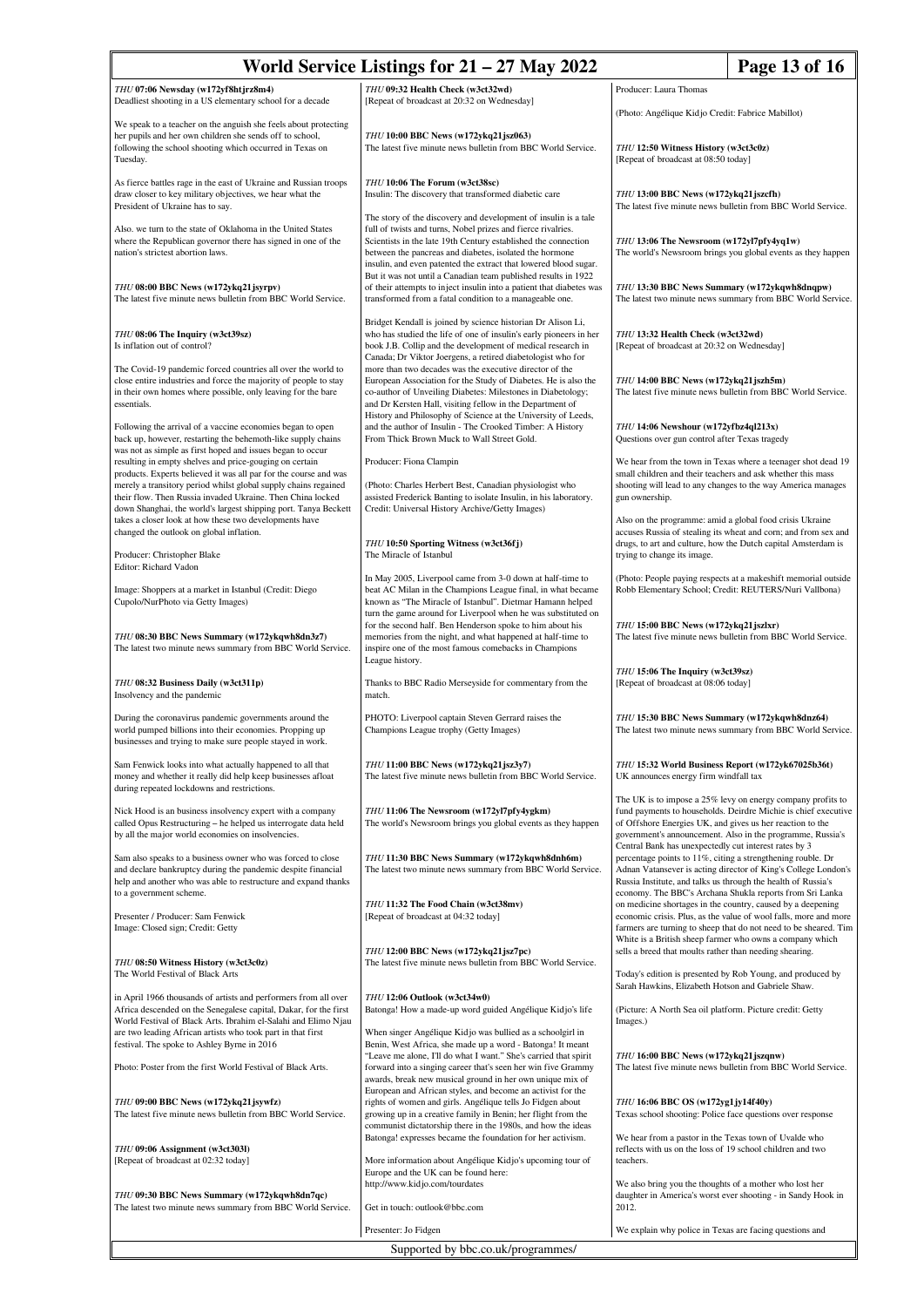| World Service Listings for $21 - 27$ May 2022<br>Page 14 of 16                                                                                                                                                                                                                                                        |                                                                                                                                                                                                                                                               |                                                                                                                                                                                          |  |
|-----------------------------------------------------------------------------------------------------------------------------------------------------------------------------------------------------------------------------------------------------------------------------------------------------------------------|---------------------------------------------------------------------------------------------------------------------------------------------------------------------------------------------------------------------------------------------------------------|------------------------------------------------------------------------------------------------------------------------------------------------------------------------------------------|--|
| criticism over how long it took for them to confront the<br>gunman.                                                                                                                                                                                                                                                   | earth scientists in Vienna, at the general assembly of the<br>European Geosciences Union.                                                                                                                                                                     | Elsewhere, Russia's central bank cuts interest rates - we ask<br>what impact it could have on the cost of living.                                                                        |  |
| In Senegal, eleven newborn babies have died in a hospital fire in<br>the western city of Tivaouane. We hear reactions from people<br>in the country.                                                                                                                                                                  | Roland Pease hears the latest insights into the cataclysmic<br>eruption of Hunga Tonga in the Pacific ocean from<br>volcanologist Shane Cronin of the University of Auckland.                                                                                 | We also look at Sri Lanka's healthcare crisis.<br>(Image: Secretary Blinken Outlines Policy Towards China At<br>George Washington University. Credit: Getty Images)                      |  |
| We have the latest on the fighting in eastern Ukraine where<br>Russian forces continue to attack towns in the regions of<br>Donetsk and Luhansk.                                                                                                                                                                      | He also talks to NASA's Michael Way about how the planet<br>Venus might have acquired its hellish super-greenhouse<br>atmosphere, and how the same thing could happen to planet<br>Earth.                                                                     | <b>FRIDAY 27 MAY 2022</b>                                                                                                                                                                |  |
| (Photo: Pastor Daniel Myers of Tabernacle of Worship prays in<br>front of crosses as people pay respects at a memorial near the<br>Robb Elementary School where gunman Salvador Ramos shot<br>and killed 19 children and two adults in Uvalde, Texas, U.S.<br>May 26, 2022. Credit: Jack Gruber/USA Today Network via | There's intriguing research from geologist John Tarduno of the<br>University of Rochester that hints of a link between the ups and<br>downs of the Earth's magnetic field and the evolutionary history<br>of animals.                                         | FRI 00:00 BBC News (w172ykq21jt0pmx)<br>The latest five minute news bulletin from BBC World Service.                                                                                     |  |
| Reuters)                                                                                                                                                                                                                                                                                                              | Fraser Lott of the UK's Hadley Centre explains his ideas for<br>calculating an individual person's responsibility for climate                                                                                                                                 | FRI 00:06 The Forum (w3ct38sc)<br>[Repeat of broadcast at 10:06 on Thursday]                                                                                                             |  |
| THU 17:00 BBC News (w172ykq21jszvf0)<br>The latest five minute news bulletin from BBC World Service.                                                                                                                                                                                                                  | change-driven extreme weather events.<br>Image: Multi-beam sonar map of Hunga Tonga volcano post-                                                                                                                                                             | FRI 00:50 Sporting Witness (w3ct36fj)<br>[Repeat of broadcast at 10:50 on Thursday]                                                                                                      |  |
| THU 17:06 BBC OS (w172yg1jy14f7s2)<br>Texas school shooting: Police face questions over response                                                                                                                                                                                                                      | eruption<br>Credit: Shane Cronin/Uni of Auckland/Tonga Geological<br>Services                                                                                                                                                                                 | FRI 01:00 BBC News (w172ykq21jt0td1)<br>The latest five minute news bulletin from BBC World Service.                                                                                     |  |
| We explain why police in Texas are facing questions and<br>criticism over how long it took for them to confront the<br>gunman.                                                                                                                                                                                        | Presenter: Roland Pease                                                                                                                                                                                                                                       | FRI 01:06 Business Matters (w172ydpcjmg1try)                                                                                                                                             |  |
| We also bring you the thoughts of a mother who lost her<br>daughter in America's worst ever shooting - in Sandy Hook in<br>2012.                                                                                                                                                                                      | Producer: Andrew Luck-Baker<br>THU 21:00 BBC News (w172ykq21jt0bdj)                                                                                                                                                                                           | US outlines strategy to counter Beijing<br>The US Secretary of State Antony Blinken has outlined<br>America's strategy to counter what he says is China's threat to                      |  |
| We have more messages from people around the world<br>responding to this story.                                                                                                                                                                                                                                       | The latest five minute news bulletin from BBC World Service.                                                                                                                                                                                                  | the international order. In a major speech, he said the US is not<br>seeking a 'cold war' with Beijing - only to ensure that<br>international rules are followed.                        |  |
| In Senegal, eleven newborn babies have died in a hospital fire in<br>the western city of Tivaouane. We get more details from our<br>reporter in the country.                                                                                                                                                          | THU 21:06 Newshour (w172yfbz4ql2wbt)<br>Shock engulfs Uvalde after school massacre<br>We report from Uvalde in Texas where a teenager shot dead 19                                                                                                            | We also hear about Russia's central bank's cut to interest rates.<br>Elsewhere, Apple has increased pay for its retail staff amid cost<br>of living increases and a tight labour market. |  |
| We have the latest on the fighting in eastern Ukraine where<br>Russian forces continue to attack towns in the regions of<br>Donetsk and Luhansk.                                                                                                                                                                      | small children and two teachers on Wednesday, and ask, what<br>are the legal obstacles to tighter gun controls?                                                                                                                                               | Sam Fenwick is joined by Diane Brady, Assistant Managing<br>Editor of Forbes in New York, and Sushma Ramachandran, an<br>independent business journalist in Delhi.                       |  |
| (Photo: Stormy Flores holds a sign during a vigil at Uvalde<br>County Fairplex Arena a day after a gunman killed 19 children<br>and two teachers at Robb Elementary School, in Uvalde, Texas,                                                                                                                         | Also in the programme: mango harvests are predicted to drop<br>by as much as 70% in South Asia after severe heatwaves; and as<br>a former head of the Louvre museum in Paris is arrested on<br>suspicion of trafficking Middle Eastern antiquities during the | (Image: Secretary Blinken Outlines Policy Towards China At<br>George Washington University. Credit: Getty Images)                                                                        |  |
| U.S. May 25, 2022. Credit: Marco Bello/Reuters)<br>THU 18:00 BBC News (w172ykq21jszz54)<br>The latest five minute news bulletin from BBC World Service.                                                                                                                                                               | Arab Spring, we look at the lucrative trade in stolen treasures.<br>(Image: A woman places a stuffed animal by a cross bearing a<br>victim"s name following the mass shooting at the Robb<br>Elementary School in Uvalde, Texas, USA, 26 May 2022 /           | FRI 02:00 BBC News (w172ykq21jt0y45)<br>The latest five minute news bulletin from BBC World Service.                                                                                     |  |
| THU 18:06 Outlook (w3ct34w0)                                                                                                                                                                                                                                                                                          | Credit: EPA / Tannen Maury)                                                                                                                                                                                                                                   | FRI 02:06 The Newsroom (w172yl7pfy508rk)<br>The world's Newsroom brings you global events as they happen                                                                                 |  |
| [Repeat of broadcast at 12:06 today]                                                                                                                                                                                                                                                                                  | THU 22:00 BBC News (w172ykq21jt0g4n)<br>The latest five minute news bulletin from BBC World Service.                                                                                                                                                          | FRI 02:30 BBC News Summary (w172ykqwh8dq9dk)<br>The latest two minute news summary from BBC World Service.                                                                               |  |
| THU 18:50 Witness History (w3ct3c0z)<br>[Repeat of broadcast at 08:50 today]                                                                                                                                                                                                                                          | THU 22:06 The Inquiry (w3ct39sz)<br>[Repeat of broadcast at 08:06 today]                                                                                                                                                                                      | FRI 02:32 World Football (w3ct3hq2)<br>Zinchenko, Pellegrini and the Champions League final                                                                                              |  |
| THU 19:00 BBC News (w172ykq21jt02x8)<br>The latest five minute news bulletin from BBC World Service.                                                                                                                                                                                                                  | THU 22:30 BBC News Summary (w172ykqwh8dptf1)<br>The latest two minute news summary from BBC World Service.                                                                                                                                                    | Manuel Pellegrini looks ahead to the UEFA Champions League<br>final and Ukraine's Oleksandr Zinchenko discusses the<br>emotions of representing his country and reflects on              |  |
| THU 19:06 The Newsroom (w172yl7pfy4zfjn)<br>The world's Newsroom brings you global events as they happen                                                                                                                                                                                                              | THU 22:32 The Food Chain (w3ct38mv)<br>[Repeat of broadcast at 04:32 today]                                                                                                                                                                                   | Manchester City's dramatic title victory.<br>Picture on website: A view of the Real Madrid dressing room                                                                                 |  |
| THU 19:30 BBC News Summary (w172ykqwh8dpg5n)<br>The latest two minute news summary from BBC World Service.                                                                                                                                                                                                            | THU 23:00 BBC News (w172ykq21jt0kws)<br>The latest five minute news bulletin from BBC World Service.                                                                                                                                                          | with the Champions League trophy displayed ahead of the<br>UEFA Champions League final (Alexander Hassenstein -<br>UEFA/UEFA via Getty Images)                                           |  |
| THU 19:32 Sport Today (w172ygffhbl8lw5)<br>2022/05/26 GMT                                                                                                                                                                                                                                                             | THU 23:06 The Newsroom (w172yrwtlghqkyc)<br>The world's Newsroom brings you global events as they happen                                                                                                                                                      | FRI 03:00 BBC News (w172ykq21jt11w9)<br>The latest five minute news bulletin from BBC World Service.                                                                                     |  |
| BBC sports correspondents tell the story behind today's top<br>sporting news, with interviews and reports from across the<br>world.                                                                                                                                                                                   | THU 23:20 Sports News (w172ygh2cssnny2)<br>BBC Sport brings you all the latest stories and results from<br>around the world.                                                                                                                                  | FRI 03:06 Outlook (w3ct34w0)<br>[Repeat of broadcast at 12:06 on Thursday]                                                                                                               |  |
| THU 20:00 BBC News (w172ykq21jt06nd)<br>The latest five minute news bulletin from BBC World Service.                                                                                                                                                                                                                  | THU 23:30 BBC News Summary (w172ykqwh8dpy55)                                                                                                                                                                                                                  | FRI 03:50 Witness History (w3ct3c0z)<br>[Repeat of broadcast at 08:50 on Thursday]                                                                                                       |  |
| THU 20:06 Assignment (w3ct303l)<br>[Repeat of broadcast at 02:32 today]                                                                                                                                                                                                                                               | The latest two minute news summary from BBC World Service.                                                                                                                                                                                                    | FRI 04:00 BBC News (w172ykq21jt15mf)<br>The latest five minute news bulletin from BBC World Service.                                                                                     |  |
| THU 20:30 BBC News Summary (w172ykqwh8dpkxs)<br>The latest two minute news summary from BBC World Service.                                                                                                                                                                                                            | THU 23:32 World Business Report (w172yk71fss1cm4)<br>US warns of China threat to international order<br>The US Secretary of State Antony Blinken has warned that<br>China is the greatest challenge to the international order, even                          | FRI 04:06 The Newsroom (w172yl7pfy50j7t)<br>The world's Newsroom brings you global events as they happen                                                                                 |  |
| THU 20:32 Science In Action (w3ct3690)<br>Heat death by volcano and other stories                                                                                                                                                                                                                                     | despite the immediate threat posed by Russia. Mr Blinken said<br>the US was not seeking conflict or a new Cold War -- but that it<br>would seek to defend the international order from China's<br>attempts to change it.                                      | FRI 04:30 BBC News Summary (w172ykqwh8dqjwt)<br>The latest two minute news summary from BBC World Service.                                                                               |  |
| Science in Action this week comes from a vast gathering of                                                                                                                                                                                                                                                            | Supported by bbc.co.uk/programmes/                                                                                                                                                                                                                            |                                                                                                                                                                                          |  |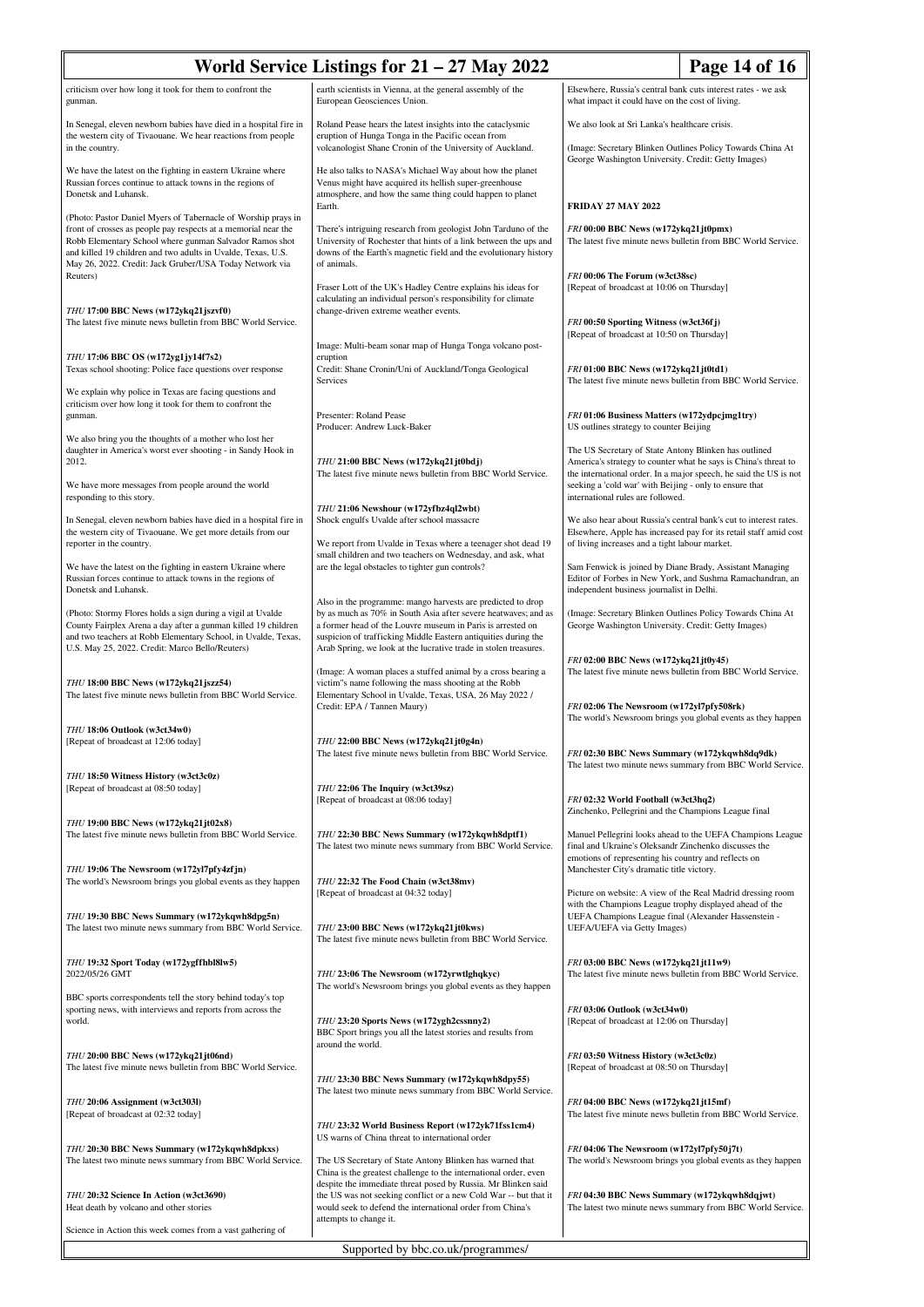|                                                                                                                                                                                                                                                                                       | World Service Listings for $21 - 27$ May 2022                                                                                                                                                                                                                                                                                                                                                 | Page 15 of 16                                                                                                                                                                                                                                                                                                      |
|---------------------------------------------------------------------------------------------------------------------------------------------------------------------------------------------------------------------------------------------------------------------------------------|-----------------------------------------------------------------------------------------------------------------------------------------------------------------------------------------------------------------------------------------------------------------------------------------------------------------------------------------------------------------------------------------------|--------------------------------------------------------------------------------------------------------------------------------------------------------------------------------------------------------------------------------------------------------------------------------------------------------------------|
| FRI 04:32 Heart and Soul (w3ct4238)<br>After ISIS: Reviving the Jewish history of Mosul                                                                                                                                                                                               | FRI 08:00 BBC News (w172ykq21jt1nly)<br>The latest five minute news bulletin from BBC World Service.                                                                                                                                                                                                                                                                                          | have authorities so far failed to get rising inflation under<br>control? If increased spending is contributing to prices going<br>up, what can officials do to cushion the economic impact on the                                                                                                                  |
| When ISIS swept into Mosul in June 2014, the organisation<br>immediately began a campaign to wipe out the most important<br>part of the northern Iraqi city's unique heritage - its a multi-                                                                                          | FRI 08:06 HARDtalk (w3ct32fv)<br>Luis Lacalle Pou: Why is Uruguay moving to the right?                                                                                                                                                                                                                                                                                                        | poorest without making things worse? And is another recession<br>likely and perhaps even necessary?                                                                                                                                                                                                                |
| sectarian culture. Mosul was home to ancient and modern<br>Christian communities, Yazidis, Shia and Sunni Muslims, and at<br>one time, Jews.                                                                                                                                          | Stephen Sackur speaks to Uruguay's President Luis Lacalle Pou.<br>He's a conservative advocate of free market economics and                                                                                                                                                                                                                                                                   | Ritula Shah is joined by a panel of expert guests.<br>Producers: Ellen Otzen and Paul Schuster.                                                                                                                                                                                                                    |
| Throughout the period of ISIS occupation Omar Mohammad, a<br>history lecturer at Mosul University, risked his life daily to get<br>news of the city out to the world via the internet. His Mosul Eye                                                                                  | tougher crackdowns on crime. Why is Uruguay going right<br>when so much of Latin America is currently trending to the<br>left?                                                                                                                                                                                                                                                                | FRI 11:00 BBC News (w172ykq21jt20vb)<br>The latest five minute news bulletin from BBC World Service.                                                                                                                                                                                                               |
| blog became essential reading. Now living in exile in Europe,<br>Omar de Mosul, as he is known, is reconstructing the history<br>ISIS tried and failed to wipe out, including the history of the<br>city's Jewish community.                                                          | FRI 08:30 BBC News Summary (w172ykqwh8dr0wb)<br>The latest two minute news summary from BBC World Service.                                                                                                                                                                                                                                                                                    | FRI 11:06 The Newsroom (w172yl7pfy51cgq)<br>The world's Newsroom brings you global events as they happen                                                                                                                                                                                                           |
| Presenter Michael Goldfarb spends time with Omar as he<br>collects oral histories from the remaining Jews who were born                                                                                                                                                               | FRI 08:32 Business Daily (w3ct30rn)<br>Million by 30: Sharon Tseung                                                                                                                                                                                                                                                                                                                           | FRI 11:30 BBC News Summary (w172ykqwh8drd3q)<br>The latest two minute news summary from BBC World Service.                                                                                                                                                                                                         |
| and grew up in the city. Most Jews left the city in the early<br>1950s in the upheaval following the establishment of Israel. He<br>also speaks with Rabbi Carlos Huerta, retired US army<br>chaplain, who spent the first year after the US overthrew                                | In latest episode of our series Million by 30 - Sam Fenwick is<br>joined by Sharon Tsueng.                                                                                                                                                                                                                                                                                                    | FRI 11:32 World Football (w3ct3hq2)<br>[Repeat of broadcast at 02:32 today]                                                                                                                                                                                                                                        |
| Saddam Hussein in Mosul with the 101st Airborne. He had no<br>idea about the rich Jewish history of the place and spent much<br>of his time investigating it.                                                                                                                         | Sharon is a former high school chess teacher, a marketing<br>specialist, she was also a digital nomad and now invests in<br>property. Sharon made a million dollars before her 30th                                                                                                                                                                                                           | FRI 12:00 BBC News (w172ykq21jt24lg)                                                                                                                                                                                                                                                                               |
| Presenter: Michael Goldfarb<br>Producer: Julia Hayball                                                                                                                                                                                                                                | birthday building passive income streams and then saving and<br>investing that cash.                                                                                                                                                                                                                                                                                                          | The latest five minute news bulletin from BBC World Service.                                                                                                                                                                                                                                                       |
| (Photo: The dilapidated Sasson Synagogue in Iraq's northern<br>city of Mosul destroyed by Jihadists. Credit: by Zaid aL-                                                                                                                                                              | Sharon tells Sam how she did it, what drives her and why a<br>sensible attitude to money right from the start helped her build<br>her nest egg and achieve financial freedom.                                                                                                                                                                                                                 | FRI 12:06 The Fifth Floor (w3ct37z6)<br>Being a Russian in Ukraine                                                                                                                                                                                                                                                 |
| Obeidi/AFP/Getty Images)<br>A Certain Height production for BBC World Service                                                                                                                                                                                                         | Presenter: Sam Fenwick<br>Producer: Carmel O'Grady                                                                                                                                                                                                                                                                                                                                            | How have the lives of the thousands of Russians living in<br>Ukraine changed since the invasion? BBC Arabic's Heba Bitar<br>met three Russian nationals who told her about their conflicted<br>sense of identity and the practical challenges they are facing.                                                     |
| FRI 05:00 BBC News (w172ykq21jt19ck)<br>The latest five minute news bulletin from BBC World Service.                                                                                                                                                                                  | Image: Sharon Tseung; Credit: Sharon Tseung                                                                                                                                                                                                                                                                                                                                                   | The latest from Bollywood<br>Bollywood watchers Vidit Mehra and Vandana from BBC Delhi                                                                                                                                                                                                                             |
| FRI 05:06 Newsday (w172yf8htjs1y0z)                                                                                                                                                                                                                                                   | FRI 08:50 Witness History (w3ct3bwg)<br>Georgia O'Keeffe                                                                                                                                                                                                                                                                                                                                      | discuss the latest headlines. An Indian actor is a jury member at<br>this year's Cannes film festival, two of Bollywood's most<br>famous stars have recently married and it's the thirtieth                                                                                                                        |
| Russia's offensive in east of Ukraine intensifying<br>Our top story today: Russia's offensive in the east of Ukraine is<br>intensifying. We'll head to the Donbas, the heart of the conflict,<br>to speak to a journalist who has been looking into the human<br>cost of the fighting | Georgia O'Keeffe was one of the world's most influential<br>female artists - in 2014, her painting "Jimson Weed" sold for<br>the highest price ever paid for a work by a woman. Famous for<br>her vivid oil paintings of flowers, landscapes and animal skulls,<br>she lived and worked in the wild dry canyons and deserts of<br>New Mexico in the southern United States. Lucy Burns speaks | anniversary of a film that put a civil war on pause.<br>Why battery-powered rickshaws are taking over in Bangladesh<br>Dhaka's notorious traffic jams are very polluting, as well as<br>frustrating and noisy. Now there's a sustainable DIY solution to<br>get around town: battery-powered rickshaws. But as BBC |
| We will head to Texas to get the latest after the school shooting<br>in Uvalde, there is increasing criticism of the police's response<br>as the tragedy unfolded.                                                                                                                    | to her former assistant Agapita Judy Lopez.<br>PHOTO: Georgia O'Keeffe's "Cow skull" on display at the Art<br>Institute of Chicago in 2014 (Getty Images)                                                                                                                                                                                                                                     | Bangla's Shahnewaj Rocky tells us, there are risks involved.<br>LGBTQ+ rights in Qatar<br>With just months to go before the Fifa World Cup 2022, the                                                                                                                                                               |
| Also, we will look at the latest diplomatic moves over the South<br>Pacific, involving the foreign ministers of China and Australia.                                                                                                                                                  | FRI 09:00 BBC News (w172ykq21jt1sc2)<br>The latest five minute news bulletin from BBC World Service.                                                                                                                                                                                                                                                                                          | authorities in Qatar have assured LGBTQ+ visitors that they<br>will be welcome. But the reality for LGBTQ+ people living in<br>Qatar is very different, as BBC Arabic's Julien Hajj has been<br>finding out.                                                                                                       |
| FRI 06:00 BBC News (w172ykq21jt1f3p)<br>The latest five minute news bulletin from BBC World Service.                                                                                                                                                                                  | FRI 09:06 Tech Tent (w3ct3753)<br>Another setback for facial recognition technology                                                                                                                                                                                                                                                                                                           | Ukraine's lost animals<br>As BBC Ukrainian reporter Roman Lebed was about to do a<br>piece to camera, a cat walked into the shot. Roman burst out<br>laughing - for the first time in months. The cat had burnt                                                                                                    |
| FRI 06:06 Newsday (w172yf8htjs21s3)<br>Battle intensifies in the Donbas region                                                                                                                                                                                                        | This week Dr Stephanie Hare, author of Technology is Not<br>Neutral, and Dr Rick Muir, of the Police Foundation, discuss<br>whether facial recognition technology can ever be used in a way                                                                                                                                                                                                   | whiskers and wanted to become his friend. Roman says he's<br>seen many cats and dogs, often abandoned, in the areas he's<br>been reporting from.                                                                                                                                                                   |
| Ukraine's president, Volodymyr Zelensky, has said the Russian<br>offensive in Donbas could leave the region uninhabited. We<br>hear how Ukranian forces are trying to repel the Russian<br>offensive with artillery.                                                                  | that satisfies regulators. Shiona McCallum speaks to Olympian<br>Jess Ennis Hill about period tracking apps, and whether they<br>help with fitness. And as Dyson says it's working on home<br>robots, we ask the people of London what chore they'd most<br>like to automate.                                                                                                                 | (Photo: Russian man by a memorial in Kyiv for Ukrainian<br>soldiers. Credit: BBC)                                                                                                                                                                                                                                  |
| Meanwhile in Russia some families are complaining of how<br>their sons were forcibly conscripted and sent to Ukraine against<br>their wishes after just a few months of training.                                                                                                     | FRI 09:30 BBC News Summary (w172ykqwh8dr4mg)<br>The latest two minute news summary from BBC World Service.                                                                                                                                                                                                                                                                                    | FRI 12:50 Witness History (w3ct3bwg)<br>[Repeat of broadcast at 08:50 today]                                                                                                                                                                                                                                       |
| In the United States after Tuesday's massacre of nineteen<br>children and two teachers in Texas there's been criticism of the<br>police response -- and we hear from the pro-gun lobby still                                                                                          | FRI 09:32 Science In Action (w3ct3690)                                                                                                                                                                                                                                                                                                                                                        | FRI 13:00 BBC News (w172ykq21jt28bl)<br>The latest five minute news bulletin from BBC World Service.                                                                                                                                                                                                               |
| resisting tougher gun controls.<br>FRI 07:00 BBC News (w172ykq21jt1jvt)                                                                                                                                                                                                               | [Repeat of broadcast at 20:32 on Thursday]<br>FRI 10:00 BBC News (w172ykq21jt1x36)                                                                                                                                                                                                                                                                                                            | FRI 13:06 The Newsroom (w172yl7pfy51lyz)<br>The world's Newsroom brings you global events as they happen                                                                                                                                                                                                           |
| The latest five minute news bulletin from BBC World Service.                                                                                                                                                                                                                          | The latest five minute news bulletin from BBC World Service.                                                                                                                                                                                                                                                                                                                                  | FRI 13:30 BBC News Summary (w172ykqwh8drmlz)<br>The latest two minute news summary from BBC World Service.                                                                                                                                                                                                         |
| FRI 07:06 Newsday (w172yf8htjs25j7)<br>Ukraine: Russia's offensive intensifies in Donbas region                                                                                                                                                                                       | FRI 10:06 The Real Story (w3ct33nx)<br>How do we stop high inflation?                                                                                                                                                                                                                                                                                                                         | FRI 13:32 Science In Action (w3ct3690)                                                                                                                                                                                                                                                                             |
| Our top story today: Russia's offensive in the east of Ukraine is<br>intensifying. We'll head to the Donbas, the heart of the conflict,<br>to speak to a journalist who has been looking into the human<br>cost of the fighting.                                                      | Business leaders meeting this week at the World Economic<br>Forum in Davos, Switzerland, have warned that high levels of<br>inflation are likely to cause a global recession, or worse.<br>Financier George Soros told the annual gathering that ongoing                                                                                                                                      | [Repeat of broadcast at 20:32 on Thursday]<br>FRI 14:00 BBC News (w172ykq21jt2d2q)                                                                                                                                                                                                                                 |
| It's emerged that the man who shot and killed 19 children at a<br>school in Texas on Tuesday entered the building unhindered<br>through an unlocked door. We'll hear from our correspondent                                                                                           | coronavirus lockdowns in China mean "global inflation is liable<br>to turn into global depression". Meanwhile the head of the<br>World Bank, David Malpass, told a business event in the US<br>that given the rising cost of energy, food and fertiliser prompted                                                                                                                             | The latest five minute news bulletin from BBC World Service.<br>FRI 14:06 Newshour (w172yfbz4ql4y10)                                                                                                                                                                                                               |
| on the scene.<br>And we get a full round up of business and sport as we look                                                                                                                                                                                                          | by Russia's invasion of Ukraine, it's now difficult to "see how<br>we avoid a recession". Government and central bank spending<br>aimed at cushioning the economic shock of the pandemic is also                                                                                                                                                                                              | Anger mounts at police response to Uvalde school shooting<br>Police in Texas have revised key details about Tuesday's deadly                                                                                                                                                                                       |
| ahead to the UEFA Champion's League final in Paris.                                                                                                                                                                                                                                   | being blamed for the rising cost of goods and services. So, why<br>Supported by bbc.co.uk/programmes/                                                                                                                                                                                                                                                                                         | school shooting as criticism mounts from parents over the initial                                                                                                                                                                                                                                                  |